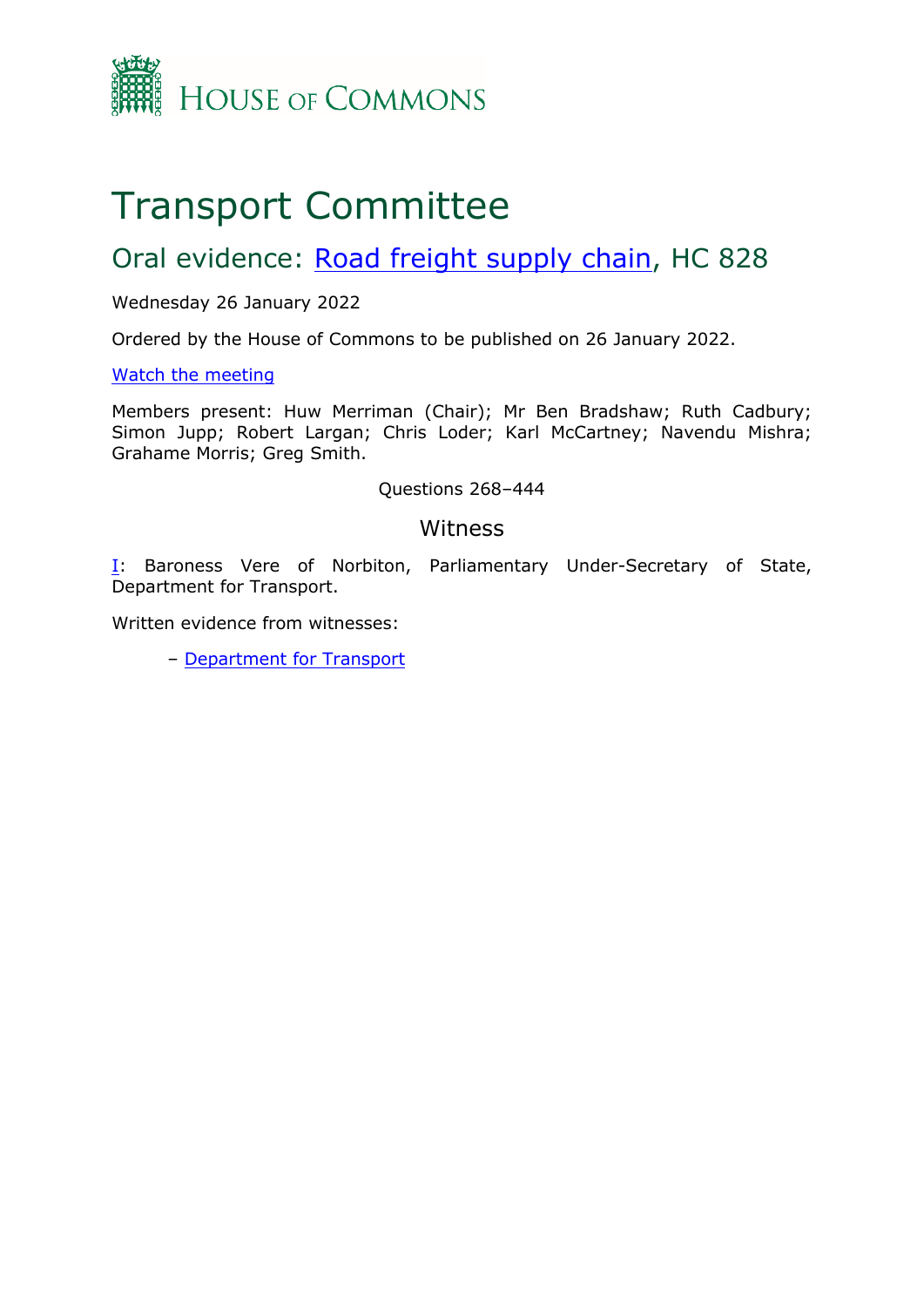

### <span id="page-1-0"></span>Examination of witness

Witness: Baroness Vere.

Q268 **Chair:** This is the Transport Select Committee's final evidence session on the road freight supply chain, the inquiry we have been following. Last week, we were fortunate enough to visit Kent, which will no doubt come up in proceedings.

By way of summary, given that this is our last session, we are looking today to explore driver supply numbers, including changes to testing, driver hours legislation and cabotage rules; driver retention, including pay, conditions and facilities; driver recruitment, including apprenticeship, diversity and the image of the sector; and the wider challenges facing the road freight supply chain, such as changes to border procedures, infrastructure and decarbonisation.

We have one witness with us this morning. I ask the witness to introduce herself for the record.

*Baroness Vere:* I am Baroness Vere. I am the Minister for Roads, Buses and Places.

Q269 **Chair:** Good morning, Baroness Vere. Thank you very much for being with us again. This being our final evidence session, we are very keen to hear the Government's perspective on road freight and the supply chain.

We have a whole series of sections to go through. I will start by looking at the driver shortage issue. The numbers appear to be getting better, but I am keen to ask you whether you feel that the UK now has sufficient HGV driver numbers in place or whether we still have some way to go to plug the gap.

*Baroness Vere:* Thank you very much, Mr Merriman. It is a pleasure to be here, as ever.

Your initial question is a good one. I could probably spend the entire hour talking about that. Within the Department for Transport, we are doing detailed modelling on what we think the driver shortage will be over time. There are various inputs to that modelling. Obviously, there are the 32 interventions that the Government have already done. There are things that the industry is doing. There is what we know about retirements and people deciding to leave the sector. We are also taking into account the fact that this is a very seasonal industry, so you see peaks leading up to Christmas. Going into the summer months, it comes down again.

Although we believe that we will see significant easements throughout the course of this year—we think that the situation is getting better, and the industry is reporting to us that it is getting better—we do not think that the shortage will be substantially or completely resolved until 2023.

Q270 **Chair:** The Government have put in a series of measures. We have discussed their effectiveness with you before and will do so again. Is it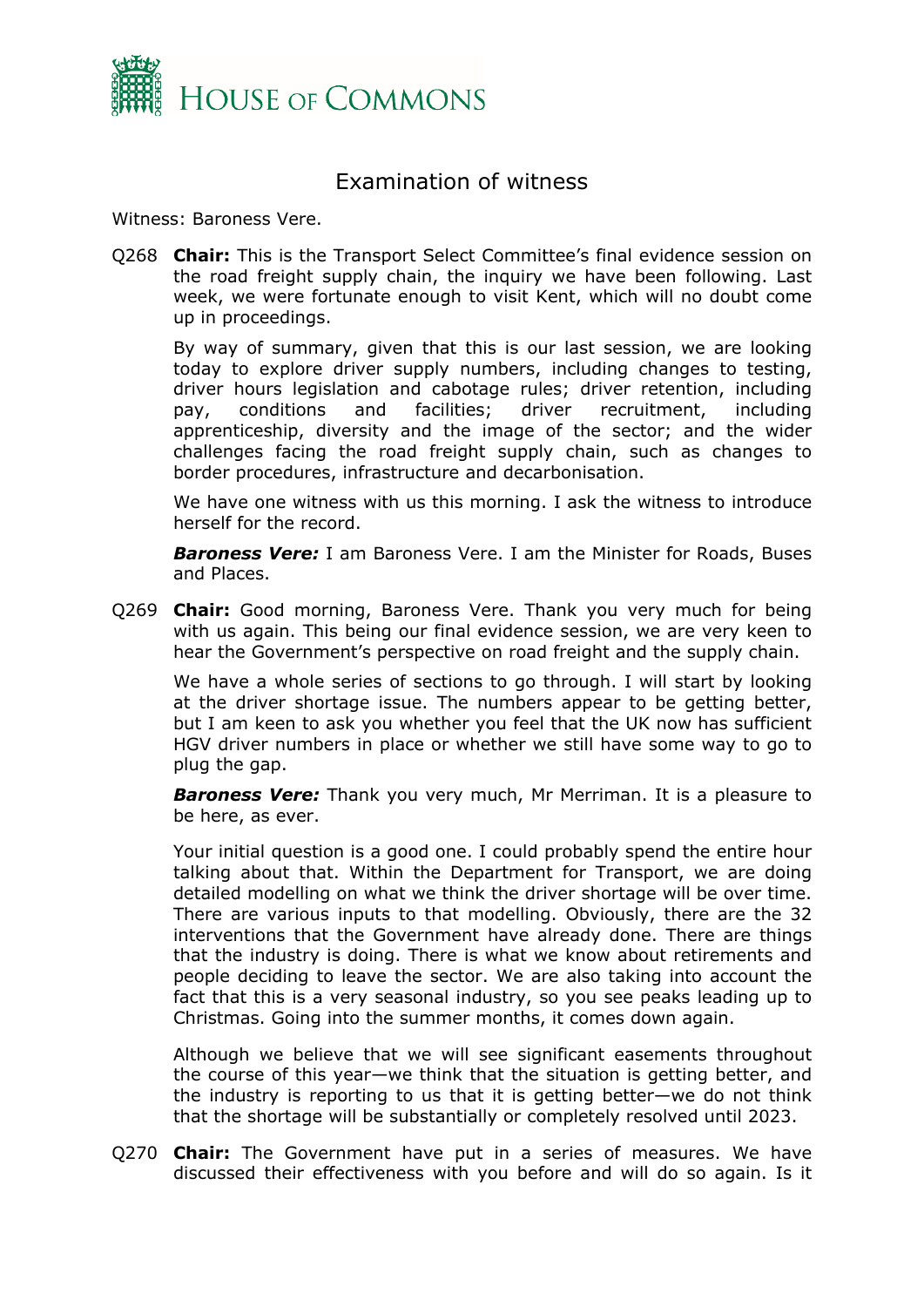

the Government's role to fix this?

*Baroness Vere:* The Government have a role to play, but this is a private sector. It involves owners and operators from the private sector and the customers are predominantly in the private sector, so the longterm solution lies with the industry and its customers, to ensure that the system is working as a whole. Of course, the Government supply certain things, such as driving licences and driving tests. The Government can do certain things on planning reform. We see it as a partnership, with us working together with the industry to take it forward.

It is such a long-standing issue. When I look back to the TSC report of 2016, it fair takes my breath away how little has changed since then. So many of the things that were identified in 2016 remain the same today. I have challenged the industry about modernisation, but, as we all know, it is an extremely fragmented industry. It would make a fantastic business school case study of market power within the entire supply chain. There are very fragmented hauliers—there are 69,000 operators, but some very big players—and quite fragmented customers as well. However, there are some very big players. The haulage sector operates on very limited margins, which means that they do not invest in their people and we end up with the situation where they plan day to day, use agency workforce and do not think strategically and long term about the future.

Q271 **Chair:** We hoped that, in addition to you, we would hear from Sir Dave Lewis. There was some difficulty as to whether he would be able to attend. On 8 October 2021, the Government announced Sir Dave's appointment as the UK Government's supply chain adviser. When I emailed him to ask him whether he would be able to appear and to say that it would be a great opportunity, I got an out of office message back, saying, "I have now left my role." Could you tell us a bit more about what Sir Dave did and why he is no longer in post?

*Baroness Vere:* Sir Dave was looking very broadly across all supply chain issues. Of course, road freight is just one element of that. We in the Department have been focusing very much on road freight. Sir Dave made some recommendations to the Prime Minister. I am happy to try to go into more detail in a letter following this meeting. To be absolutely honest, his expertise relates to the system as a whole and what can be done to improve resilience. That includes things much beyond road freight.

- Q272 **Chair:** Did you have any meetings with Sir Dave during his tenure? *Baroness Vere:* No.
- Q273 **Chair:** I am trying to get a best idea from you as to what meaningful input he has actually made. He reported to the Cabinet Office, which goes across Government. BEIS, the DFT and various other Departments are linked to the supply chain system. What would you say his legacy will be?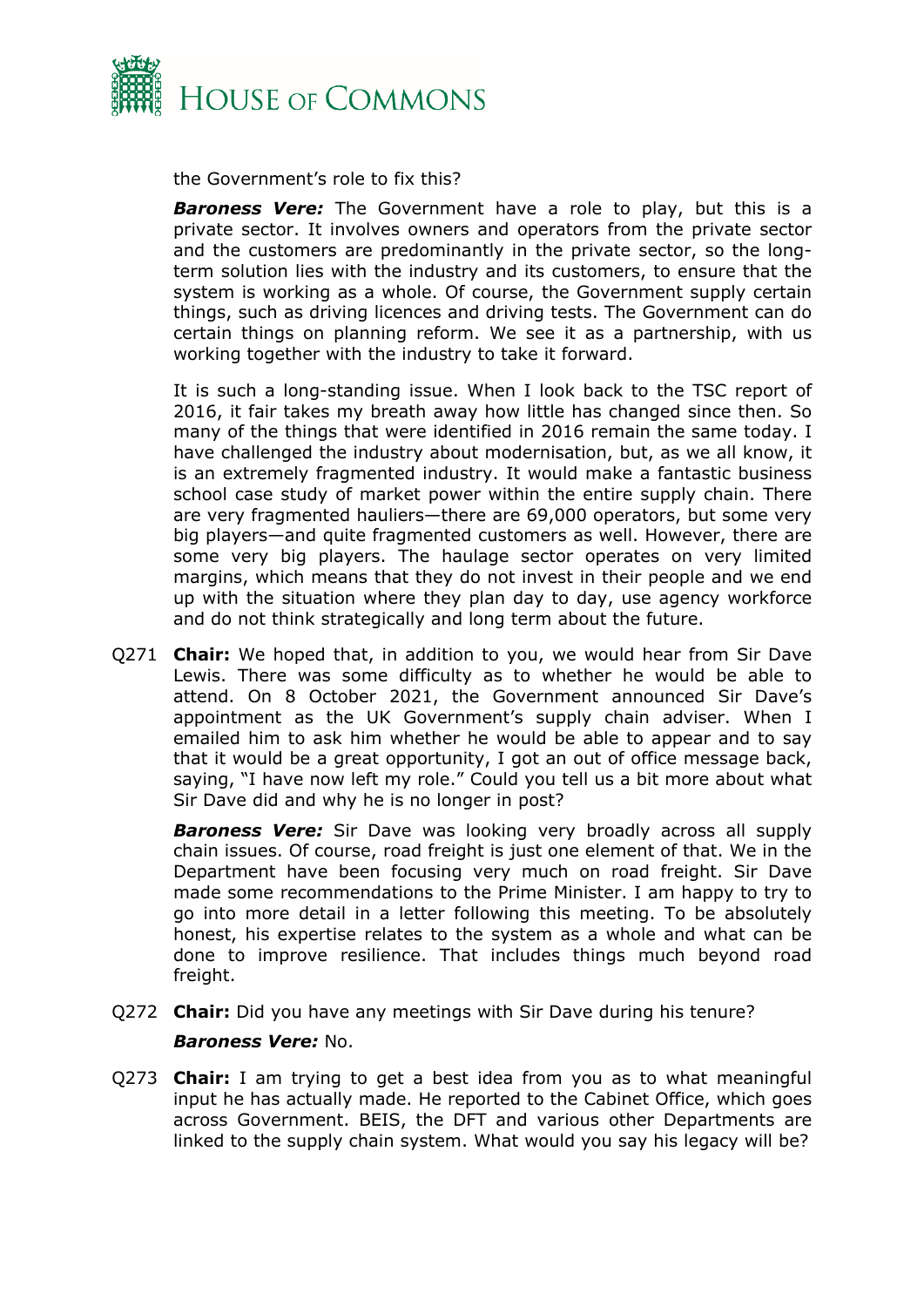

*Baroness Vere:* You have hit the nail on the head there. Because not just road freight, but supply chains as a whole were such a serious issue for a period, the Cabinet Office was co-ordinating work between Transport, DWP, DFE, DHSC and DEFRA—everybody who has an interest in the supply chain as a whole. That is very much why Sir Dave was working with the Cabinet Office, not necessarily with DFT directly.

**Chair:** You have the largest stake in this, in the sense that it is the roads sector and your responsibility. It seems a bit surprising that you did not have a meeting with him to go through your expertise and what really needs to be done across Government. We will take your expression as the answer. Karl, do you want to come in at this juncture?

Q274 **Karl McCartney:** Sir Dave, as he is being called, has now left. Has anybody been procured and placed in that position to take over that role? If they have not been already, are they likely to be?

*Baroness Vere:* No, I don't think so at all. It was a one-off. We needed some rapid work to improve our understanding of supply chains in the broadest sense. He did a good job, as far as I am aware, and he has made recommendations. I will try to provide more information on those in so far as they relate to road freight.

Q275 **Karl McCartney:** You mentioned that you will write us a letter. If he produced a report or something like that, do you think that perhaps we might be able to see it?

*Baroness Vere:* I will have to look at that.

Q276 **Chris Loder:** Good morning, Baroness Vere. Sir David has left. Who made the decision to appoint him in the first place?

*Baroness Vere:* I should imagine that it would have been somebody from either No. 10 or the Cabinet Office. It was a top-level interest.

Q277 **Chris Loder:** Sir Dave Lewis was previously chief executive of Tesco, an organisation that others—certainly some trade unions and so on—have spoken negatively about in terms of its overall manpower strategy, which could have contributed to some of the difficulties that we have seen over the past year or so. Are you aware whether anyone would have taken some of those things into account when appointing Sir Dave Lewis to that role?

**Baroness Vere:** I certainly cannot comment on that because I do not know. I do not think that we should necessarily put all the blame on any single retailer. There is an awful lot of work that needs to be done by the customers and by the hauliers. I cannot comment on Tesco directly.

Q278 **Chris Loder:** I would not want to point the blame at any one organisation, but it is fair to say that when an organisation makes a strategic decision that 20% of its workforce are, in effect, agency staff, where the retention rate is much poorer, that is a strategic decision for which the business needs to take responsibility.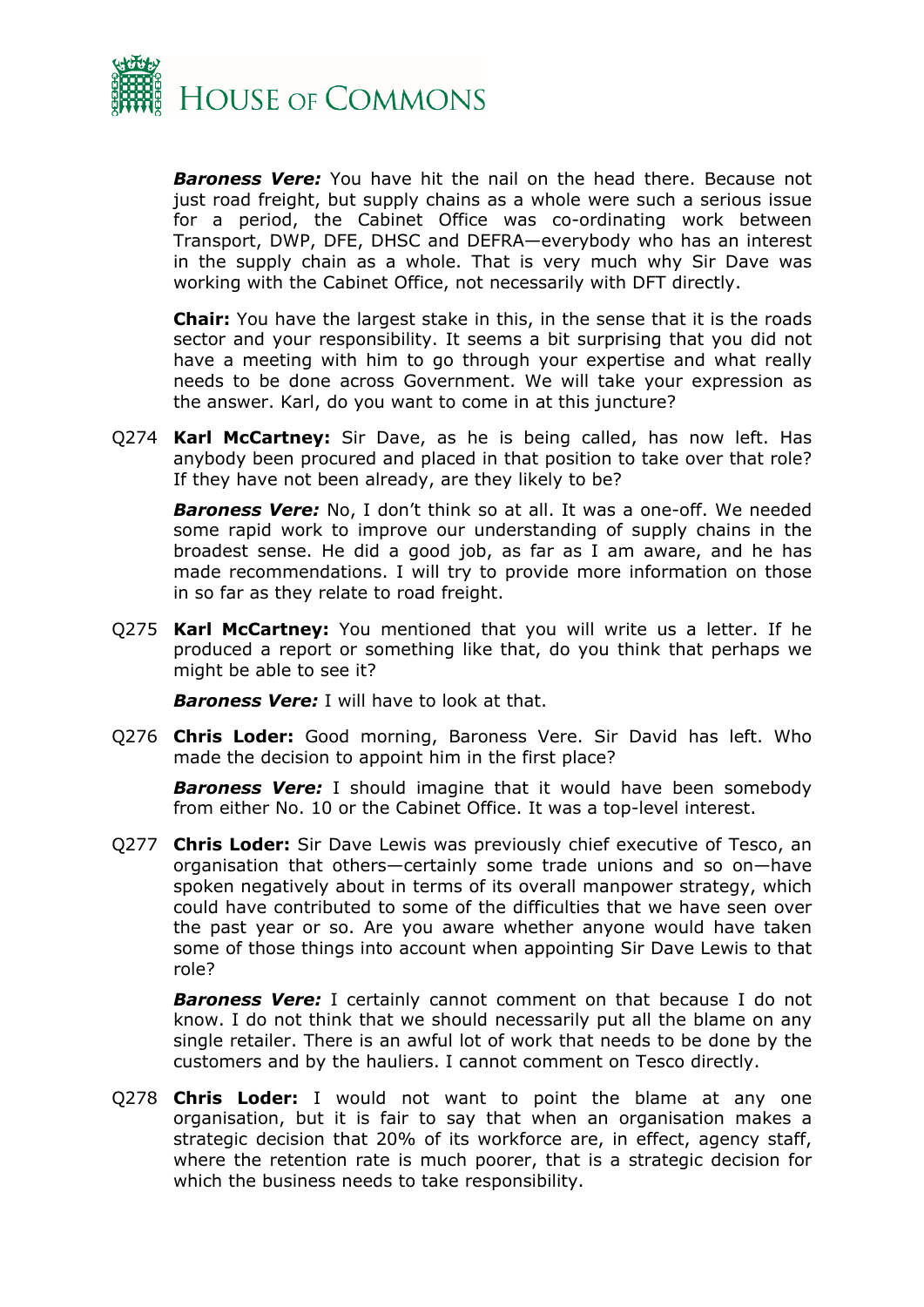

*Baroness Vere:* I completely agree with that. In the dim and distant past, I worked in recruitment and in the agency sector, where you place short-term workers. It is very clear that, while there are some benefits and some people choose to be agency staff, long-term career progression and general wellbeing within the workforce can be diminished if you are an agency member of staff. The retailer will choose. If that was their strategic decision, that was their choice.

Q279 **Chris Loder:** And they must take responsibility when issues such as retention and other difficulties manifest themselves and we face some of the difficulties that we are having.

*Baroness Vere:* I agree with that. I would also say that before the pandemic I was getting interested in the role of road freight and the challenges it was facing. I wrote to the trade associations suggesting that we should really think about an industry-led charter that ties together the hauliers and the customers, such that the customers understand that, when they contract with a haulier, they need to think about what lies beneath that, how the terms and conditions of the employees are set out. I am not saying that it is modern slavery. Of course not. However, there is a responsibility for customers to know what is going on in their supply chain, what the pay and conditions are for the workers within it and whether or not those are fair. I think there is a role for some sort of charter that says, "This is good practice. This is how you should be treating your workers." Unfortunately, that was not taken forward by the industry.

Q280 **Chris Loder:** Do you agree that it is a very sad state of affairs if the Government have to take the lead on a charter for the private sector to have to bear in mind the way it treats its staff? Don't you think that that is a terrible thing to have do?

*Baroness Vere:* Over-regulating any sector is a very bad thing to do and usually leads to perverse incentives. The Government certainly do not want to do it, which is why we are so focused on working with the industry to help it to solve its problems.

**Chair:** Ruth, is your question about Dave Lewis as well?

Q281 **Ruth Cadbury:** Yes, in the context of the importance of the free flow of freight on our roads. Is that a priority for this Government?

#### *Baroness Vere:* Yes.

Q282 **Ruth Cadbury:** Where is that described? If we are not sure that we are going to see a report from Dave Lewis's work, where do we see that level of priority in Government policy?

*Baroness Vere:* Because Dave Lewis worked with supply chains. I am responsible for the free flow of freight on our roads.

**Ruth Cadbury:** Right. Is the free flow—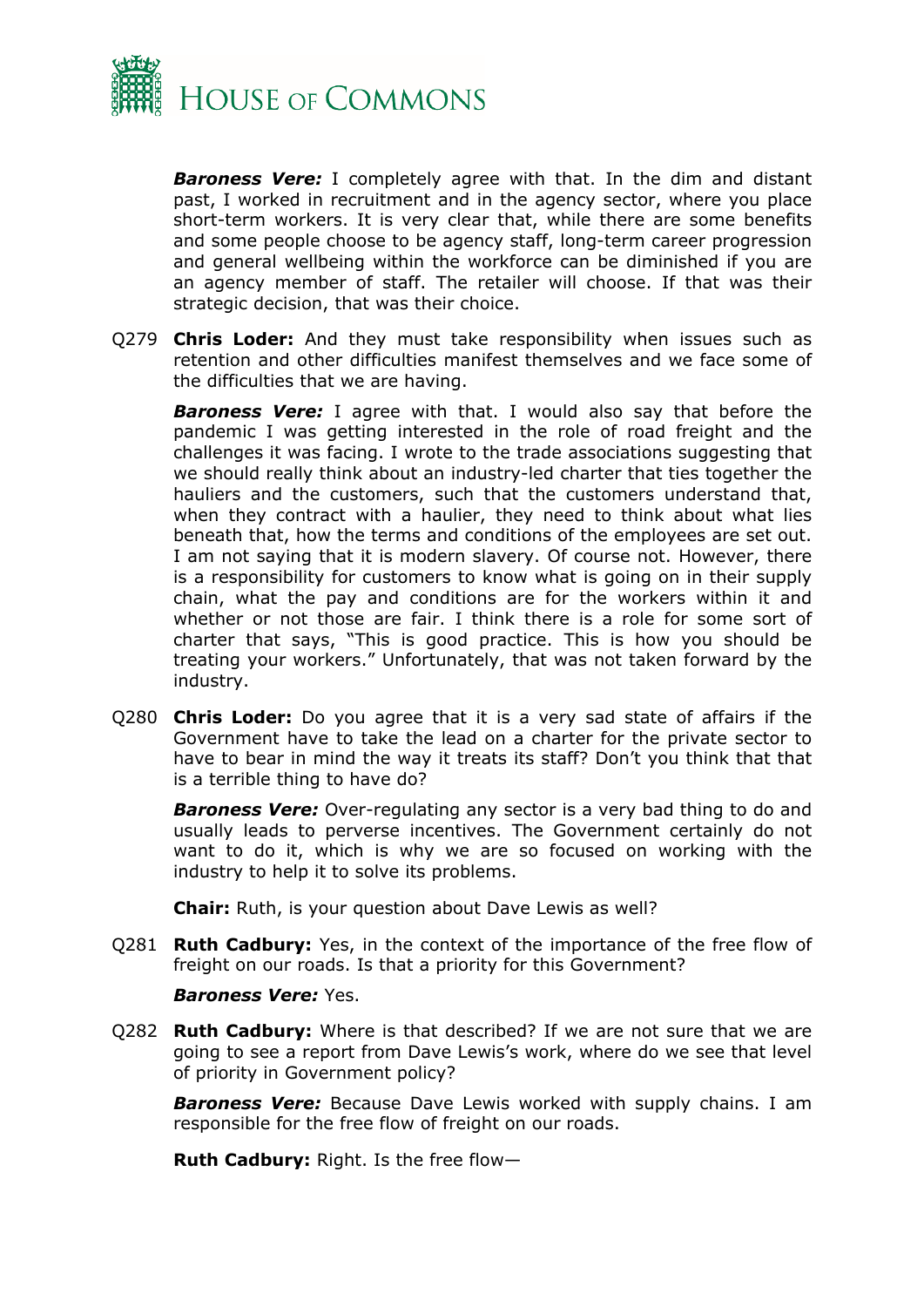

*Baroness Vere:* It is the free flow part of this, in the global supply chain.

Q283 **Ruth Cadbury:** Is the free flow of freight on our roads an important part of the supply chain issue in the UK?

*Baroness Vere:* Yes. It is one of many important parts. There are ports, aviation, rail, the customers themselves and customs checks. There are all sorts of different things—a huge number of different things—that impact on the supply chain. This is just one of them.

**Ruth Cadbury:** Yes. You are confirming that it is important, but you did not meet the Prime Minister's adviser. Thank you.

Q284 **Chair:** Baroness Vere, you referred to our report back in 2016 and the recommendations to try to increase the number of HGV drivers. Given what has happened over the last few months, do you think the sector is now doing enough to fix the driver shortage?

*Baroness Vere:* There is always more to be done. It is really clear. The sector is very large. It employs a vast number of people. For example, I have met DHL and seen what they are doing with their training academy. It is fantastic. It is great. They are getting in a diverse group of people to become HGV drivers. They are paying for their training and their CPC. That is really positive. There are some great beacons of hope.

Of course, there are all sorts of different people, and others will not be doing as much. Potentially, they will still be relying solely on agency workers. Many employers give their drivers cash for overnight parking. I am sorry, but if I am a driver and I am given cash for overnight parking, I can keep the cash and park in a lay-by. There are lots of employment practices that need to be improved. This is a long-term issue. We will work with the sector to do it, but it has to step up.

Q285 **Chair:** This is a very wide question. Perhaps you could give a brief answer, even though it is very tempting to say more. What more can the sector do? What should it be doing? Bear in mind that we will drill into this as well, so just set the scene.

*Baroness Vere:* Do you want me to say one thing that I want the sector to do?

Q286 **Chair:** Yes. That would be a good way to answer the question.

**Baroness Vere:** Invest in your people. Why can't you be like the bus sector and pay to train your people? Don't expect them to pay for it themselves. Three grand before you even have a job is a lot of money.

Q287 **Chair:** Thank you. It was very good of you not to give a lengthy answer.

We will go on to specific Government interventions next, but again perhaps you could set the scene. Are the Government considering further intervention? Are what has happened over the last few months and the actions that have been taken considered to be the jolt that was needed and it is now down to industry to crack on?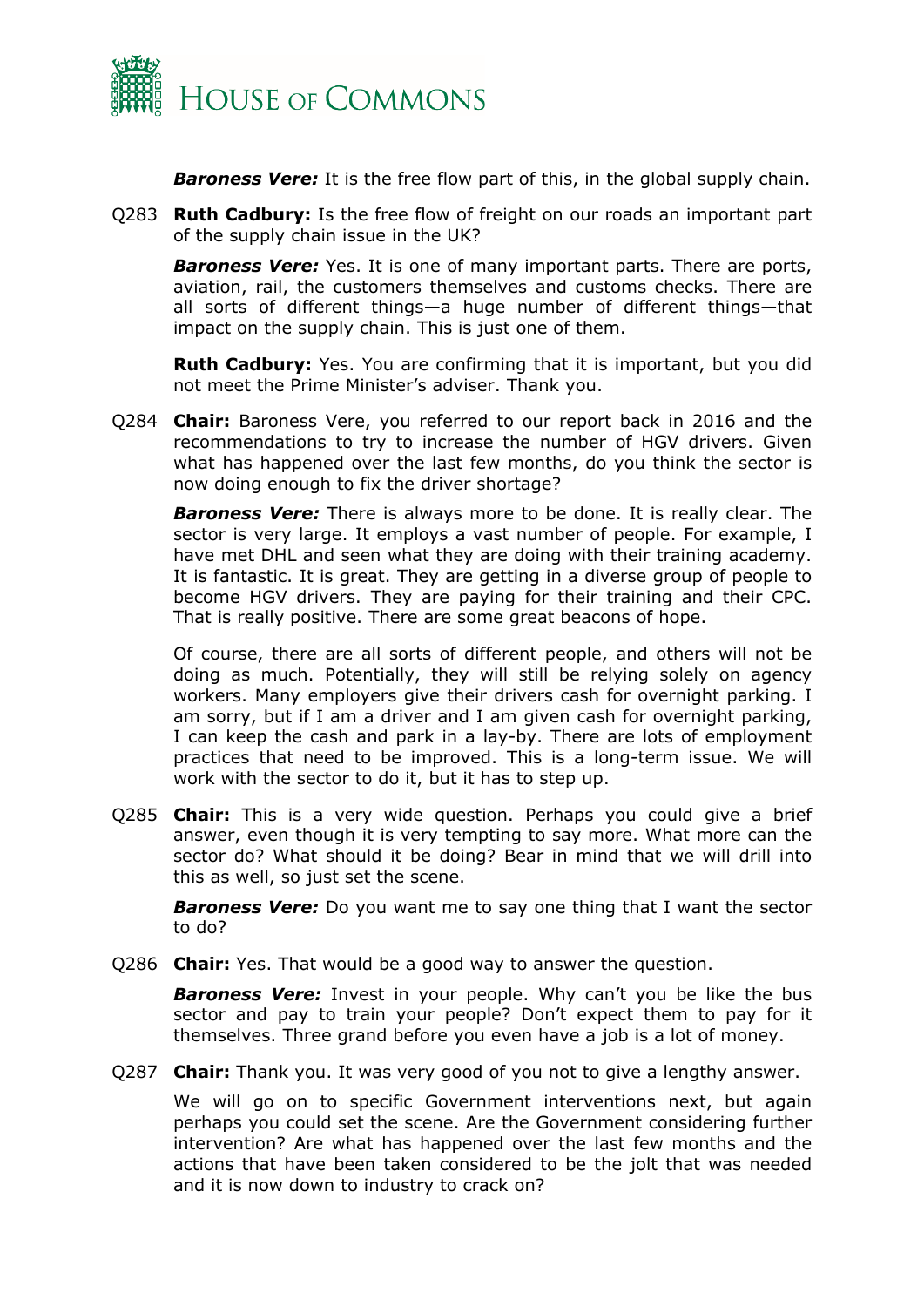

*Baroness Vere:* No. The Government are never going to say, "Job done," on this one, because we have an awful lot still going on. You have seen the 32 interventions, which are short, medium and long term. They vary from economic interventions, such as suspending the HGV levy, through to the very small drivers' hours extensions. The Government will continue to review everything. We have ongoing work with the lorry parking issue. It is quite a significant part of my focus at the moment.

**Chair:** Thank you for the openers. We will now drill into the status and success of the Government interventions. We will start with licensing and testing. I will hand over to Greg Smith.

Q288 **Greg Smith:** Good morning, Minister. In your previous answer, you alluded to the fact that the Government have made many interventions in recent months. I want to see where you feel we are as a result of some of those interventions—which ones have definitely worked, which ones have made some impact and which ones have made a big impact. Can we start with the changes to drivers' hours rules? How big an impact have those changes had in recent months? Are you looking to retain those changes for the long term, or do the rules around driver hours need some tweaking?

*Baroness Vere:* None of the interventions that we have done has failed to meet my expectations. However, we have to be clear that some of the impacts of the interventions are very small, and necessarily so. Drivers' hours is one of those. Cabotage is another. Those were tools and levers that we had, so we decided to use them.

The drivers' hours extension is extremely limited. Sometimes it is very much overblown as some sort of radical change to drivers' hours. It is not. Of course, the restrictions on being able to use it are very clear. You have to be able to evidence a detriment. You have to evidence that there would be an improvement. You must not compromise driver safety. You have to agree it with the employee. Therefore, very few people are using it. That is okay, because the people who are using it can demonstrate all of those things and we know that it is working.

Q289 **Greg Smith:** I am not expecting a precise number, but roughly how many firms have—

*Baroness Vere:* I can give you a precise number.

**Greg Smith:** How many firms have taken the opportunity to extend their driver hours?

*Baroness Vere:* The latest one goes to 9 January. We had initial notification forms from 165 operators. There are 69,000 operators. However, we do not know how big the operators are. We would expect them to be in the perishable food industry or in places where there is just-in-time-type delivery and going from nine to 10 hours on a particular day will allow you to get the last delivery in. That is the sort of situation where we would expect it to be used.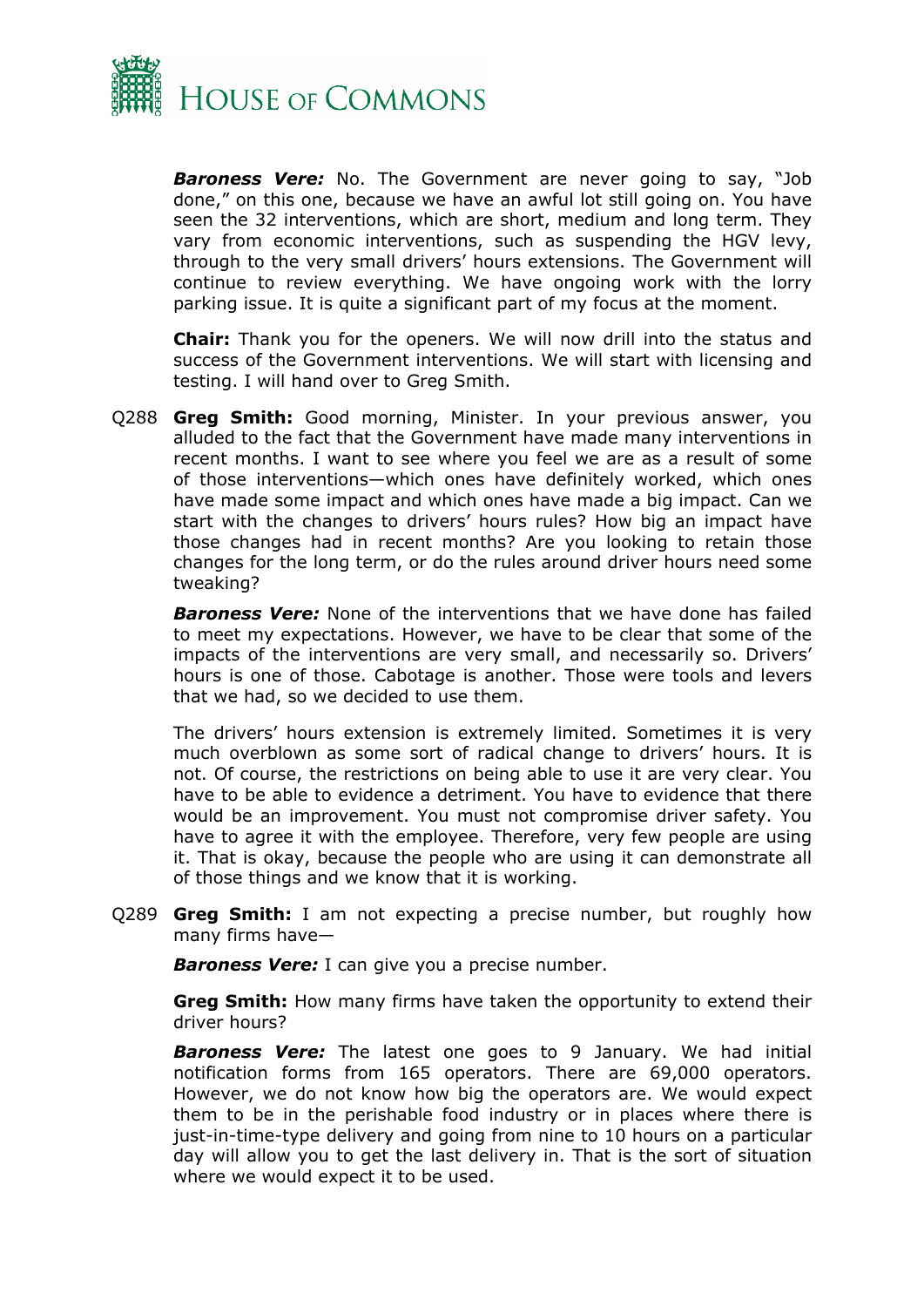

Q290 **Greg Smith:** That is helpful. You mentioned cabotage just now. Can you give a similar update on the impact that the temporary changes relaxing cabotage have had on supply chains? How many operators are we aware of that have used those relaxations to move their staff and vehicles around? What impact have they had, even if it is a small one?

*Baroness Vere:* We should note that, prior to the pandemic, cabotage was only about 1% of tonne miles or 0.5% of tonnes lifted, so it was already a very small element. Sadly, I do not have the sort of detail that I think you want. Before the pandemic, it was equivalent to about 2,500 domestic drivers. At the moment, we are gathering information from our information and advice sites to try to understand which overseas drivers are on cabotage legs. Obviously, it is quite a difficult bit of information to find. We think it has had an impact, but we never thought it would be a massive impact. Again, it was a case of every little helps.

Q291 **Greg Smith:** Does the feedback that you have had from the industry indicate that it is clamouring to keep the relaxed rules, or is it something everyone is a bit quiet on?

*Baroness Vere:* Everyone is fairly quiet at the moment, because it does not run out until April. We will go out again in due course to see whether it needs to be extended. We are keeping it under review and have not made a decision on it. We also recognise that we are post the Christmas period now. It is much quieter out there, so there is less need for cabotage. I am not aware that there is a clamour to keep it at this time.

Q292 **Greg Smith:** I appreciate the point about April, but April is not that far away. Companies like to be able to plan. When do you think you will be in a position to give the industry some certainty on whether or not things will be extended beyond April?

*Baroness Vere:* This was a short-term intervention, for a limited period. I am content to leave it for a few more weeks before we approach industry again to see whether it is working.

Q293 **Greg Smith:** On the changes to testing, most people talk about the changes to pulling a trailer and so on, but they are much broader than that. Do you think that the changes that were put into the testing regime and the licensing regime in certain areas have had the biggest impact or the smallest impact?

*Baroness Vere:* From a Government perspective, on what the Government can immediately do directly, they have had a very significant impact. We know that the number of HGV tests in December went up by 73% between 2019 and 2021. That is a lot. Even at this time, we are currently on HGV driving test wait times of about three weeks, which is not too bad considering that you have to be trained anyway. We know that the demand is still there.

I am going to be honest with you. One of the challenges is that the demand can be patchy, in that it is greater in some areas than in others.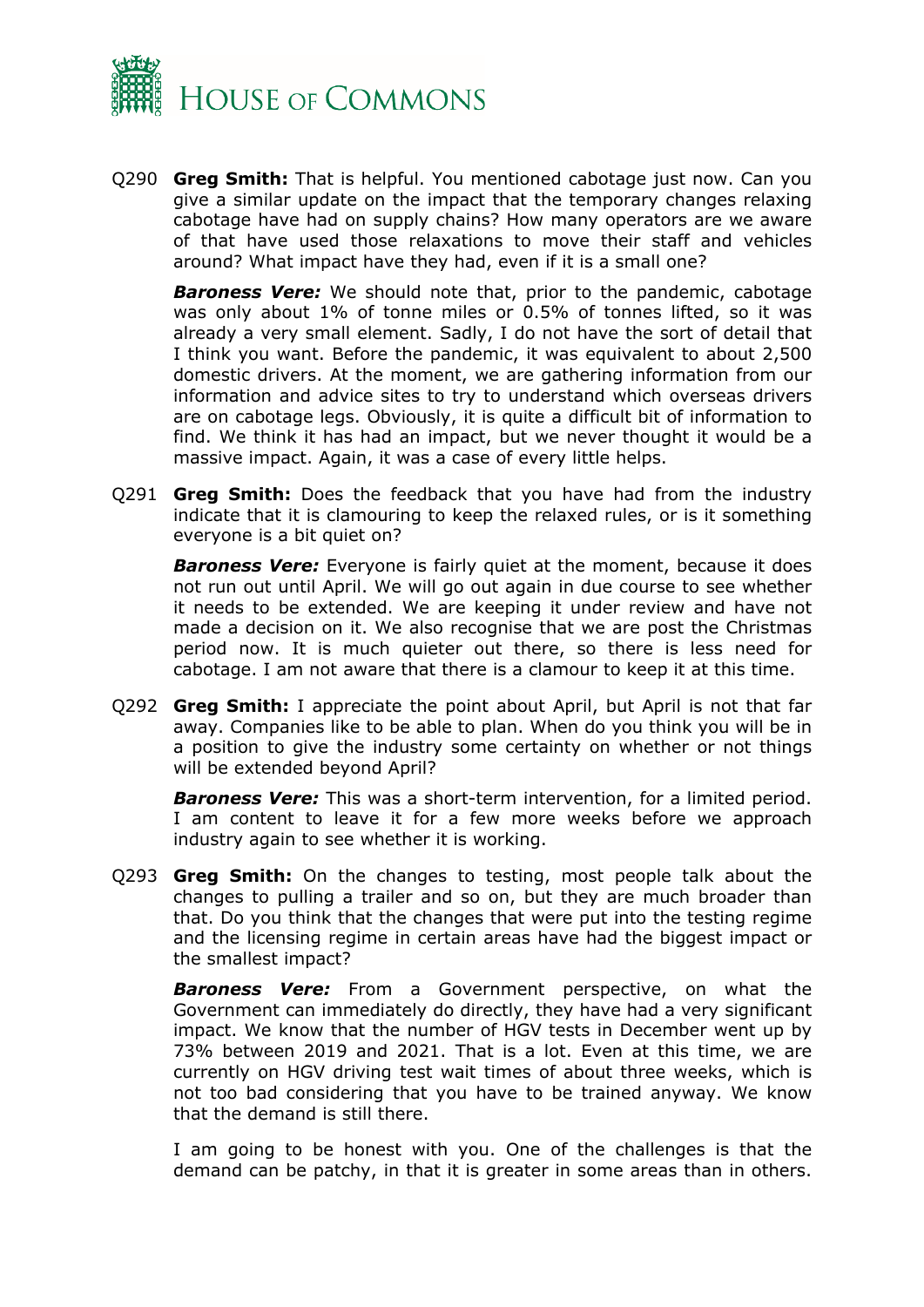

We need to look at making sure that we get the resources to the right places. For example, Bristol has a bit of a demand peak at the moment, which is why we are recruiting 40 additional driving examiners for HGV drivers.

In general, I think the driving test changes have worked. They have done what it says on the tin. The Defence driving examiners we had until December did the trick. They have now gone back to their day job, which is fine. We managed to cope following that. In general, I commend everybody at DVSA on the work that they have done on this.

Q294 **Greg Smith:** Okay. The 73% increase is good news and clearly tells a story of a system that is getting back on its feet. How sustainable do you think it is going to be? Are we about to face a big trough again, with the Defence staff gone, demand still up and the Road Haulage Association saying that there is a driver shortage gap in the tens of thousands to be filled?

#### *Baroness Vere:* No.

Q295 **Greg Smith:** You are confident that we are going to have a—

**Baroness Vere:** Yes. Some of the things that we have put in place do not come in immediately and need to come in later this year. For example, because we took out the reversing, coupling and uncoupling test and are putting that into the private sector, our HGV driving examiners will have more time. In order to do that, we need to move them from four tests a day to five tests a day, which has not even been done yet. That is more capacity.

Obviously, the first thing that has to happen is that we need to accredit the private testers just for the reversing bit. Then that change will come in. I am content that our capacity will continue to increase. It will make up for the loss of the Defence driving examiners and deal with any demand that will be coming through the system.

Q296 **Greg Smith:** This question is to understand the effectiveness of some of the specific interventions that were made. There was a change to allow some temporary visas for drivers to come to the UK to work. How many were issued?

*Baroness Vere:* I do not have those numbers. They will be in the Home Office quarterly immigration statistics, which will be released shortly.

Q297 **Greg Smith:** Does the DFT have any inkling, from working with the Home Office across Government, joined-up Government, of the number of applications that were processed—not necessarily granted—as part of that?

*Baroness Vere:* I cannot help you there, Mr Smith.

**Mr Bradshaw:** Can I ask a question on that point?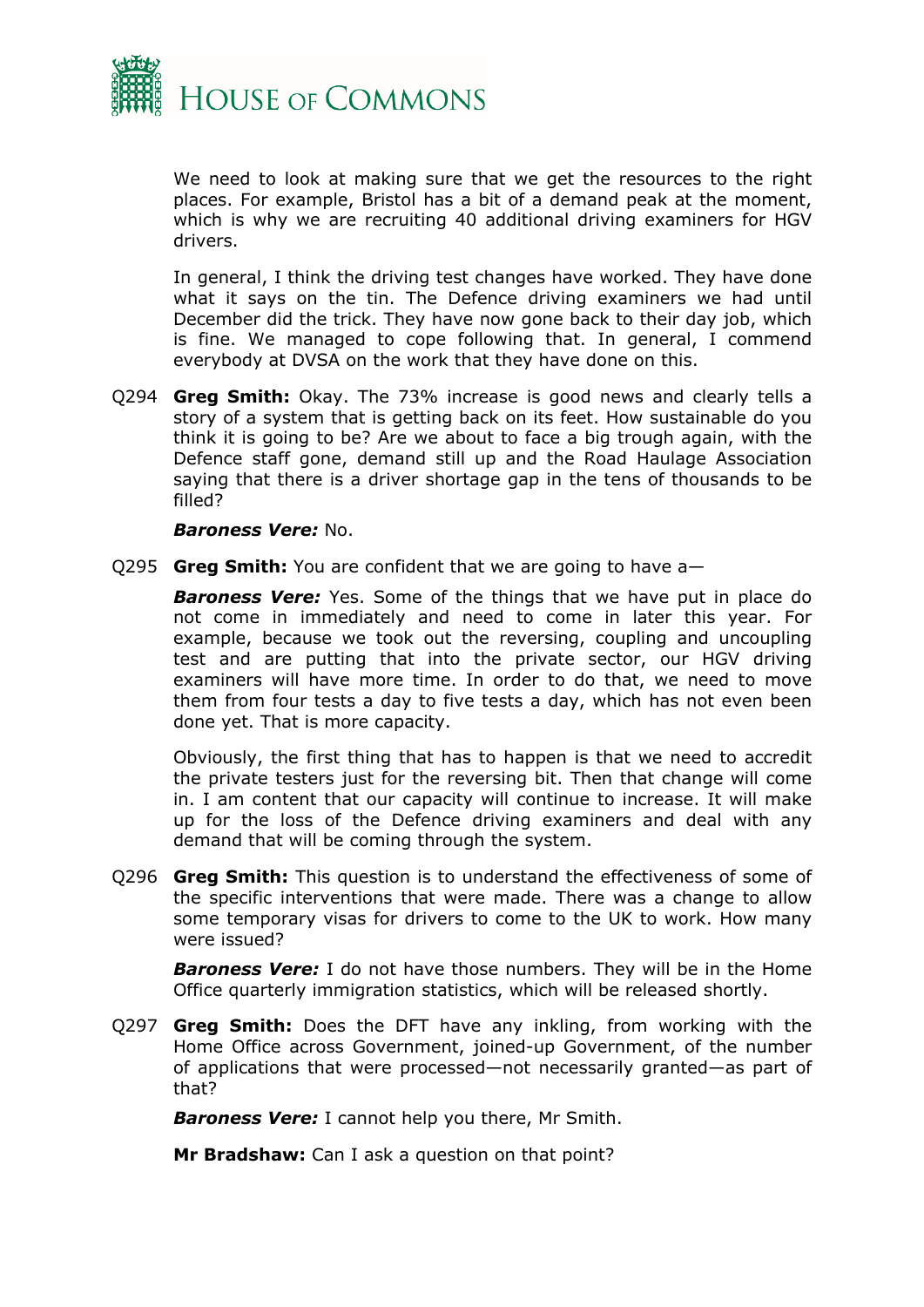

Q298 **Chair:** I would like to probe there as well. To set the scene, if you think of all the domestic interventions that were made and then bring in the decision to allow more drivers from the EU, do you think that the latter part added much to the resolution?

*Baroness Vere:* We will need to wait for the Home Office stats to come through. The visas are available only to food drivers and fuel drivers. We should note that there is a very significant driver shortage in the rest of the EU as well, so I was not expecting the floodgates to open at any stage, ever.

**Chair:** Thank you. Ben, before I bring you in, I want to bring in Nav Mishra. Welcome to the Committee, Nav.

Q299 **Navendu Mishra:** Thank you, Chair. Good morning, Baroness. In October, the Government changed the cabotage rules in the UK, which has allowed companies from anywhere in the world to send lorries with foreign drivers to the UK to work unlimited hours, making unlimited deliveries, in any 14-day period. For that time, the drivers can sleep in their cabs, but after two weeks, when the 14-day period is up, they are supposed to leave the UK.

Unite the union has established that there is no monitoring by the Department for Transport of how many companies and lorries have taken advantage of this policy. Without the DFT monitoring that, there could be a clear breach of UK employment law and driving regulations. Will the Department address the issue?

*Baroness Vere:* As I said earlier, the Department is gathering information from the information and advice sites about how extensively the extended cabotage rules are being used. I note that in normal circumstances you could have made two cabotage trips in seven days. We should remember that DVSA continues enforcement. DVSA is very good at intelligence-led and targeted enforcement and, dare I say it, tends to focus on foreign vehicles. The enforcement will always remain. DVSA will look at driving hours and whether or not drivers are working within the rules.

Q300 **Navendu Mishra:** If the Department is not sure how many visas have been issued, how is it targeting foreign vehicles and enforcing regulations?

*Baroness Vere:* The visa issue is not relevant to this. You can target a foreign vehicle because it has a foreign number plate.

Q301 **Navendu Mishra:** Do you have numbers for how many vehicles have had enforcement issued against them or been checked?

*Baroness Vere:* For what, in particular?

Q302 **Navendu Mishra:** Particularly under the regulation change.

*Baroness Vere:* No, but I can see whether we can find out. To be honest with you, it is such a very small part of the system that I imagine it will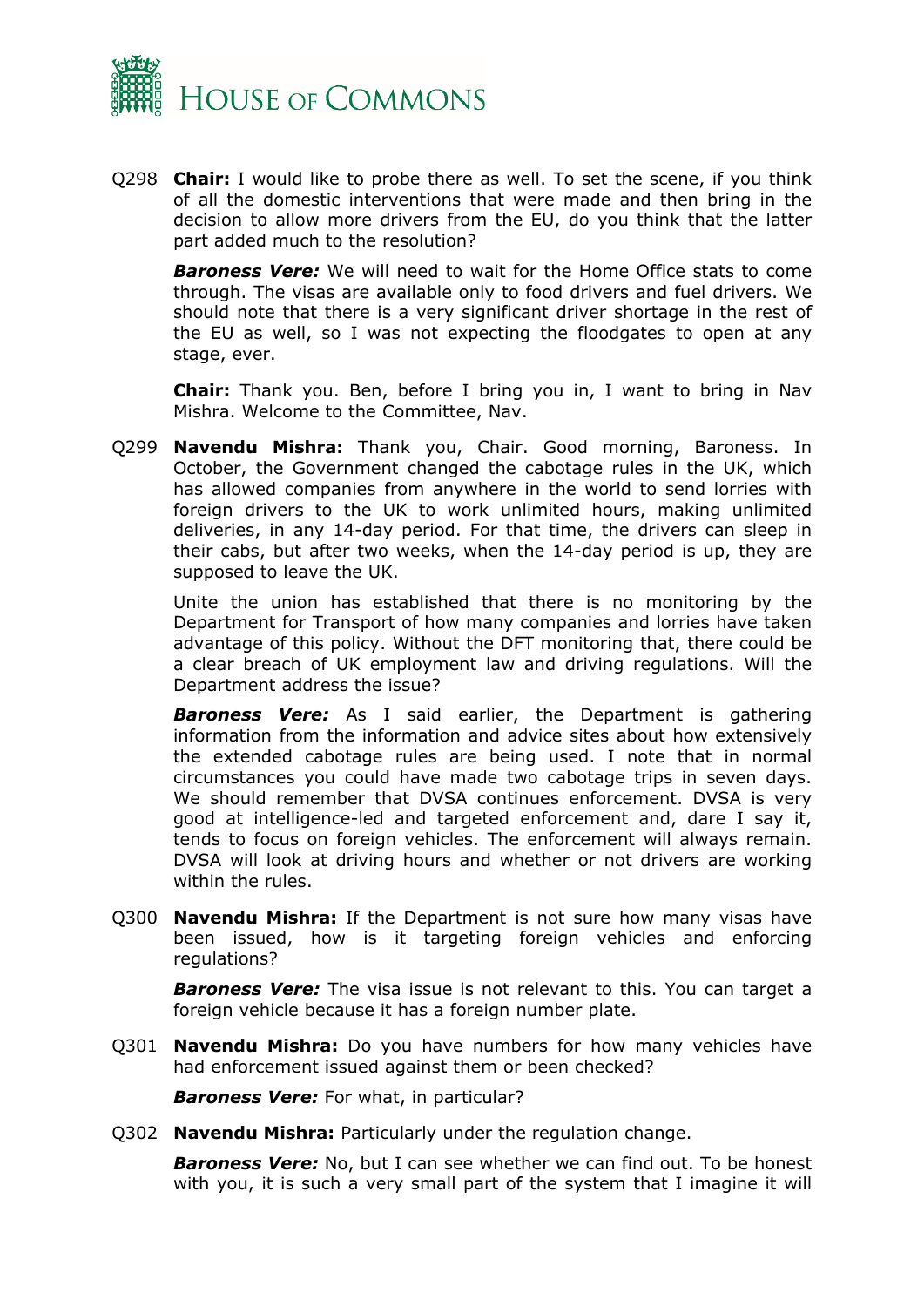

be very small, but I will see whether I can get something from DVSA. It is very focused on intelligence-led enforcement and I think that it works very well.

Q303 **Navendu Mishra:** I appreciate the point that you make, that it is a very small aspect of what the Department does. What is your assessment of the impact on road safety of drivers doing unlimited hours and unlimited deliveries in a 14-day period?

*Baroness Vere:* Why would they be doing unlimited hours? I do not understand.

Q304 **Navendu Mishra:** There was a regulation change in October, I believe.

*Baroness Vere:* But not for unlimited hours.

Q305 **Navendu Mishra:** My understanding is that it allows foreign drivers to make unlimited deliveries and to work unlimited hours in a 14-day period.

*Baroness Vere:* Rubbish.

Q306 **Navendu Mishra:** You are disputing that.

*Baroness Vere:* Yes. How can you do unlimited hours? You have to abide by the UK working hours regulations, of course. That's it. Just because cabotage exists, it does not mean that when you enter the UK you do not have to abide by the rules and regulations of the UK, which include vehicle safety, driver safety and welfare. All of those things are exactly the same.

Q307 **Navendu Mishra:** Will your Department be able to share the data on the numbers with the Committee?

*Baroness Vere:* We will share whatever data we have. To be honest, if somebody has a drivers' hours thing, we will not know whether or not they are on a cabotage leg. Why would you know that?

Q308 **Navendu Mishra:** Will you be able to share the monitoring data on how many companies and drivers have taken advantage of the change in policy?

**Baroness Vere:** I said earlier that we are going to get more data on cabotage. Will we know exactly how many cabotage legs have changed because we went from two cabotage legs in seven days up to an unlimited number in 14? No, we will never have that data. We might be able to get some sort of estimate. How would you know?

Q309 **Chair:** Just so that we are clear, my understanding is that there has been a change from seven days to 14 days. Then you have the end to the restriction on the number of pick-ups, but you are still subject to all of the other standards, including on hours, as beforehand.

*Baroness Vere:* Yes, always.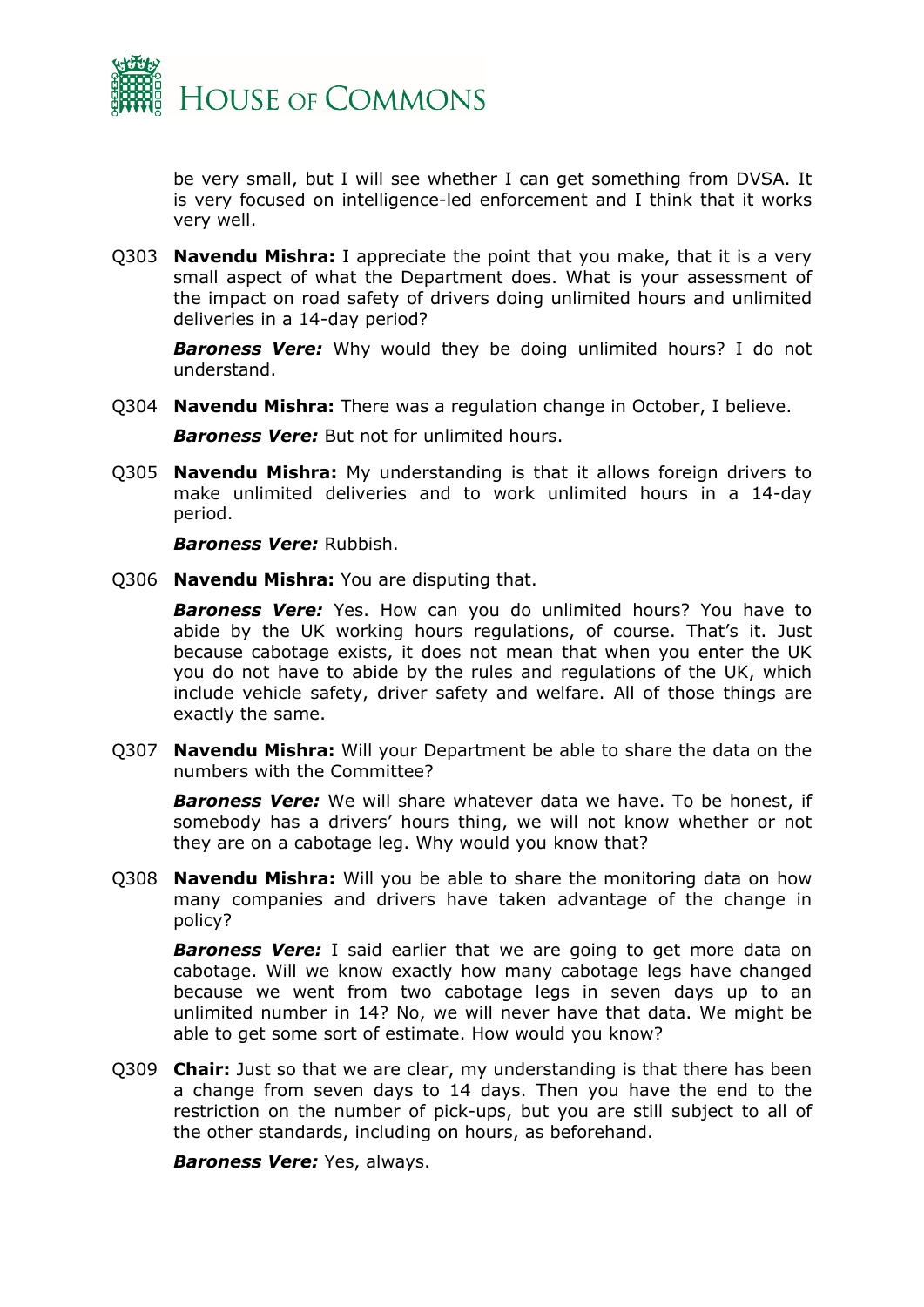

Q310 **Chair:** That was my understanding as well.

#### *Baroness Vere:* Always.

Q311 **Mr Bradshaw:** Can I come back briefly to the EU visa scheme, Minister? We have had one set of quarterly figures already, haven't we, or are we still waiting for the first set of figures? *The Times* reported back in October that just 27 lorry drivers had applied under the scheme.

*Baroness Vere:* I cannot remember when the scheme came in, but it may well have been just 27. As I said, Mr Bradshaw, I was not expecting a tsunami of HGV drivers from the EU because they do not have any either.

Q312 **Mr Bradshaw:** Do you think it is just down to the shortage of drivers? We used to have a lot of drivers from the EU, didn't we, particularly from eastern Europe? Why has it become less attractive for them to come here?

*Baroness Vere:* Because Poland has a shortage of 127,000 licence holders. Why would you come here, particularly in the short term? I also know that some people were looking at it and were more willing to pay people quite a lot of money. It was up to the market to decide whether or not they were going to try to get people through on those visas. It is not really going to shift the dial. It was a short-term and temporary fix, and a lever that we had available to us.

Q313 **Mr Bradshaw:** When you say they would not come in the short term, does that imply you thought that the period was too short, and that if they had been offered a longer period they might have been more interested?

*Baroness Vere:* Who knows? I have no particular view on it. I feel that we are not going to get a lot of EU drivers in the UK, and, in any event, we should be investing in and training our domestic workforce. It was up to 5,000 visas for very specific types of drivers and very specific types of companies. I do not know what the numbers will be in the end for how many we get, but it is not really going to shift the dial.

Q314 **Chris Loder:** From a slightly different perspective than my colleague, would you say, Baroness Vere, that where some businesses have decided to increase the number of agency staff it has meant that driving on those terms is now less appealing to those from outside the UK, and that could indeed be one of the reasons why they have chosen not to come here to help for the shorter term?

**Baroness Vere:** I think you have opened a slight can of worms there because it depends. For workers, agency work has become less attractive since the change in IR35. However, on the flip side, from a diversity perspective, one might imagine that for some people from non-traditional HGV driver demographic groups working for an agency might be a good thing. I am not sure that it would have any relationship to EU drivers.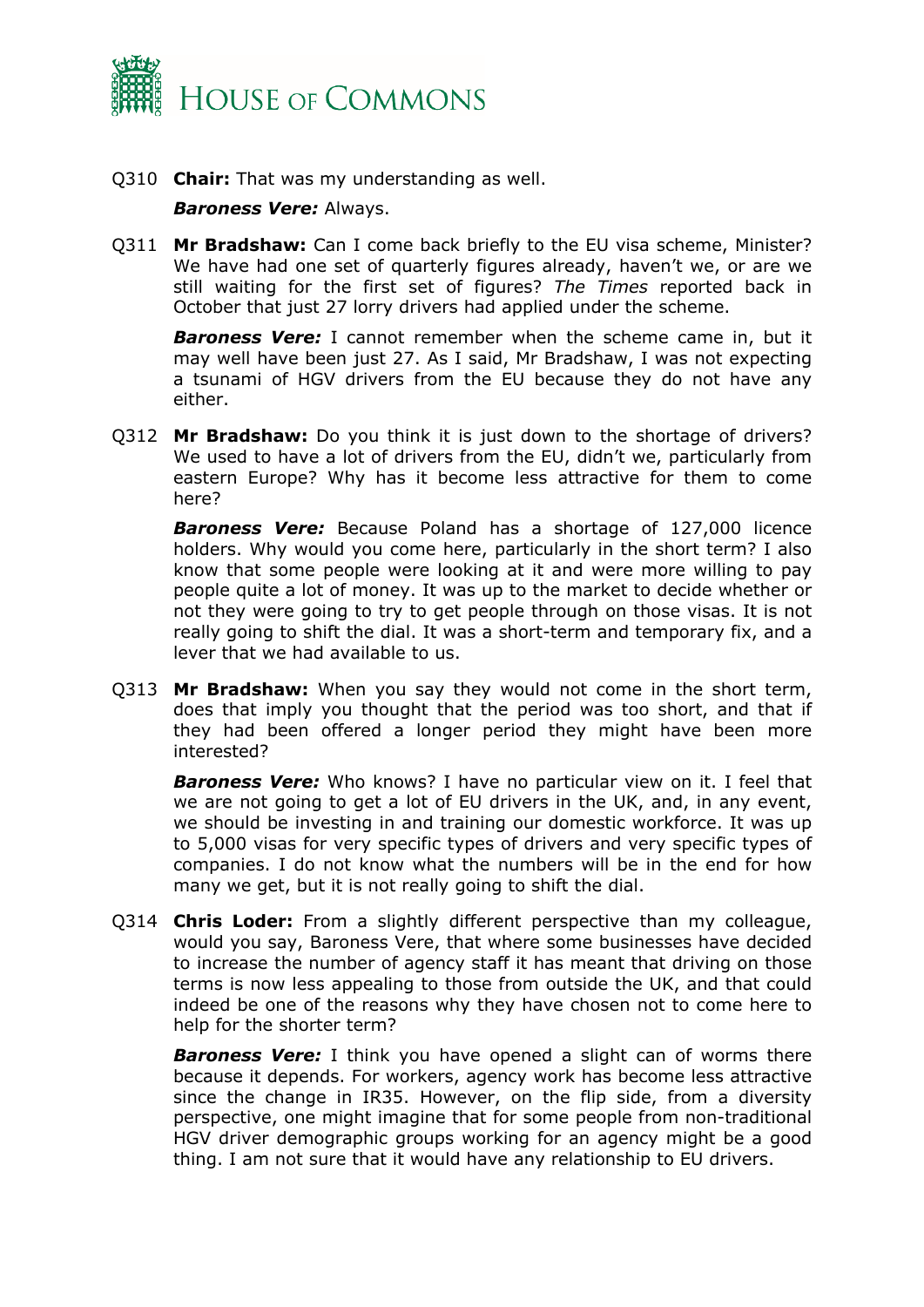

Q315 **Chris Loder:** What do you think might be the good thing about it?

*Baroness Vere:* You can pick and choose when you work. Imagine if you were a mother and you wanted to become an HGV driver but you wanted the school holidays off. Working for an agency might allow you to do that. Working for a company would allow you to do that if they allowed you to do it, but that is another question.

**Chair:** Let's move on to recruitment. To start off, I will hand back to Nav.

Q316 **Navendu Mishra:** What are the barriers preventing new people from becoming HGV drivers, Minister?

*Baroness Vere:* Cost.

Q317 **Navendu Mishra:** Cost of insurance? Training?

*Baroness Vere:* No, not insurance because the companies pay for the insurance. It is the cost of training. It is £3,000, at least.

Q318 **Navendu Mishra:** What are the Government doing to tackle that?

*Baroness Vere:* The Government do not propose that they pick up the tab for that. It should, as I have said numerous times, be up to the industry to invest more in its people. However, the Government have put in place some very positive interventions. I was really pleased with my colleagues from the Department for Education who managed to find £34 million, and we are investing that in boot camps for 11,000 HGV drivers. It will be completely free to people. They were announced back in December. We expect the first tranche to come out of the system in March. Twenty-one colleges and independent providers are involved in the programme. It is a 16-week training programme. It includes the cost of driver CPC licensing and drivers' medicals, and there is a guaranteed job interview at the end. That is great for 11,000 workers.

Would I like the Government to be training all workers in the HGV sector? Absolutely not, but we had a crunch, and the DFE came up trumps by putting in place the boot camps very quickly, so that was really positive. The other win that we have had with the DFE is apprenticeships. We have managed to increase, both for the large goods vehicle apprenticeships and for the urban driver apprenticeships, the amounts to  $E7,000$  and £5,000 respectively, which is good for the larger companies that pay the apprenticeship levy and will encourage them to take on more apprentices. Those are the sorts of things that the Government are doing. At the heart of all of this, we need investment in people by the industry, as a normal private sector would do.

Q319 **Navendu Mishra:** Mr Bradshaw made the point about 27 visas issued from the European Union. You made the point that we need to make sure that we train the domestic workforce to support the sector.

*Baroness Vere:* Correct.

Q320 **Navendu Mishra:** On the new generation of people coming into the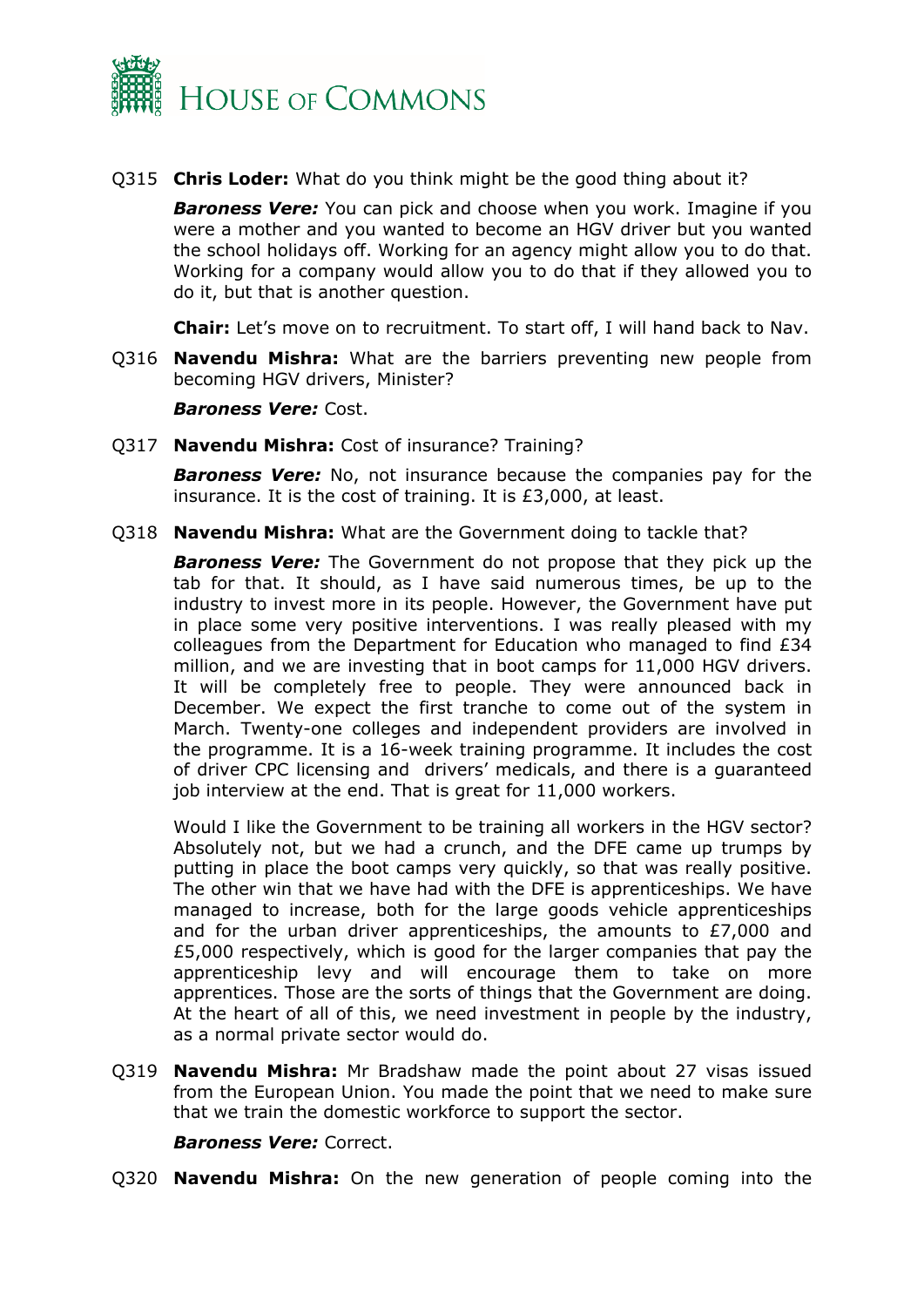

industry, diversity is an issue in the road freight sector. You gave an example of the gender issue earlier. Why have attempts to improve diversity not been more successful in the sector?

*Baroness Vere:* What attempts would they be? The sector has to do a little bit more to do that. You are absolutely right, Mr Mishra. Drivers tend to be older, whiter, and maler. We need to think about how we widen the community of drivers. That is why the Government are working very closely with the sector on the year of logistics, a year-long programme that will highlight all of the different jobs you can have in logistics as a whole—not just HGV driving but all sorts of fantastic jobs in logistics. We will be launching that alongside the industry in a few, let's say, months. One of the key strands of that work is how we tackle the lack of diversity. Here is an interesting stat; I think it is interesting. Did you know that 14.4% of people who take their LGV test are female? That is quite high. Only 1.5% of actual drivers are female. Where have all the women gone? Why did they not want to stay? We need to sort it out. Diversity is a key point and a really good one to raise.

Q321 **Navendu Mishra:** You said a few months. Are we expecting that programme this year?

*Baroness Vere:* Goodness, yes. I want to say April, but I will get into trouble.

Q322 **Navendu Mishra:** This year. Okay.

**Chair:** You won't get into trouble. You said April.

*Baroness Vere:* It may be slightly before that or slightly after that. I am trying to say that it is not a million miles away.

Q323 **Grahame Morris:** Good morning, Baroness Vere. In fact, with some of the answers that you gave to my colleagues earlier, you have covered the ground and some of the questions I wanted to raise in relation to current entry points in apprenticeships and boot camps.

I wonder if I might take the opportunity to try to clarify my understanding of some of your earlier answers in relation to barriers to increasing the number of drivers that we have in the sector. I wonder if I might help you out. The Road Haulage Association sent us a note in relation to the EU visas. You mentioned there were 5,000 that the Department initially made available. The Road Haulage Association think around 200 have been issued in the latest tranche. I do not know whether that figure is accurate. You said that you did not think it would be a game changer, so I wonder why the Department made 5,000 visas available originally. Was that just a contingency?

*Baroness Vere:* Why not? I appreciate the input from the Road Haulage Association, whose lobbying over the last 18 months has focused entirely on getting EU visas, and now they are complaining that they are not being taken up. I sat in a room and said to them that I did not think the visa thing would work, and, lo and behold, we can see that we do not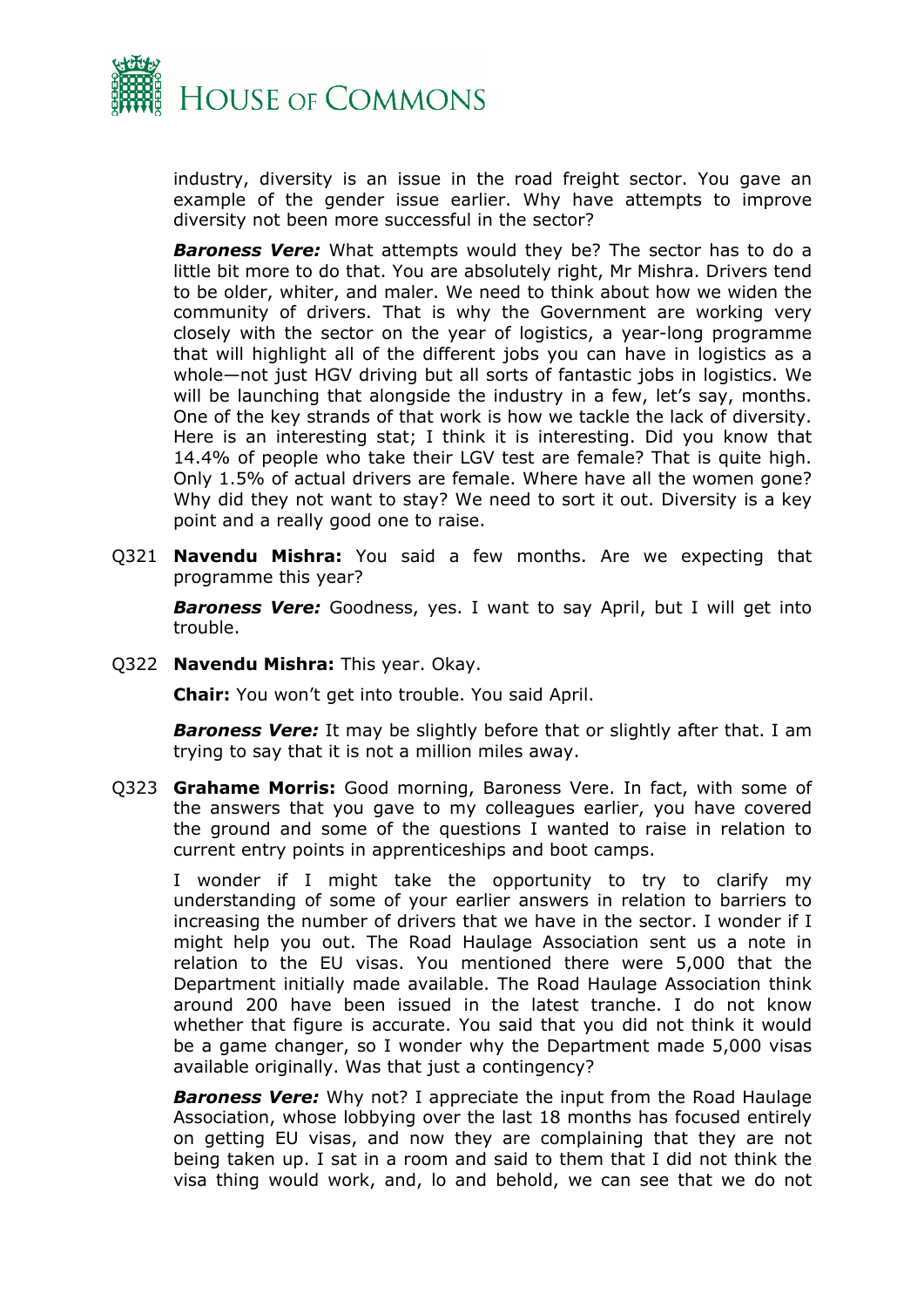

have a huge number coming in. Had the Road Haulage Association not spent all of their lobbying power on something that was not going to work, we might have looked at other solutions.

Q324 **Grahame Morris:** Minister, I am not here as an advocate for the Road Haulage Association.

*Baroness Vere:* No, but I hope they are watching.

Q325 **Grahame Morris:** I am simply sharing some information furnished to the Committee, for your comment on the numbers. That is all.

Can I ask you something else about some of your earlier answers to my colleagues in relation to addressing the driver shortage? I am not talking about bringing in drivers from the EU but rather recruitment and retention of drivers to increase the number. I hate to mention it by name, but the same organisation says there is a shortage of about 85,000 in the sector. You mentioned that there were some consultations or discussions with employers about changes to conditions, and I am particularly thinking about changes to drivers' hours because I was under the impression that was a time-limited change until April. That is still the case, isn't it? Were the discussions with employers you mentioned earlier just informal soundings or a more formal consultation?

*Baroness Vere:* We have had all sorts of consultations on various things. The current extension to drivers' hours runs out on 10 February, so it is a very short one. It started on 12 January. The reason for it was that Omicron suddenly arrived. The good thing is that HGV drivers do not get Omicron as much as other people. Fingers crossed that everything is okay.

I have ongoing conversations with all sorts of people in the sector. We have formal consultations on our driving licence changes and driving test changes. We have had 9,100 responses. We have a very close relationship with all sorts of different people, and we welcome feedback and ideas.

Q326 **Grahame Morris:** Yes, with the employers. I respectfully point out that my own union, Unite, which represents many of the drivers in the sector, is very concerned about long, excessive hours; excessive and irregular shift patterns; and the lack of welfare and parking facilities, which indeed the Committee saw quite recently on its visit to Dover. They are significant factors in contributing to driver shortages now and before the pandemic. I want to stress that extending drivers' hours even temporarily will have a negative effect on recruitment. That is the opinion of my trade union.

*Baroness Vere:* I respectfully disagree with your trade union on that issue, although I agree with it on other issues about working conditions, lorry parking and all the other things that impact retention. As I have tried to explain, the extension to drivers' hours is tiny and, in any event, simply matches what British drivers' hours rules are. Not every truck—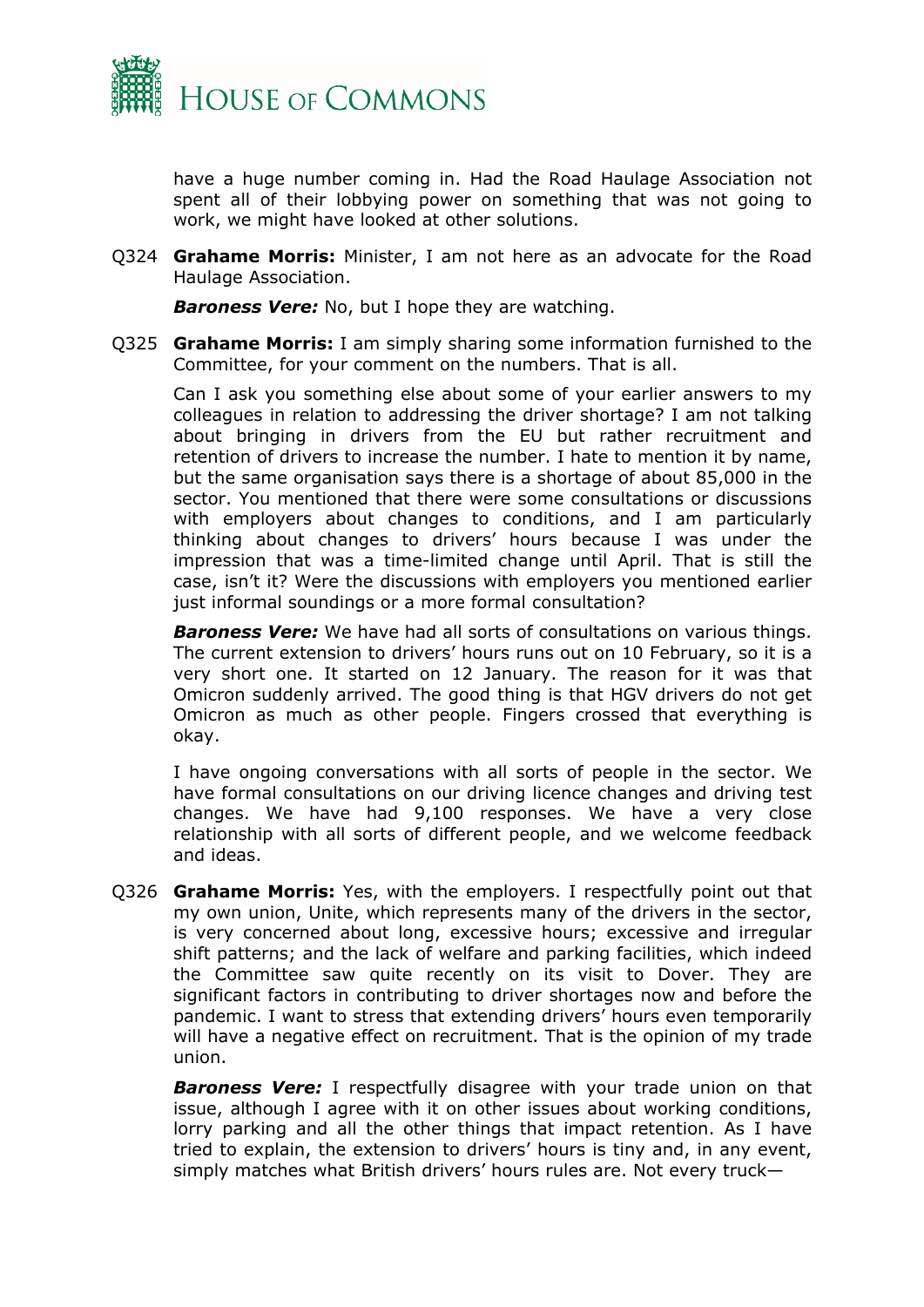

Q327 **Grahame Morris:** I do not want to go down the path about cabotage and EU visas. These are quite important points in addressing the skills shortage in this sector. I was very interested in what you said about costs and investing in people. I was very interested that you mentioned your visit to DHL to see the facilities there, and you were advocating employers paying for training. It is quite clear from evidence we have had from organisations representing training providers that the agency people are often paying for their own training, and that is a disincentive. I am pleased to hear your remarks in that regard.

**Baroness Vere:** It is not just agency people paying for their own training; it is anybody, even if you want to go and work for one of the big firms. That is the issue. Yes, I agree.

Q328 **Chair:** How long are skills boot camps likely to be made available? Is it going to continue as a positive route into the sector, as far as you are concerned?

*Baroness Vere:* At the moment, we have 11,000 places. That take-up will come through. We have had good demand. I do not know how long the total programme will be at 11,000 places. I can find out and get back to you. At the moment, we are just looking at 11,000 places, and I cannot prejudge any decision as to whether the Government would then permanently put that into place. It might be for the sector to think about.

Q329 **Chair:** I would be interested in your observations as to what reasons the Government might continue with it if at the moment they do not know.

*Baroness Vere:* It could be that we focus it on a particular type of driver or whatever, going back to Mr Mishra's point. Who knows? Let's see.

Q330 **Chair:** It could be tailored perhaps to look at diversity where there need to be certain—

*Baroness Vere:* I am slightly riffing. You might want to look at it on income or things like that.

Q331 **Chair:** I would be really interested in your thoughts on it when you write. You talked about the impact of the cost being £3,000. Do you think there is a need to change the rules for the industry if they will not do it themselves and fund it themselves, rather than expecting the drivers to do so?

**Baroness Vere:** It would be disappointing if we had to end up in those circumstances. It really would be. There are a number of things that need to be fixed. Driver training is one of them. The availability of lorry parking is another, particularly if employers do not properly fund drivers to be able to pay to park safely overnight. I would not want to say that we would do it. It would be quite a significant step, but I want to see some change from the industry.

Q332 **Chair:** The reason I say that is that some might say that when the issue of shortages came up the first reaction from the Road Haulage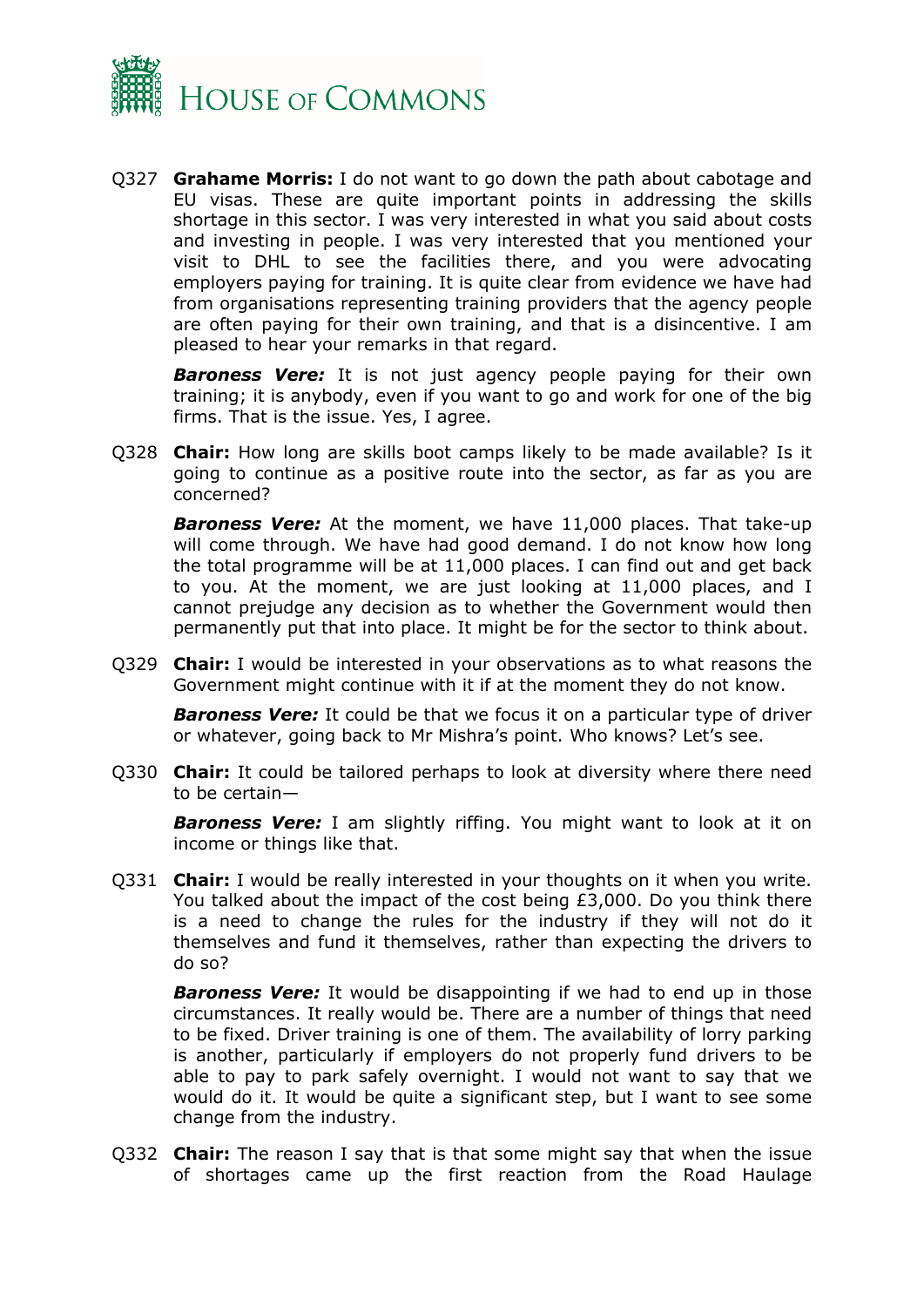

Association tended to be, "Let's look to abroad and at the bygone days of cheaper foreign labour," which, as you have mentioned, does not really exist any more because there are shortages across Europe. It seems that something needs to be brought in by Government to change the culture, which always tends to be a race to the bottom on pay rather than, if you pay people more, more people might want to come into the industry.

*Baroness Vere:* It would be quite interventionist though, wouldn't it, Mr Merriman?

Q333 **Chair:** It certainly would. The question is, given that you mentioned our report back in 2016, whether you are comfortable that the industry can mend its own platform.

*Baroness Vere:* It should have the incentive to do so, otherwise, clearly, other options might be looked at.

**Chair:** Yes, incentives. If the incentives are not tempting enough, more stick maybe. Ruth, do you want to come in before I go to retention?

Q334 **Ruth Cadbury:** Moving on to drivers returning to the sector, because that is an element of the skills shortage that could be addressed, I and maybe others were approached by an experienced driver, currently on universal credit, but wanting to get back into HGV driving. He needed to renew his driver certificate of professional competence and applied for one of the boot camps.

He was asked to complete a 27-page personality assessment, the first time he has ever had to do that after many years of driving. He could not get on the boot camp and was failed, and reckons about 75% to 80% of current HGV drivers would fail that test. We sought to ask what the pass/fail point was and what the criteria for passing the 27-page personality assessment would be, and he thinks it was written by someone who has never been in an HGV cab in their life. Once he has that certificate, he can walk straight into work and get off universal credit.

What analysis have you done of the barriers and opportunities for drivers getting back in, and whether the boot camps are the way to go, particularly a free course for someone on benefits? Have you looked at the applications and whether the people you want are not just applying but also getting on to these courses?

*Baroness Vere:* I too heard about this gentleman. He is clearly getting about a bit. I do not understand why he is applying to a boot camp if he has an HGV licence.

Q335 **Ruth Cadbury:** He needs to renew his certificate.

*Baroness Vere:* In which case he should just go to Jobcentre Plus and they will put him—

Q336 **Ruth Cadbury:** But they referred him.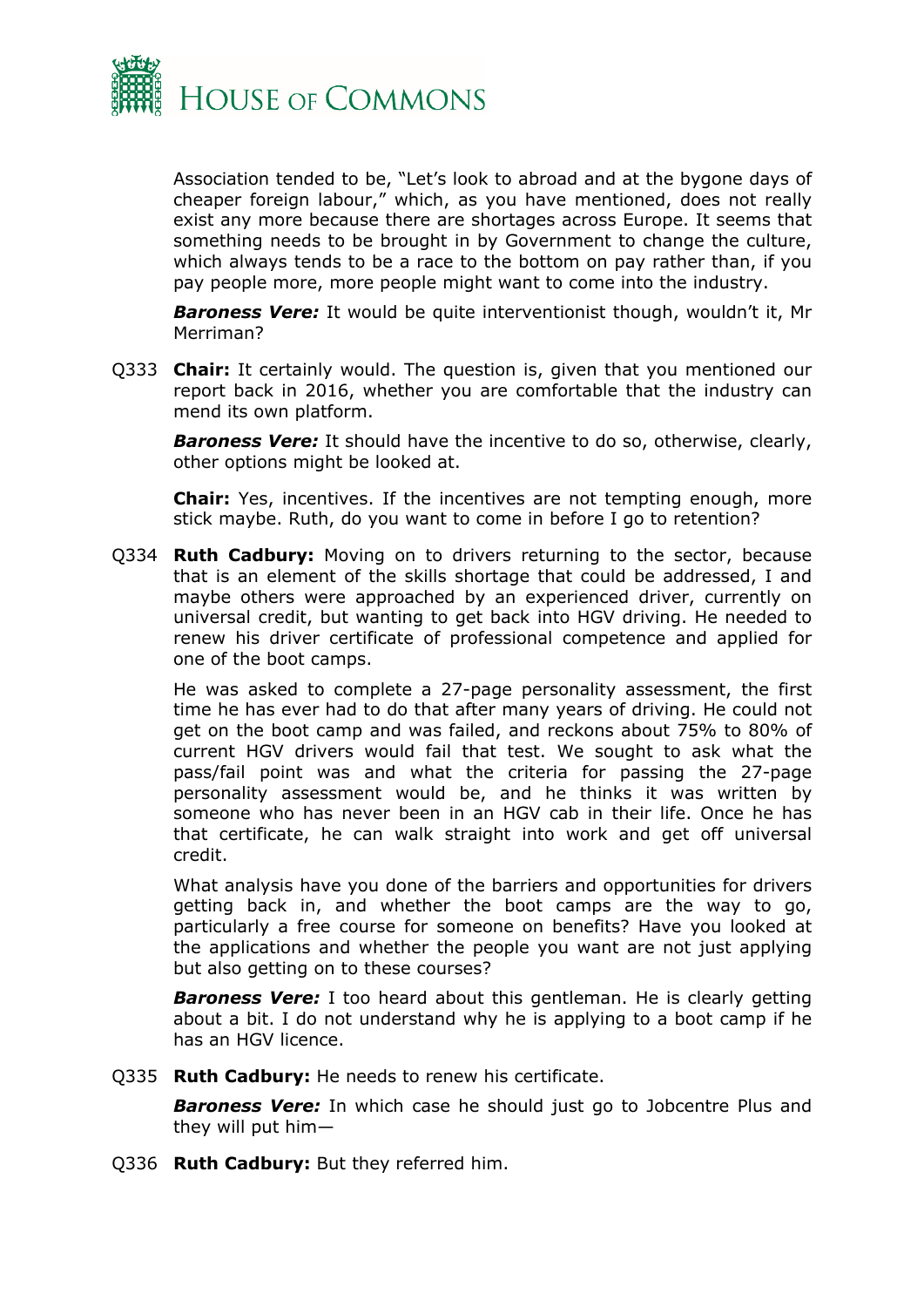

*Baroness Vere:* Then it was Jobcentre Plus that referred him in the wrong direction. If he already has his HGV licence, he just needs his driver CPC. By the way, there are very few people—we are literally talking a couple of hundred—who are unemployed and hold an HGV licence. If he just needs his DCPC, JCP should direct him towards the adult education something—I can't remember what it is called; fund? and they will pay for him to get his driver CPC. He does not need to go to the boot camp because he has his licence.

Q337 **Ruth Cadbury:** Okay, but is a 27-page personality assessment what you would expect to get on a boot camp?

*Baroness Vere:* I don't know. I have not seen it.

Q338 **Ruth Cadbury:** Maybe you should have a look. This was one of the contractors in the boot camp project.

*Baroness Vere:* I should imagine that there needs to be an application form. I do not know what is on the application form. People will have views about whether the application form is appropriate or not, but the reality is that the providers went through a rigorous assessment programme that involved people from the industry. Some people will disagree that an application form is 27 pages long. Maybe there are three questions per page. I do not think it matters how long it is. The reality is: are we getting people interested in the boot camps, and are we getting people on the boot camps? The answer is yes.

Q339 **Greg Smith:** A lot of the issues we have just been discussing are going to be inextricably linked to this. Given the huge cost of becoming an HGV driver in the first place—personal cost, as you have rightly said—why do you think that so many are going through that, spending all that money, getting their various qualifications, certificates, a job, and then quite quickly leaving the profession?

**Baroness Vere:** It is a very interesting question. The reality, and the good news, is that HGV drivers can earn £50,000 a year. Eventually, the initial cost of £3,000 falls away, but you have to have your driver CPC renewed every five years. It may just be, as we have talked about today, that for some people at certain times in their life it is not compatible. It can be quite a hard life, so we will always see people who decide to leave the industry after a certain period of time.

To pick up what Ms Cadbury was talking about, returners are really important. We know that there are 1 million people with HGV licences. I have written to each and every one of them and asked them to come back. It is not a shortage of licensed people; it is a shortage of people willing to work in the industry. I am sure we will come to lorry parking forthwith.

Pay is now less of an issue, but it is clearly something that the system needs to look at. As to conditions, if I was in the industry, I would be looking very hard at what average shifts look like and at what different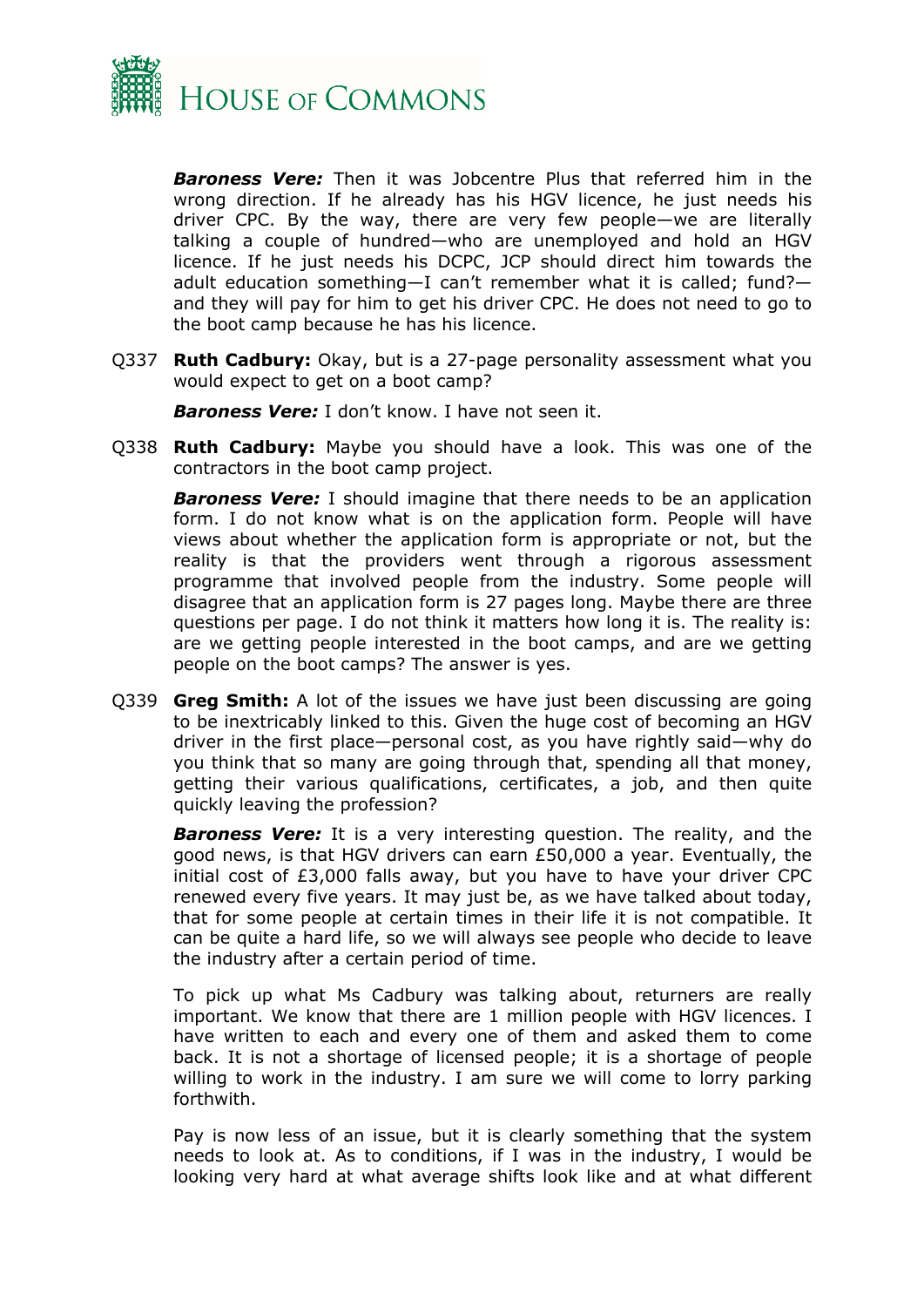

types of contracts you have for different types of work. You need to attract different types of people who want to work different hours; that is the really important part. What are the challenges when you are out on the road? You must have the patience of a saint if you are an HGV driver, quite frankly. Not only do you have challenges of periodic congestion, but you have a general unwelcomeness, shall we say, from the general public—sometimes they do not like HGVs going through their road—and the issue of lorry parking.

Q340 **Greg Smith:** Can we unpack what you feel needs to change? I am not asking what the Government need to do because I sense from some of your previous answers that we might be on a similar page about not being instinctive regulators or going for the interventionist route. For the drivers many of us spoke to in Thurrock and Kent last week, there is a huge range in what a normal day looks like to different people. While I sensed from some of those we spoke to that there is a big shift away from the overnighters and the jobs that take them away from home for one, two, three whole weeks at a time to more local routes, the total range of what is on the job market cannot be the problem because there is movement within it. Where is the issue across all of those different types of employment, from the different vehicles, the dirty loads, as some of them called it, to the clean transport? What is it that really needs to change?

*Baroness Vere:* I think the sector as a whole has an image problem. It is not portrayed as something that is regarded as a skilled and professional role. I think it is. It is a skilled and professional role. It comes down to ensuring that the people who employ drivers, and then contract with their employers, treat their drivers with respect. I am not entirely sure that that level of respect necessarily comes through.

I do not know if, when you were in Kent, you went to the Ashford international truck stop. You did not? It is amazing.

#### Q341 **Ruth Cadbury:** It is.

*Baroness Vere:* It is so amazing. That is the level of respect that I would like to give our truckers, but I do not want the Government to have to go round and put Ashford international truck stop equivalents across the country. Somehow, we need to make sure that there is enough pressure from the sector and the demand, because the employers are paying for these services, to put those sorts of things into place. If I was a trucker, I would spend every night there.

Q342 **Chair:** I hope to go to the Ashford one. We went to see two of Moto's facilities—one that you would regard as positive and the other one with work to do. I do not think Moto runs the Ashford one, so that is why.

*Baroness Vere:* No, they do not.

Q343 **Greg Smith:** There is a natural problem though, isn't there? Yes, we did not see Ashford. I totally accept that it is a wonderful place. I might not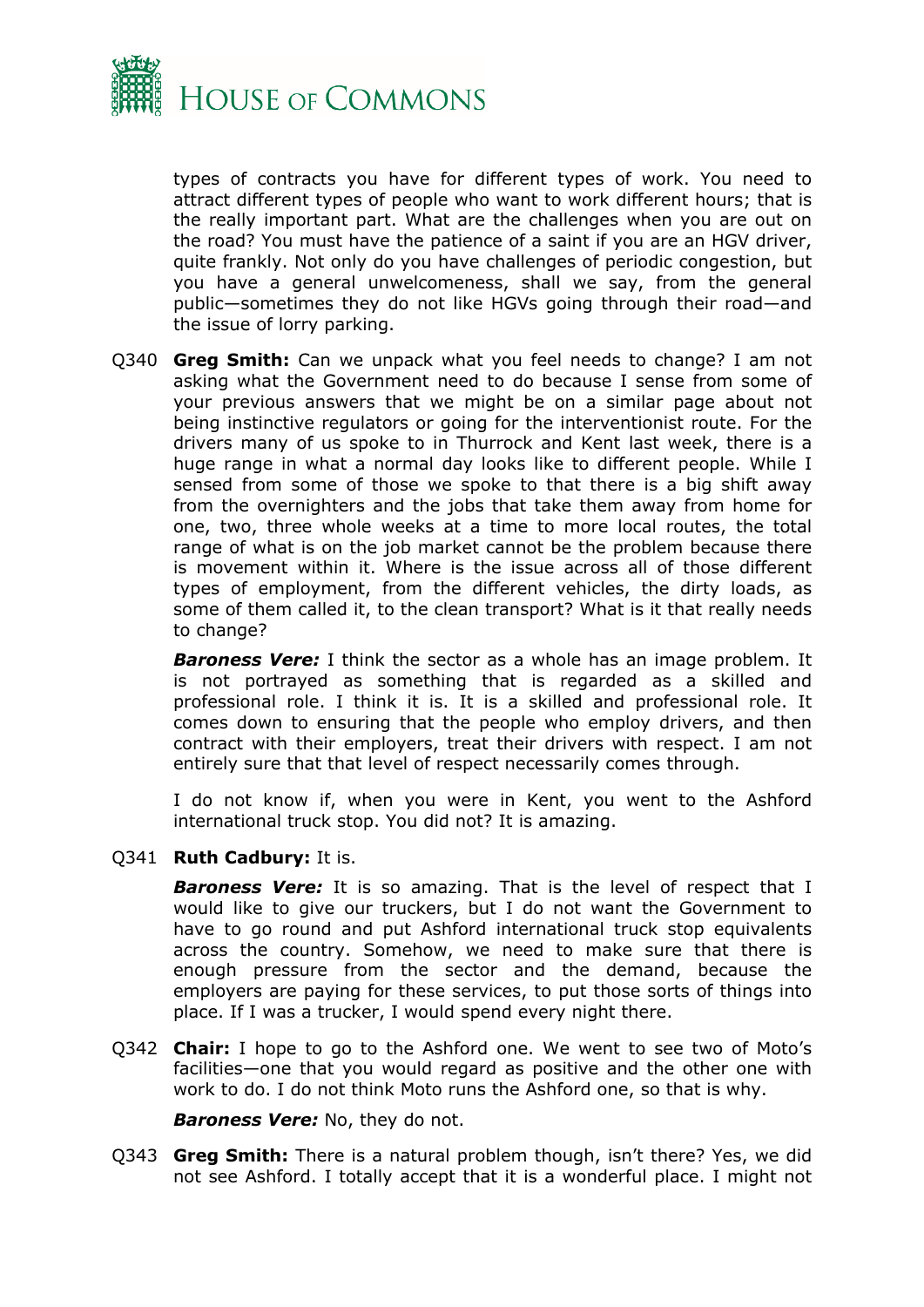

holiday there, but I am sure it is a fantastic facility, but that is not normal, is it? We saw some service stations that were perfectly functional but not great. We saw one of the lay-bys where lots of them stop and where the Chairman had a bit of an incident.

#### *Baroness Vere:* Oh dear.

Q344 **Greg Smith:** The normality at the sort of facilities that employers are asking their drivers to stop in is not the model of virtue that you signal in Ashford, is it?

**Baroness Vere:** No, absolutely not. I believe I saw a photograph on Twitter of the Chair next to a Portaloo. It really is mixed. That is exactly why the Government have commissioned a review of lorry parking. The commission has been done. The work is under way. There will be a detailed report that will probably do what you did in Kent, but do it more broadly, to truly understand where the facilities are and where we are lacking things.

The reality is that it is a hugely complex picture. Some people want overnight parking. It has to be safe, secure, and well lit, potentially with power so that they can keep refrigerated units on overnight without keeping the engines running. There are other people who need time for breaks. We have mandated breaks that have to happen. It is matching those two different needs and providing the sorts of welfare that we would expect for drivers.

Of course, demand will not be uniform across the country. There will be travel corridors where you need more than others. We are going to do this work, which I think will be fascinating. We have £32.5 million. We need a planning system that works, and then we have to match all that together with the private sector and pull some levers, which we kind of do because we own the leaseholds for some of the SRN MSAs. That might be a way forward. There is a lot of work to do, but we are absolutely up for that challenge.

**Greg Smith:** Okay, I think we have slightly strayed into an area that I was not going to focus on.

#### *Baroness Vere:* Sorry.

**Chair:** We are now going to focus on facilities with Karl McCartney.

Q345 **Karl McCartney:** Thank you very much, Chair. Baroness, you have covered some of the ground that I was going to cover.

#### *Baroness Vere:* Sorry.

Q346 **Karl McCartney:** That's fine. We will delve down into it. I want to quickly go back on some of the stats that you found interesting, which I did as well. It was the phraseology. You said 14.5% of tests were taken by female drivers? Were they also passed?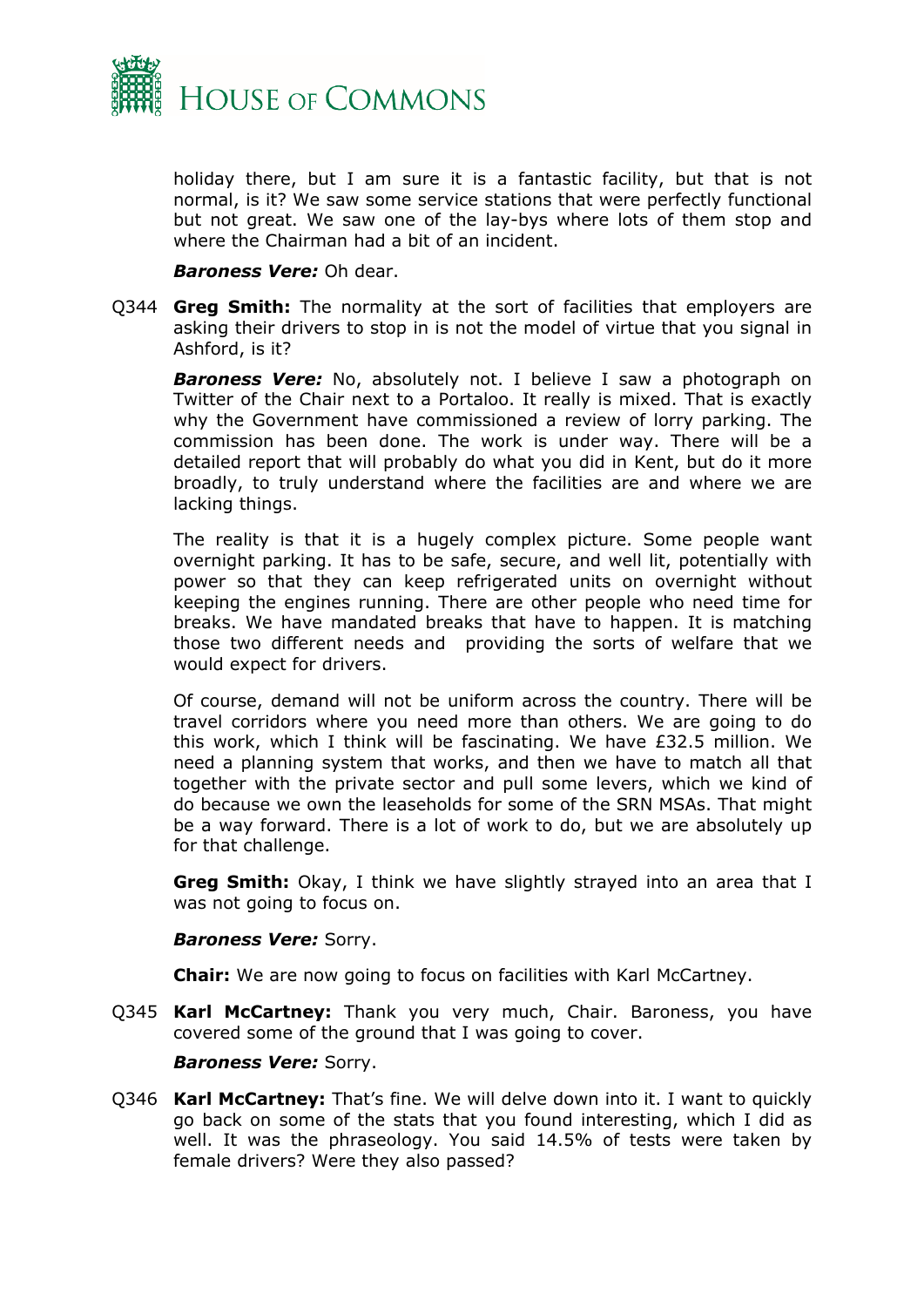

*Baroness Vere:* Are you casting aspersions against female drivers?

Q347 **Karl McCartney:** No, it is because the next question, which I am about to ask, relates to that.

*Baroness Vere:* I do not know.

Q348 **Karl McCartney:** Could you let us know that in the future?

*Baroness Vere:* Absolutely. I am not sure if it is gendered, between—

**Karl McCartney:** That is what I wanted to—

*Baroness Vere:* —male and female, but I think we need to find out, don't we?

Q349 **Karl McCartney:** Indeed. Thank you. Why do you believe the UK, maybe compared with other European countries, does not have sufficient decent facilities for all HGV drivers?

*Baroness Vere:* It is very challenging and multifaceted. I talked about public perception. When I was in a county in the far south-east of England, which shall remain nameless but might be Kent, I got a lot of pressure from them asking whether they could have more enforcement powers and whether they could whack bigger fines on people who are parked where they should not be. The corollary to that is that, if they are parked up where they should not be, where are they going to park and what plans does Kent have for introducing lorry parks? They meet very substantial local resistance. This is one of the challenges we face. It is exactly like housing, where everyone wants more but not in their back yard.

Q350 **Karl McCartney:** You mentioned planning restrictions Are the Government—this may be an oxymoron—doing cross-departmental working? Are we going to see planning restrictions perhaps removed for facilities? Some of the conversations we had with drivers were that the places that have good facilities were full by 5 o'clock in the afternoon.

#### *Baroness Vere:* Yes.

Q351 **Karl McCartney:** If each of those was allowed to have compulsorily purchased an area that allowed 250 more lorries to park at each one of them, is that not one of the simplest and cheapest options to providing HGV drivers with facilities that they want to use?

**Baroness Vere:** I would not rule it out. I am not ruling anything out when it comes to lorry parking. It is very complicated.

We have reviewed our national planning policy framework, which is a DLUHC bag, to try to recognise the importance of parking facilities, particularly in places in the midlands for example, where there are fantastic big warehouses that you can barely see until you are right on top of them because they are painted so well, but they often do not have enough associated parking facilities. There must be a way, if we are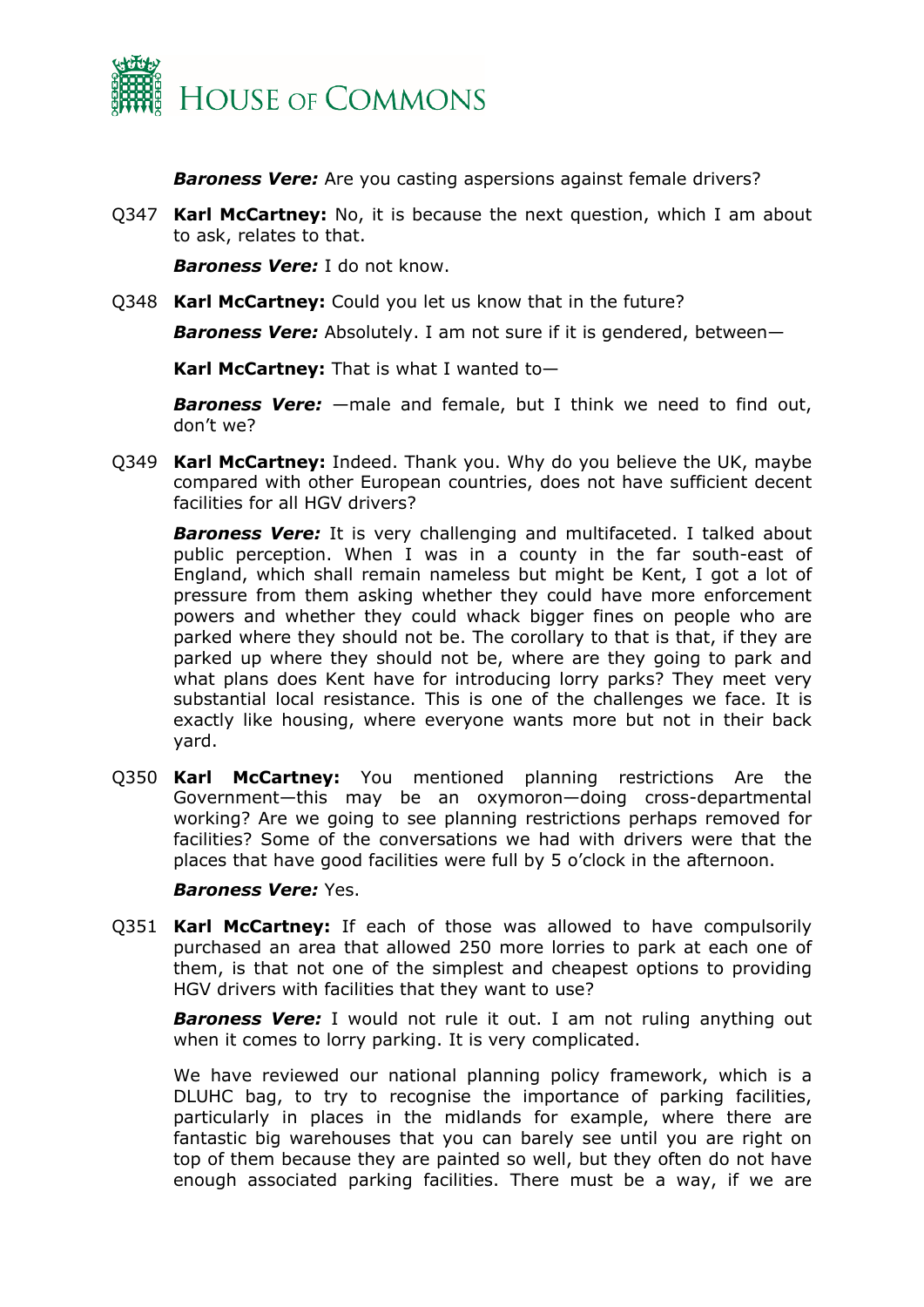

going to have a lot more logistics centres, to loop that into the planning permission somehow. I do not know, but we want to think about lots of different ways.

I also want to think about what National Highways can do. When we do a road enhancement, we can take land to do the road enhancement, but we cannot take land for anything else. We have to hand back the temporary sites that we might have to build a road enhancement. Is there more that we can do when we change roads?

Q352 **Karl McCartney:** In the report that you just mentioned that is being done, which you said is going to be very exciting and interesting—I am sure it is and we cannot wait to see it as well—will there be outline steps that the Government can take to remove barriers for private interest to build and upgrade motorway service areas particularly?

*Baroness Vere:* That is the work we are doing in our Department. The report is much more of a needs assessment, to get a better understanding of where we are; which ones are full at 5 o'clock, which ones are, quite frankly, worse for wear. We will be looking at potentially introducing standards, bronze, silver, gold or whatever you want to call it. Let's start giving reassurance to drivers that when they turn up they know what to expect. Let's also understand that there are some good apps out there to book parking spaces and see availability online. There is much more the industry can do from a digital perspective to get information through to drivers to make it easier for them.

Q353 **Karl McCartney:** You mentioned distribution centres and logistics centres; we can call them what we like. What assessments have you or your Department made of the quality of the facilities available to HGV drivers at those distribution centres, noting that we have had evidence that it is sort of, "Roll in, get the stuff off, roll out very quickly," whereas actually drivers have to take breaks?

*Baroness Vere:* We have not made a direct assessment of that. I wrote to them all about two years ago and told them off for not letting people wash their hands and take a comfort break.

Q354 **Karl McCartney:** Did they take that well?

*Baroness Vere:* The good thing is the drivers at least had something to wave at people and say, "Excuse me, I have a legal right to be able to use these facilities." It will be an important part of the mix. It is private sector. If I was somebody running it, I would want to do the right thing. It does not cost millions of pounds to make it a bit better for drivers.

Q355 **Karl McCartney:** This is my final question, and you probably know where this one is going to come from.

#### *Baroness Vere:* No.

Q356 **Karl McCartney:** We are talking about the supply chain and the lack of drivers. If, instead of three lorry journeys, you have the option, which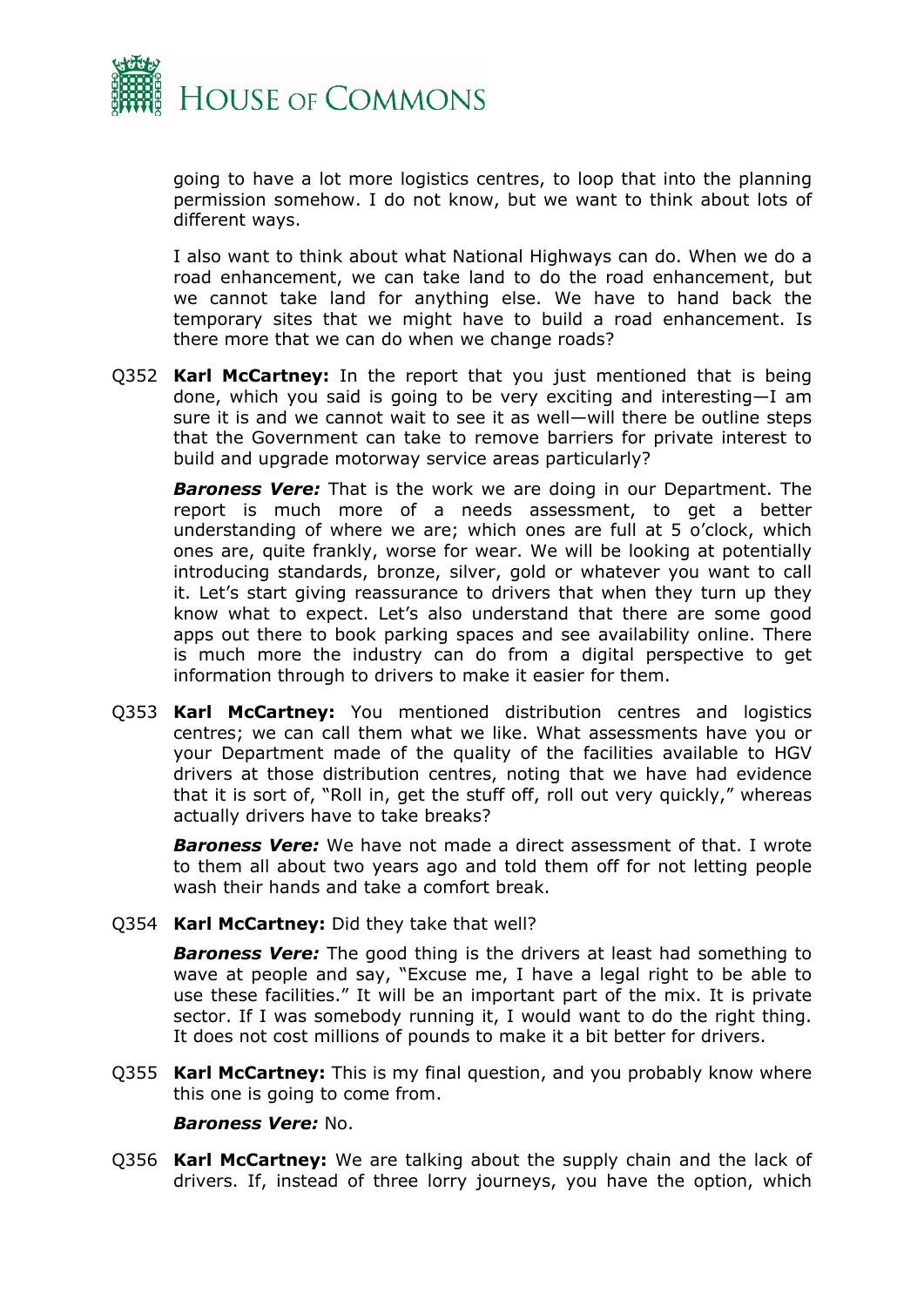

your Department has had for 14 years, of two with an extra-long trailer that is computerised, why isn't the Denby trailer being given permits to go on the road?

*Baroness Vere:* The Denby trailer is my favourite topic, Mr McCartney.

**Karl McCartney:** It is my favourite, too.

*Baroness Vere:* As you know, we are doing a technical assessment, which is the first step that we must go through in order to fully understand the impact of putting a 25.25 metre, 60-tonne lorry on the road.

Q357 **Karl McCartney:** Indeed. There are now five European countries that allow it on the road.

*Baroness Vere:* That is great to know.

**Karl McCartney:** It is. It would be good if we were the sixth. Thank you, Chair.

**Chair:** Okay, thank you, Mr Denby. Simon is next and then Ben. Then I want to ask about planning.

**Simon Jupp:** Good morning, Minister.

*Baroness Vere:* Good morning.

Q358 **Simon Jupp:** You touched on lay-bys earlier. It is no doubt a very exciting proposition for many drivers, but the standard of them is woefully lacking in many places. Whose responsibility is it to ensure the safety of drivers forced to park in lay-bys?

*Baroness Vere:* That is a tricky one.

Q359 **Simon Jupp:** Isn't it? What would be your guess? Obviously, we understand it is a guess. Which bodies may oversee these facilities in different places?

*Baroness Vere:* Which sort of facilities?

**Simon Jupp:** In lay-bys.

*Baroness Vere:* But what facilities do you have in a lay-by?

Q360 **Simon Jupp:** In some cases, a toilet that is nearly on its side, as we found last week in Kent.

*Baroness Vere:* Yes, that would be the local authority.

Q361 **Simon Jupp:** Overall, the land itself would, presumably, be local authority as well, or Highways England.

**Baroness Vere:** Depending on who owns the road.

Q362 **Simon Jupp:** There is a bit of a patchwork quilt of regulation, isn't there?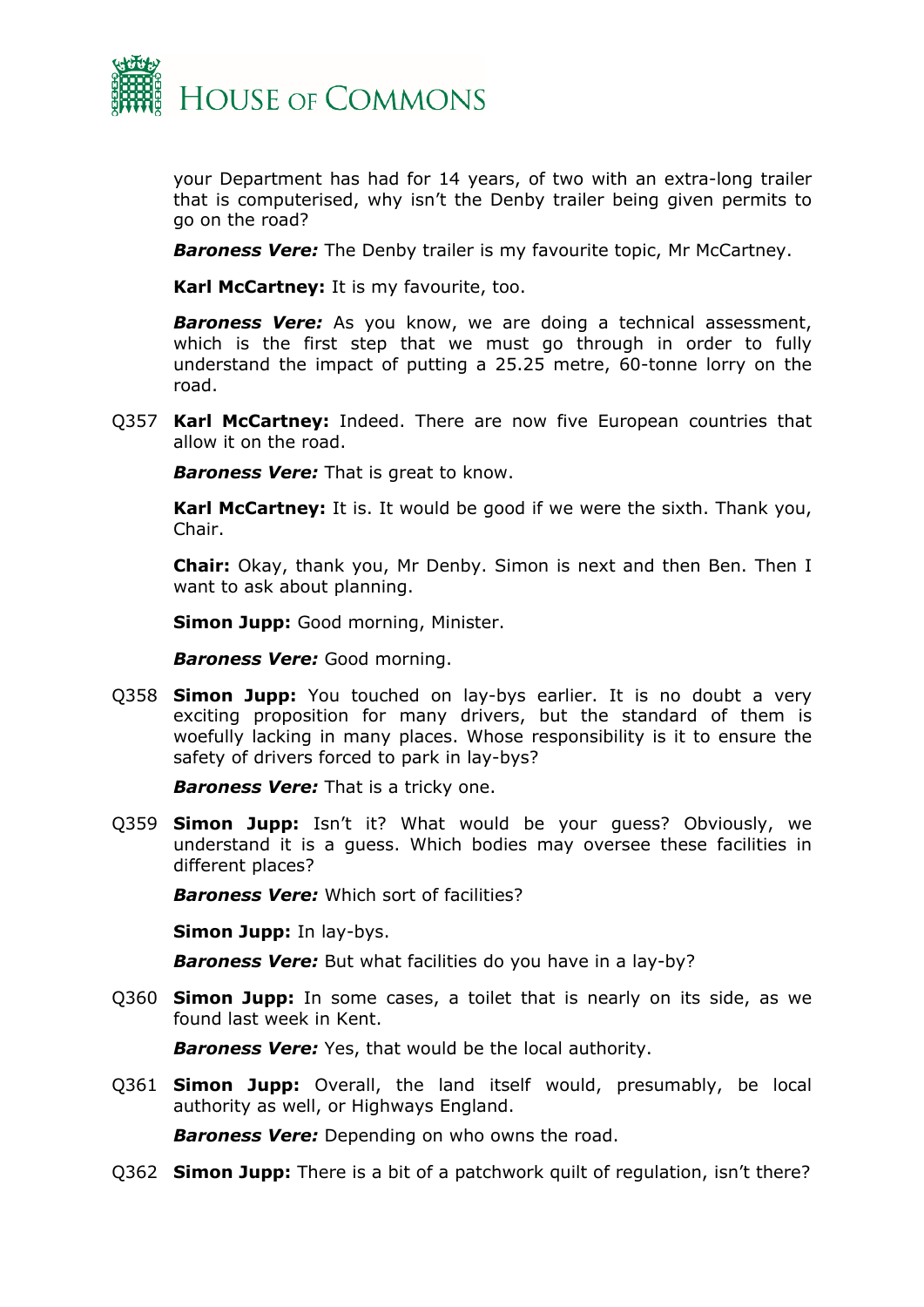

**Baroness Vere:** Not really because there are only two people who own roads here—National Highways or the local authority.

Q363 **Simon Jupp:** But in terms of understanding which, where, who and what, it is a bit confusing, isn't it?

*Baroness Vere:* Not really. Lay-bys are for certain types of uses, and there are a lot of them, but they should not be for overnight stays.

Q364 **Simon Jupp:** They should not be for overnight stays—

*Baroness Vere:* No, you can get fined £300.

Q365 **Simon Jupp:** —but they are used for overnight stays.

*Baroness Vere:* They should not be. You can be fined £300.

Q366 **Simon Jupp:** But, of course, some drivers seem to be in the position where they have to stay in lay-bys.

*Baroness Vere:* That is why we go back to lorry parking. I agree.

Q367 **Simon Jupp:** With that, taking away Highways England for a moment, if it is down to local authorities, do you think they have enough money in their budgets to maintain lay-bys?

*Baroness Vere:* I cannot remember how much roads maintenance is. I want to say £5.6 billion over three years. The roads maintenance budget is well known, and it—

Q368 **Simon Jupp:** It fluctuates from year to year, doesn't it? Devon County Council, my local council, gets a different amount of money. Two years ago, it was £76 million. It is now almost £20 million less than that.

*Baroness Vere:* We are into roads maintenance. Okay. There was a year, last year—

Q369 **Simon Jupp:** I understand we had an outlier year.

**Baroness Vere:** You had an outlier year. The good thing about your current settlement is that it is three years. You have visibility. If there is one thing that local authorities say to me about roads maintenance, it is, "Let us plan," because they can be efficient. That is where that maintenance will come from.

Q370 **Simon Jupp:** They can now plan to address the problems. The problem I see at the moment—and we saw it in Kent last week when the Chair had an unfortunate incident with his foot, but we also see it more widely driving up and down the country—is that lay-bys are closed and coned off in places like Devon and the far south-west, where there are not as many facilities for drivers. What can be done to help solve that problem, and who is monitoring the issue? Local authorities' budgets have been cut quite a lot in recent years across the board, not just in transport, so who is monitoring this?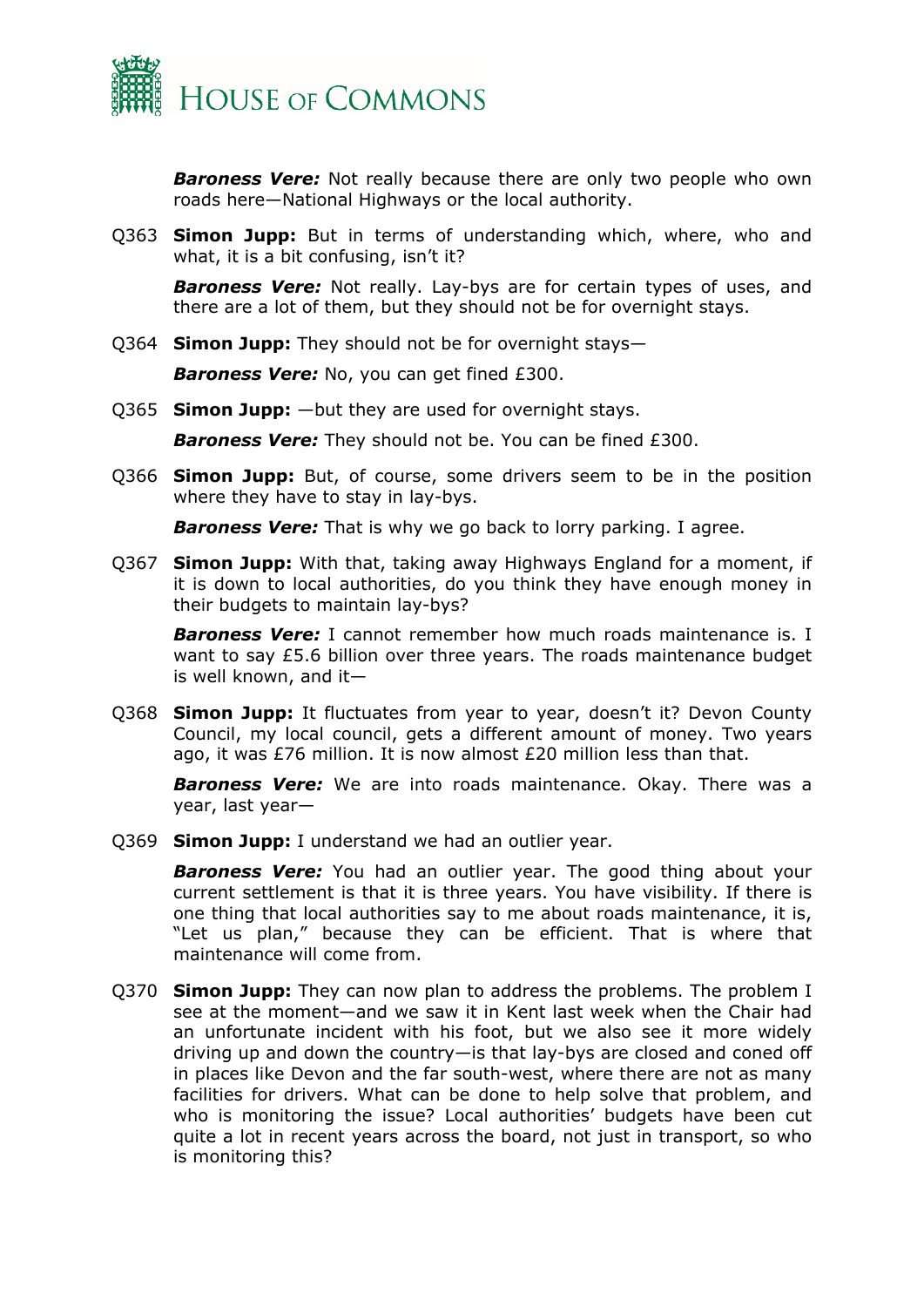

*Baroness Vere:* The conditions of roads are monitored nationally. The stats came out two months ago.

Q371 **Simon Jupp:** The condition of roads is one thing. Does that also cover lay-bys? If so, what is the measurement of when something is acceptable?

*Baroness Vere:* I will have to write on that, I am afraid.

Q372 **Simon Jupp:** That would be great. It would be much appreciated. Overall, are the Government happy with the current level of informal HGV parking facilities?

*Baroness Vere:* I do not want any informal HGV parking, and so on.

Q373 **Simon Jupp:** In order to solve that, you would have to have a massive intervention, wouldn't you? It would have to be huge.

*Baroness Vere:* We need the private sector to step up. We need to reform the planning system. We need to ensure that people can actually pay for it. There are lots of issues to fix.

Q374 **Simon Jupp:** What action are you considering taking to address what some, including myself, would describe as substandard HGV informal parking, in lay-bys and things like that?

*Baroness Vere:* To be honest, there is a lot of work going on in the Department at the moment thinking about how we can address this. One of the things that I really have to get a grip on is the responsibility and accountability of local authorities. As you pointed out, they often are the people who manage roads. They are the ones who will grant planning permission, and sometimes do not. We need to reach a new agreement with local authorities, particularly those in areas where there is a real deficit in parking, which our review will find, and see how we are going to address it. Each area will probably have its own solution because all areas are definitely not the same.

Q375 **Simon Jupp:** Absolutely. I take your point. It is a point well made. You mentioned the three-year settlement for roads maintenance. If that is deemed not enough by a local authority that is trying its very best to maintain standards on local roads and address some of the problems that we have just discussed in this exchange, how does it then come back to the Department and say, "Can we have some more please?" Is there any mechanism to do that?

*Baroness Vere:* There is no mechanism to do that. The settlements are fixed by the Treasury.

Q376 **Simon Jupp:** What is the input from your Department to those discussions? Surely, the Treasury does not just write down some random numbers on a piece of paper.

*Baroness Vere:* The Government always make a very strong case to the Treasury for all of our priorities.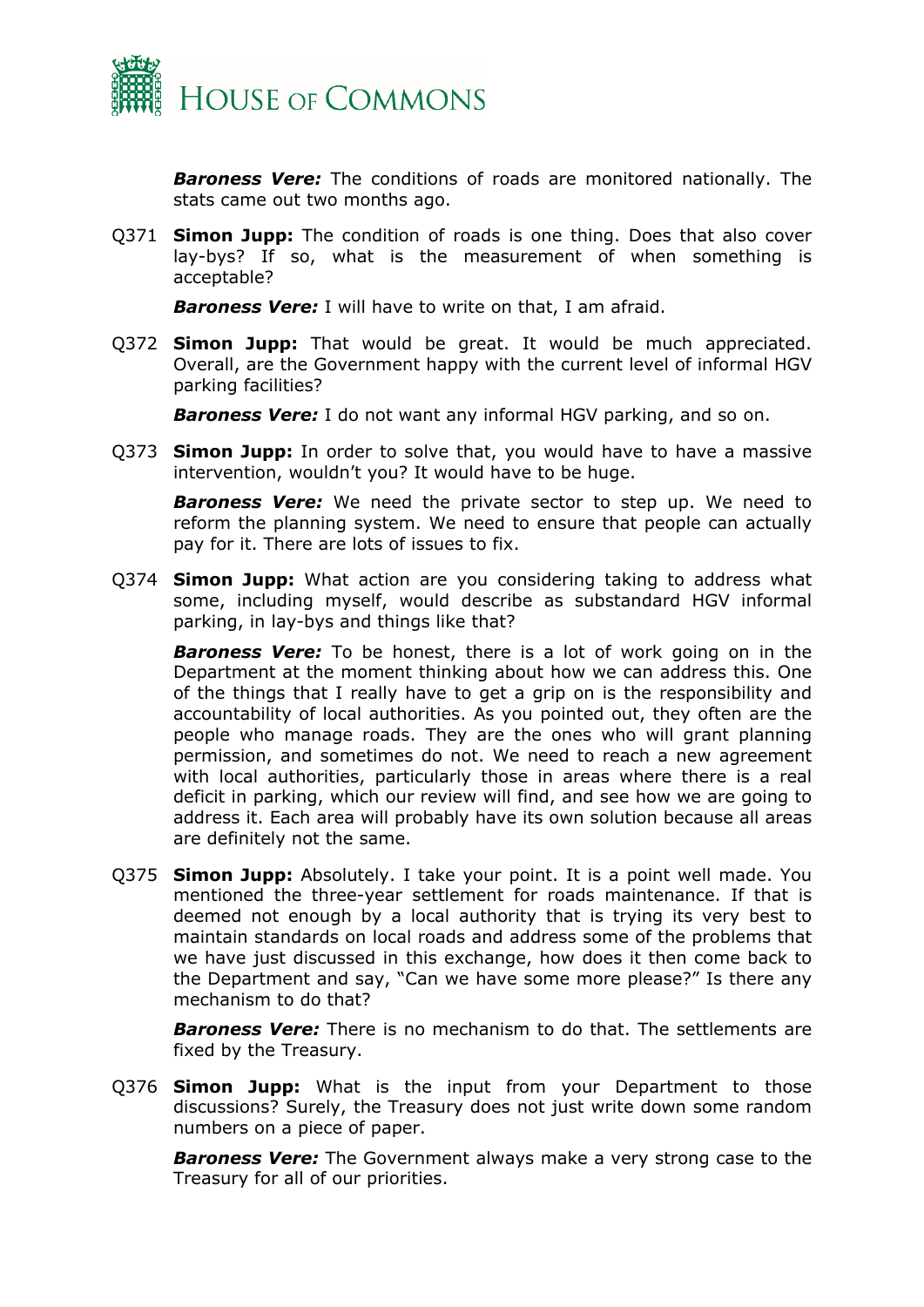

Q377 **Simon Jupp:** If a local authority said that it cannot afford to maintain some of those particular resources locally—some of the issues we have just covered—surely there is a mechanism for it to say to the DFT to tap on the Treasury's door, which is a very busy door, I grant you, and for it to say, "We need more money for this, otherwise we are not going to be able to meet the standards that you expect of us."

*Baroness Vere:* The Department is always willing to hear from local authorities, but we expect them to manage with the budget that has been set. There should be no expectation that there will be any further funding. The spending review was relatively recent.

**Simon Jupp:** All right. I do not want to repeat myself, so I will hand back to the Chair.

**Chair:** Simon, thank you. I want to come in on this as well, but let me bring in Ben first of all.

Q378 **Mr Bradshaw:** Do we know whether lorry drivers are, in practice, fined for overnighting in lay-bys where they should not?

*Baroness Vere:* I do not know. I do not know if we collate the stats. I imagine they sit at local authority level because they would be FPNs. Yes, they can be fined.

Q379 **Mr Bradshaw:** It would be rather unfair, given that 39% of lorry drivers cannot get into an official site overnight, to fine them when they have to park somewhere.

*Baroness Vere:* Yes, but remember that many lorry drivers will be working for companies that have a transport manager who plans their routes, so actually sometimes it is not the driver's fault at all; it is the fault of the transport manager who did not plan the route properly.

Q380 **Mr Bradshaw:** Can I ask you about political philosophy? You said to the Chair earlier, "That would be very interventionist." I was not sure whether you were being serious or ironic. Do you accept that where there is market failure there needs to be intervention?

*Baroness Vere:* Yes, but only as a last resort.

Q381 **Mr Bradshaw:** Okay. Have you spoken to your DCLG colleagues about the planning system and the need to make it more difficult for local authorities to—

*Baroness Vere:* Yes, we are in conversations with DLUHC.

Q382 **Mr Bradshaw:** You would like to see the planning system change to make it easier for companies to provide parking.

*Baroness Vere:* Yes, we would. Paragraph 109 was revised fairly recently. One of the issues may not be the planning system, but the implementation of the current planning system. That is our conversation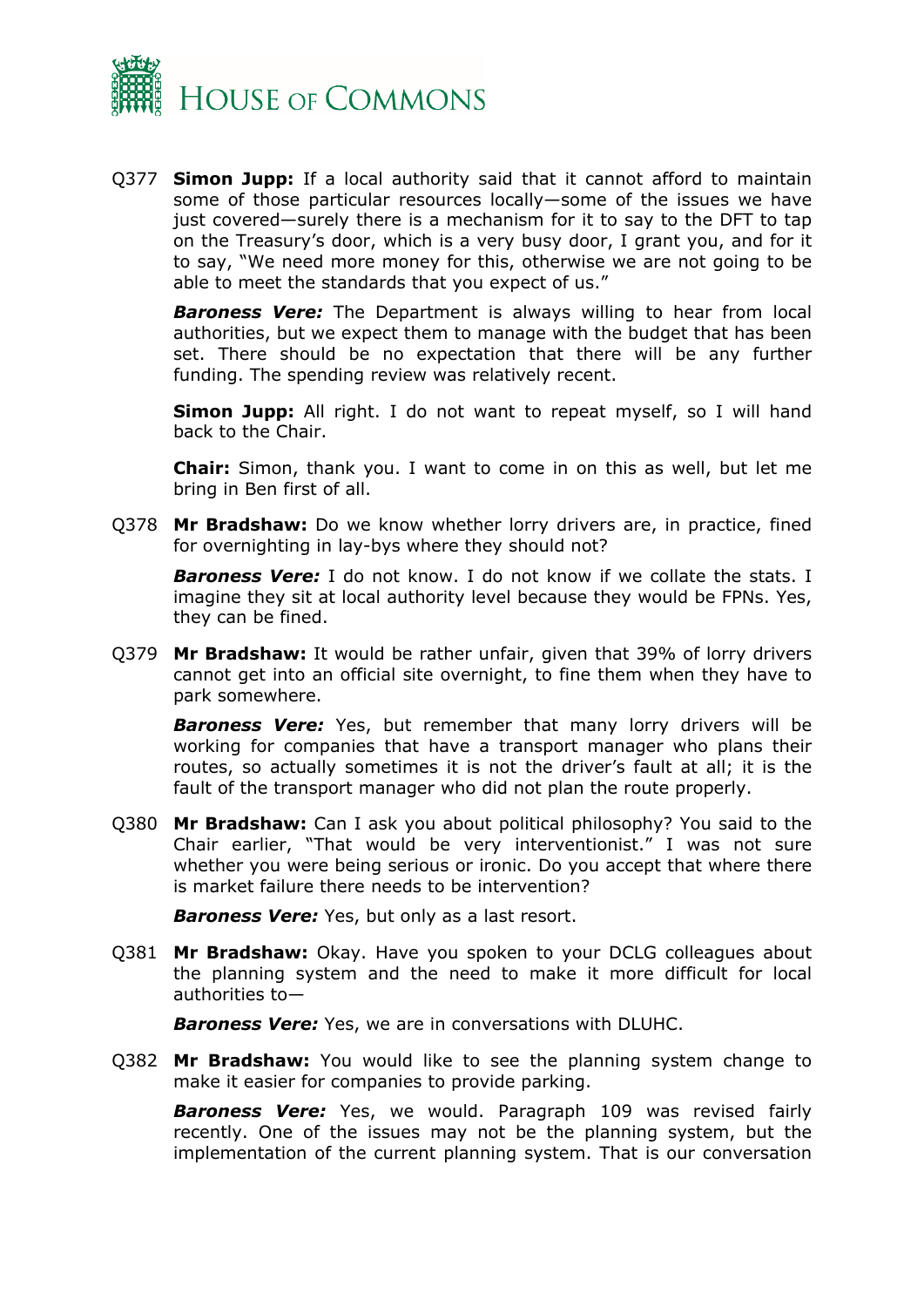

with the local authority. Are they putting in place the current planning guidance?

Q383 **Mr Bradshaw:** We heard that local authorities were often turning down applications, only for the developer to win on appeal, which is a very common experience we all have with housing in our own constituencies and costs everyone a lot of money unnecessarily, whereas, if the guidance changed and made it more obvious that this was part of a strategic need in the country and local authorities should grant these permissions, it would be more difficult for them to turn them down in the first place.

*Baroness Vere:* Yes, I accept that. We will go away and look at it again. It is one of the workstreams that we have ongoing. It is a key part of the lorry parking strategy to try to figure out what the barriers are, to try to get more people to open.

Q384 **Mr Bradshaw:** One of the things that we heard very starkly from a number of drivers, and from the industry when they spoke to us, is that the difference between this country and the continent, in many cases, is that the provision of facilities on the continent is the responsibility of Government, either local, regional or national, and the facilities are therefore much better. You seem to be ideologically opposed to any Government or public intervention in the provision of facilities or the regulation or the setting of standards for them. You are confident that simply leaving it to the market is going to be enough.

*Baroness Vere:* That is not what I said at all. I am not an ideologue; I am a pragmatist. I said in an earlier answer that we would certainly look at setting standards—maybe not Government setting standards. I am not happy to say how many beefburgers should be sold, but there must be some way of working with the industry so that people know this is an X star.

When you drive in France on their privatised roads, you have the aires. You know what you are going to get when you go to an aire, and you know what you are going to get when you go to one of the big service stations. They are of a standard. We are probably missing at least a minimum standard, but I think some people should be able to exceed a minimum standard. I am definitely not ruling out the setting of standards and all sorts of other interventions, but I want to make it absolutely clear that we will only intervene when there is definite evidence of market failure, otherwise we end up in the situation where we have the drivers' hours limits—the driving hours limits—which everyone now thinks are targets. It should not be that everyone is driving up to the maximum driving hours. We set them as maximums, rather like a speed limit. I try to tell my children that it is a limit, not a target.

Q385 **Mr Bradshaw:** What does the Government setting the standards look like in practice to you?

*Baroness Vere:* I do not know yet because we are working on it.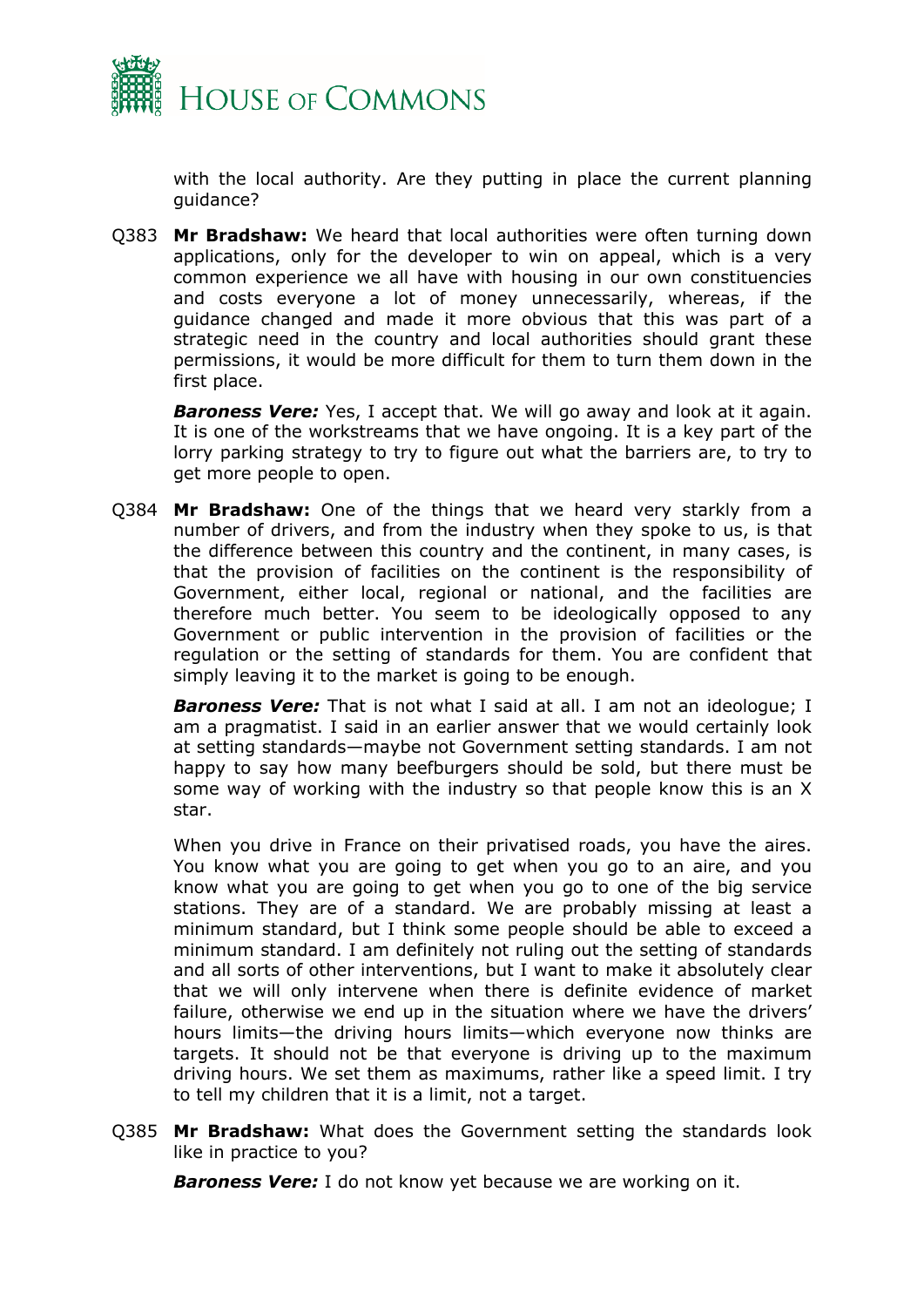

Q386 **Chair:** Thanks, Ben. To come back to this and perhaps to finish off on it and clarify because I know there has been some sniggering among the Conservative members—

*Baroness Vere:* What happened?

Q387 **Chair:** —about which one of them can reveal it? They are obviously running a book.

When we visited Moto, they were kind enough to allow us to stop off at a lay-by, and it was an absolute mess. I got off the minibus and stood in human excrement. We mentioned the Portaloo that was on its side. Everyone was very sympathetic towards me, as you can tell. That is the reality.

What was interesting is that the driver of our minibus, who is a Kent resident, told us that those lay-bys are pretty much always full of lorries. If there are fines in place, they do not seem to be working. When we spoke to the drivers—Moto was excellent and allowed us to speak to the drivers in their service stations—they told us that in some instances their employer would not give them the money to park. Even if there was a space, which is a challenge anyway, their employer might be telling them, "No, we are not paying you."

I suppose it comes back to Ben's point; it seems like there needs to be more intervention to make this fit for purpose. The ultimate implication of all of this is that we do not get our fuel delivered to our forecourt, and then all of a sudden it is the Government's fault because people are getting very cross.

*Baroness Vere:* I agree. It is very disappointing to hear that some people do not even get paid at all. Did you speak to Kent County Council? It is responsible for enforcement and could use the money that it would get from enforcement to clean up the lay-bys.

Q388 **Chair:** That is very interesting because probably a lot of those lay-bys are National Highways, so I do not know whether Kent County Council has a policy of only doing that on its roads. The mess is the responsibility of a local authority because it is down to waste and environment, which will be the district council. In a way, that is the issue: there are all these different agencies with some responsibility, but there is no overall fix.

I want to ask you about cost because you talked about the Treasury and getting funding. There was an intervention to improve lorry parking facilities towards the end of last year, but it was only £32 million. Do you think that money is enough to deliver a solution?

**Baroness Vere:** Until we understand exactly what the solution is, I cannot say whether that funding is enough or not. That is the work we have under way at the moment. I agree with you that there are lots of players in this particular field, which is why the Government see that they have a role to try at least to get some sort of direction on lorry parking.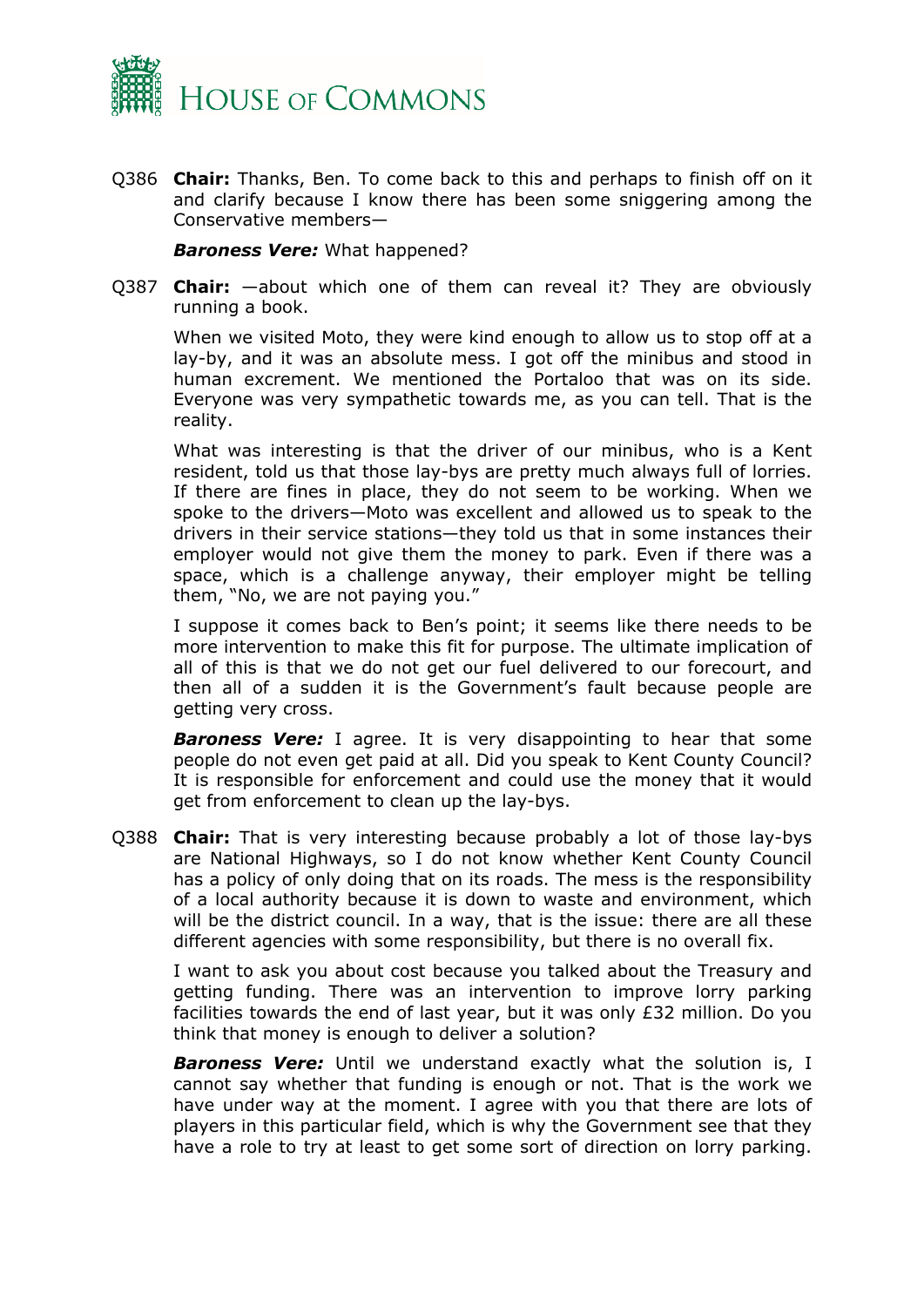

Defining exactly how that role plays out is what we are working on at the moment.

Q389 **Chair:** Moto was telling us about services that it had delivered in Rugby, but it had taken 13 years to be able to deliver them. A lot of that was down to the planning system. It had cost £40 million just to create 100 spaces. If you compare that with the £32 million that the Government are putting in, it is not going to touch the sides.

#### *Baroness Vere:* I know.

Q390 **Chair:** Those 100 spaces were full within two days.

*Baroness Vere:* The big challenge is that the business model for lorry parking is quite interesting. Laying hardstanding is expensive. You have to compare that with how much revenue you will get from it and the opportunity cost for HGV parking rather than people in cars who are likely potentially to spend more and turn over more quickly. The economic model is quite challenging.

Q391 **Chair:** Obviously, there are plans to reform the planning system. We were told that there are a number of district councils on the key route towards Dover, and those district councils do not have anything in their own local plans, so it is very difficult for the motorway service station providers to be able to win, certainly, the initial rounds on planning. Are you confident that, when planning reform comes in, there will be better provision on a strategic asset basis for the provision of motorway service stations?

*Baroness Vere:* Because we have two lots of players—local authorities and National Highways—we have to look at the impact of planning and the potential impact of changes to planning on both of them. With so many different things in transport, it often comes down to political will at local authority level. Sometimes, for all the will in the world, that does not happen, and you cannot get things through.

Q392 **Chair:** Doesn't that mean that there is a requirement on Government and Parliament to change legislation to ensure that these things are not left to local whim. As you rightly say, locally, these parks are not popular, and therefore it is very difficult for district councils to be able to deliver them. Doesn't it need the Government to come to their aid?

*Baroness Vere:* You may well be right.

Q393 **Chair:** You talked about leases. We were given an example by Moto where they have been trying to do it for years with the Government. I think they mentioned five years with the Department. They will not invest in a site because the lease is about to run out.

*Baroness Vere:* When is it about to run out?

Q394 **Chair:** By the end of the decade. What private company would invest when the landlord is not willing to turn the lease over?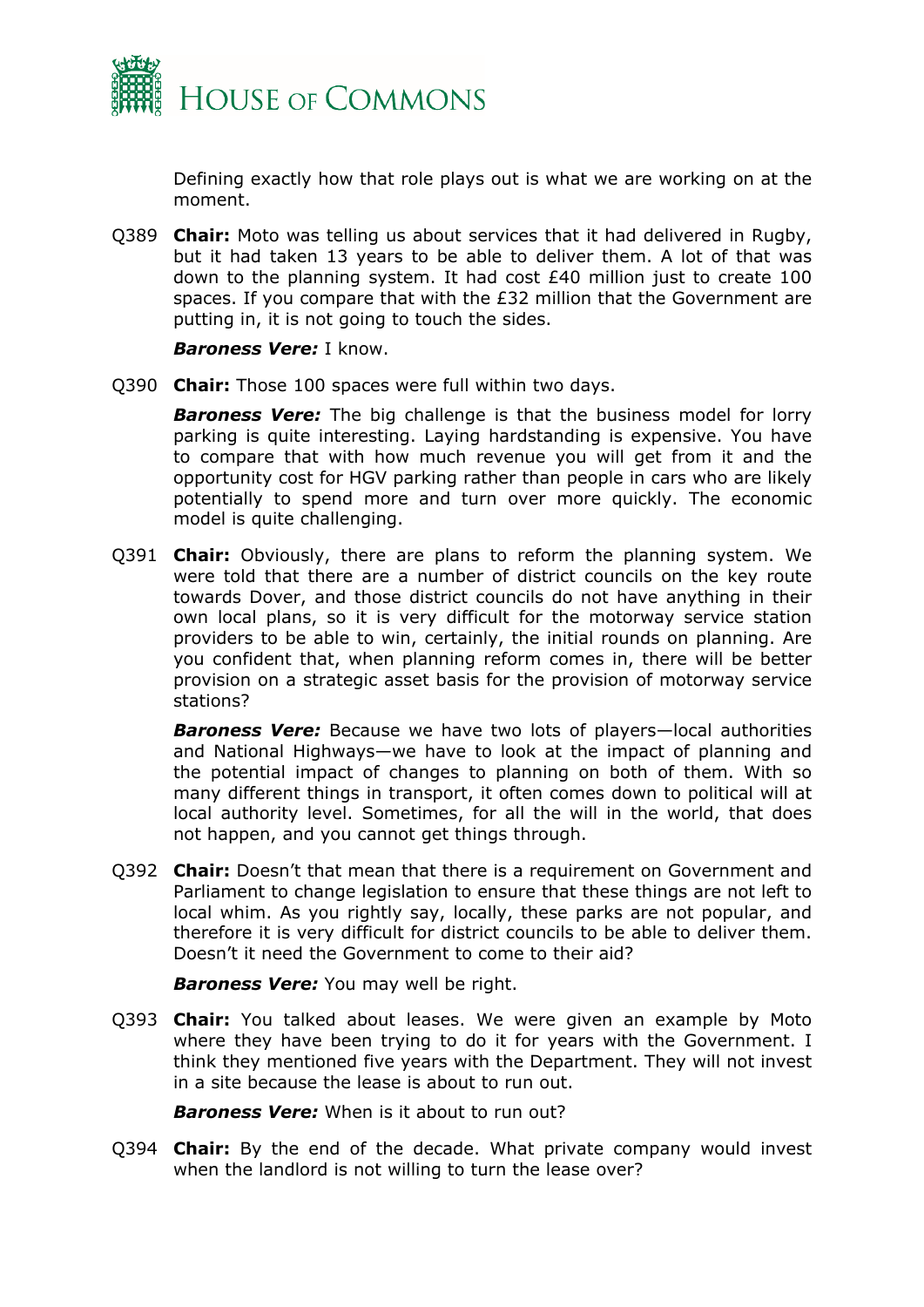

**Baroness Vere:** Absolutely. I am well aware of this. It is not quite right; we are not in endgame detailed negotiations. It is the case that, first of all, the Government need to decide whether we definitely want to roll over existing leases or re-tender the lease. This is a Government freehold. Do we want to lease to the same provider? Probably. We absolutely have to check that it is the right value for money for taxpayers. In terms of negotiating, what do we want the new lease to look like and what conditions do we want to put on that lease? That is a quite a significant piece of work that officials are working on at the moment.

I completely accept Moto's point that they need certainty in order to invest. To a certain extent, the Government need to come to a view as to what we want them to invest in. We know that we need EV chargers, we need lorry parking, we need to make sure that appropriate facilities are on site, and all sorts of different things. We do not want to be overly prescriptive because we need them to innovate and we want them to be able to bring forward other things that you might have at a motorway service area that are beneficial to HGV drivers and private car drivers.

Q395 **Chair:** Bringing all of this together—recruitment, retention and facilities we certainly hear from a lot of drivers that it is the facilities, and lack of, that put them off either staying or joining, so would the Government consider a levy situation? Given that a lot of the blame seems to be put down to the retail sector and the big high streets in terms of their margins and looking to get away with the bare minimum, and there are smaller road haulage operators employing drivers, it is very difficult to put the whole thing together.

Would the Government consider saying to the industry as a whole, "You either get your house in order and stop blaming each other, or we will put a levy over the top of you and, effectively, tax you as a whole sector, and then we will put it in place ourselves"? Ultimately, people blame the Government when the fuel does not end up at the forecourt. Is that the kind of radical recommendation we should be making to you?

*Baroness Vere:* It is definitely something that has crossed my mind, but it is not something that one would want to do as a first step.

Q396 **Chair:** We have seen this before with something like the sugar tax where you say to the industry, "Do something about it or else," and they do something about it. It works.

*Baroness Vere:* I have mulled it. It is quite radical. One would not want to see it happen, but goodness, industry, sort your life out.

**Chair:** Food for thought for us when it comes to our recommendations. Let's move on to decarbonisation. Robert Largan will start us off.

Q397 **Robert Largan:** Thank you, Chair, and good morning, Baroness Vere. It is always a pleasure to have you in front of the Committee. Given everything we have been hearing about the enormous pressures on road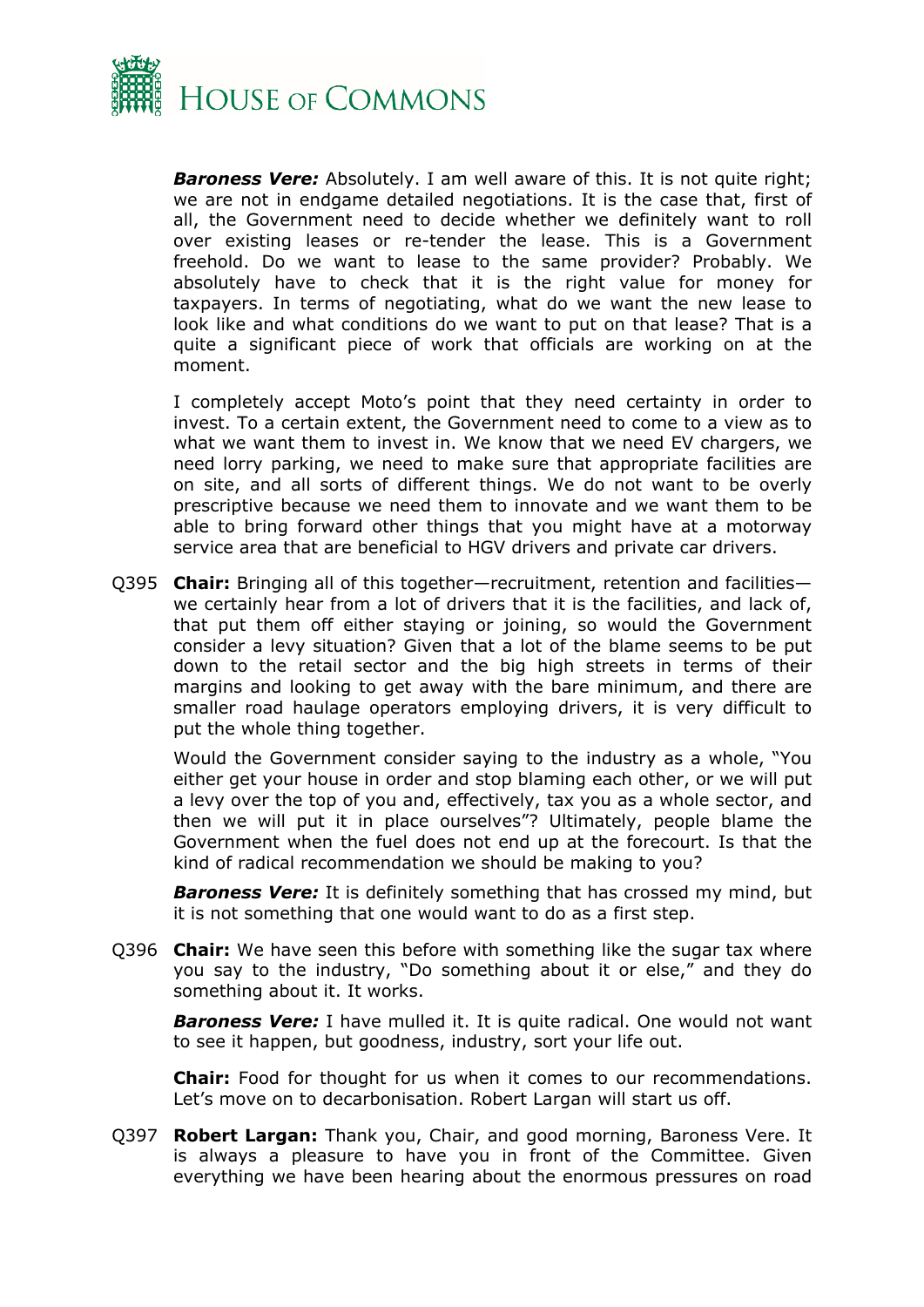

haulage and road freight and the need to decarbonise the transport sector, what steps are the Government taking to encourage a modal shift towards rail freight?

*Baroness Vere:* Well, we have a fair amount of focus on rail freight at the moment. As you may know, we are working on the future of freight strategy, which is looking at all the different ways of carrying freight, and connectivity between them. It is being advised by something called the Freight Council, which is lots of CEOs of very large logistics companies. They are looking at rail freight, road freight—the whole lot—and at how we might get shift.

In terms of rail freight directly, rail freight is very useful for certain types of goods, and very much depends on the interconnectivity between road and rail. We have invested £235 million on the rail freight network, and we have the mode shift something grant, which subsidises various loads to go from road to rail. We are very keen for that shift to happen, but we recognise that, for much of what goes on the road, rail freight is not suitable.

Q398 **Robert Largan:** I understand that there is a lot of freight that, even if it has to go by rail part of the way, the last part of the journey will have to be by road, and shorter journeys would make no sense. In my experience, from talking to a lot of businesses that are desperate to do more rail freight, and which even have their own railhead, they are still forced to rely on huge amounts of HGVs because there simply are not the slots.

*Baroness Vere:* The rail paths.

- Q399 **Robert Largan:** They are not available. They cannot get them through Network Rail.
- Q400 **Baroness Vere:** That is why one of the benefits of the Williams-Shapps plan for rail and Great British Railways will be a much better guiding mind looking at the system as a whole. I agree with you that there should be a huge opportunity, given how much we are spending on the railways, for rail freight. It could be that as passenger demand adjusts, which may be regionally—I am not saying it is going to adjust across the whole country—we could use the extra paths that are freed up for more rail freight. Therefore, the next issue becomes connectivity with the railhead.
- Q401 **Robert Largan:** Yes. Was there much input from the road side of DFT to the integrated rail plan and the decision to go ahead with HS2, which is also increasing rail capacity and will free up more freight capacity? One would assume that your side of DFT was strongly encouraging that extra investment in rail capacity to make the shift easier.

**Baroness Vere:** To a certain extent, although I do not think that we are going to see the sorts of shifts that would move the dial particularly. It is always going to be a few percentage points. We are not going to get a substantial and very significant shift to rail, but where we can get a shift to rail, the Government are happy to support it.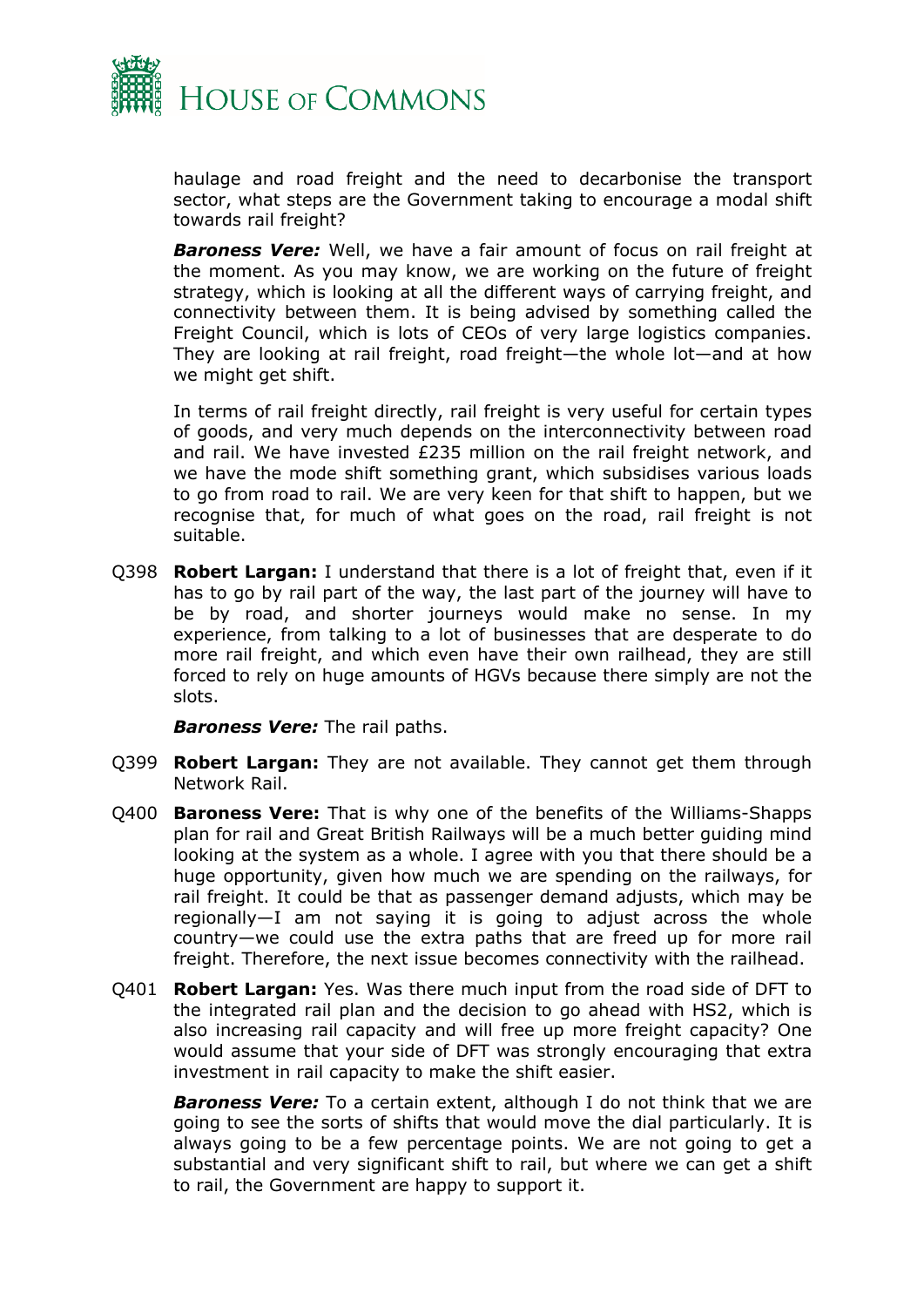

Q402 **Robert Largan:** On the point you mentioned about railheads and access to them, I have seen quite a few businesses that are close to railheads that they do not own, which other businesses own, but they would be desperate to be able to use them. Is there anything the Government can do perhaps to issue guidance or to encourage more working together and allow businesses to collaborate using local railheads? Is that something that is being looked at?

*Baroness Vere:* I will definitely take that to the Department and see if it is part of the future of freight strategy. I am afraid you are at the limits of my knowledge on rail.

Q403 **Ruth Cadbury:** How do the Government expect HGVs to be powered in 20 years' time?

*Baroness Vere:* If we are talking about HGVs that are under 26 tonnes, we have said that we will have no new diesel HGVs from 2035. For the rest of the HGVs, we have said that there will be no sale of new diesel HGVs from 2040. How they will be powered will very much depend on where they are located and what they are carrying. At the moment, we are looking at three ways. We have invested in zero-emission HGV trials. We are looking at battery electric, hydrogen fuel cell and catenary systems. I do not know whether catenary systems will ever work. Maybe they will, but only on certain routes. I certainly have a keen interest in seeing how we can develop hydrogen. From a battery electric perspective, buses are doing well in leading the way, and that will drive, hopefully, more development in the HGV space. We have not quite managed to crack hydrogen yet, and a multisector solution will be needed. We are technology agnostic. We just know that we want to go in that direction.

Q404 **Ruth Cadbury:** If you are technology agnostic, there is an element of Government intervention that can help with this transition, as with the previous discussion. You will have seen our report on EV charging infrastructure. The point was raised with us again on our visit to Dover, and with Moto at service stations, of the difficulty of increasing the infrastructure with adequate fast-charging power lines to their sites, particularly things like wayleave and so on. What are the Government doing to get rid of those barriers, which are preventing operators such as service stations and others from expanding fast enough to enable adequate capacity as the new EVs come through?

*Baroness Vere:* I completely recognise the problem, which bus stations have as well, of getting grid upgrades to make sure that you can have charging. The Department has an EV charging infrastructure strategy that is being published very soon. I think that will, hopefully, address all the concerns you have in that area.

#### **Ruth Cadbury:** I hope so.

**Chair:** Ruth, I am going to come back to you because we now want to move on to border procedures. We had a great visit to the port of Dover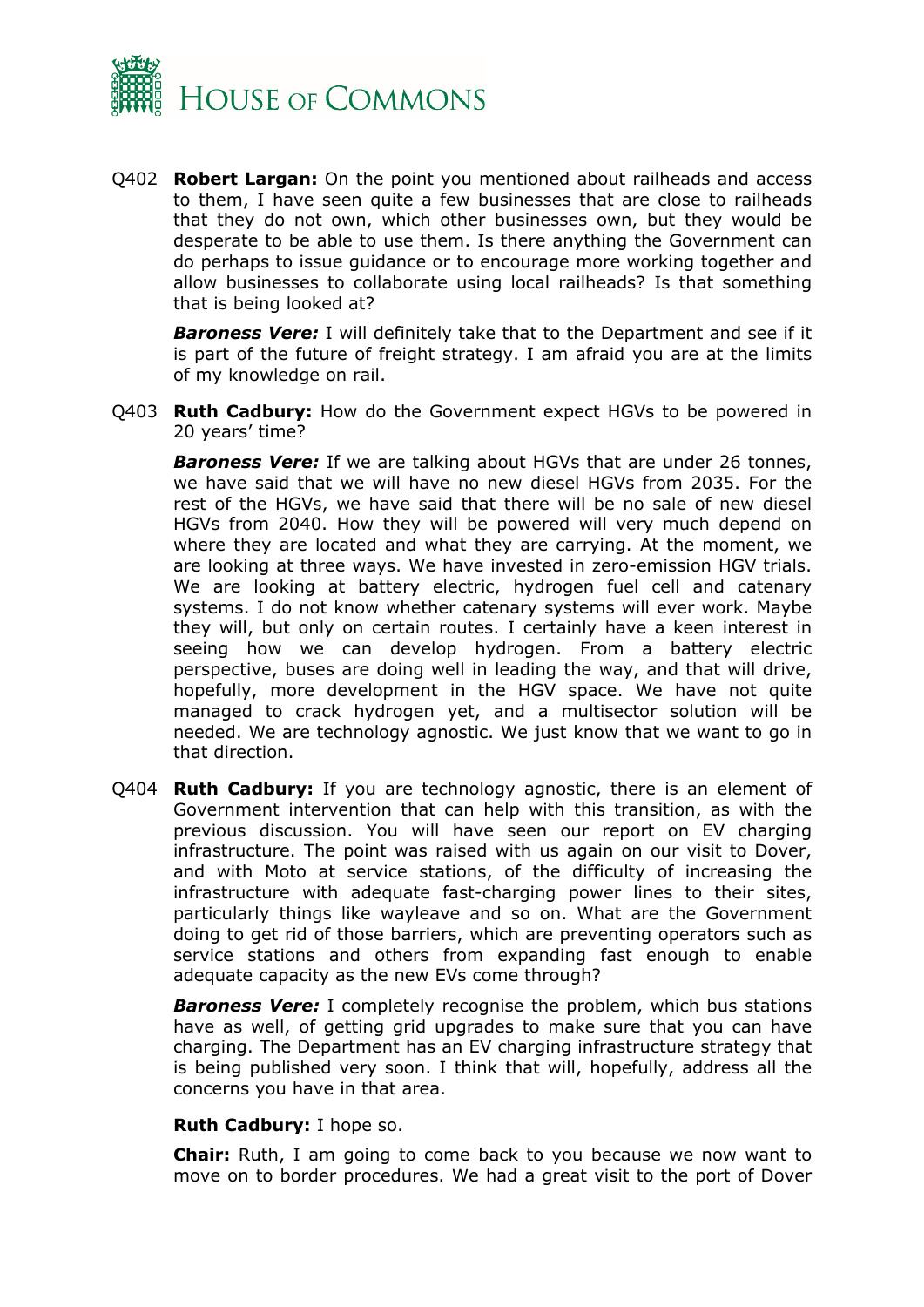

before we went to see the facilities we have talked about. We talked to them about their infrastructure and some of the problems that could add to their list of concerns.

Q405 **Ruth Cadbury:** Dover has been designed and grown as a very fast throughput port for vehicles, passengers and ferries. Anything that restricts that fast flow-through causes a lot of problems on the road network in Kent, and a lot of delays for passengers, HGVs and vans. What challenges have the new border procedures posed in relation to the movement of goods across the short straits? I am talking particularly about the European entry and exit system that is due in December, but there is still a lot of uncertainty about it at the moment.

*Baroness Vere:* On the EU entry and exit system, we understand that there is likely to be a delay. My briefing says that it is coming in from May.

Q406 **Chair:** It will be September now.

**Baroness Vere:** Exactly. Who knows? Clearly, we will continue to work with the sector on that. There is always a lot of concern before the introduction of a new system. We had it when we exited on 1 January 2021. We saw it on 1 January 2022 with the import controls coming in, but I think hauliers have been readier than many people expected; for example, our survey of hauliers recorded 4.57 out of five in terms of readiness in December, and then it went to 4.63 out of five in January, so they are getting readier. We are not seeing queues in Dover at the moment related to border checks; they are due to the fact that three ships are being refitted and, therefore, demand is currently not able to be met by the ships we have, which is why Dover TAP 20 is currently on. Our view is that the delays in Dover are not due to the border checks and readiness is pretty good.

Q407 **Ruth Cadbury:** You accept that there are delays in Dover. When I looked this morning there was a 10 km queue on the roads into Dover and an 11-hour wait. That may be due to the fact that it was early in the morning. Overnight, there was an 11-hour wait at the Ashford base, although it is not showing up on Google Maps. We are not seeing the queues on sat navs for some reason.

*Baroness Vere:* Because it is organised queuing.

Q408 **Ruth Cadbury:** On the side of the road?

*Baroness Vere:* Yes. That is the organised queuing.

Q409 **Ruth Cadbury:** Okay. Fine. As well as EES coming in, we have the animal products and foodstuff checks coming in from July. I think the class 3 vehicle checks are coming in from May. There are three more sets of checks to come in. What are the Government doing to mitigate the negative consequences? In particular, on the French border controls in Dover, what are the Government doing to try to get those checks to go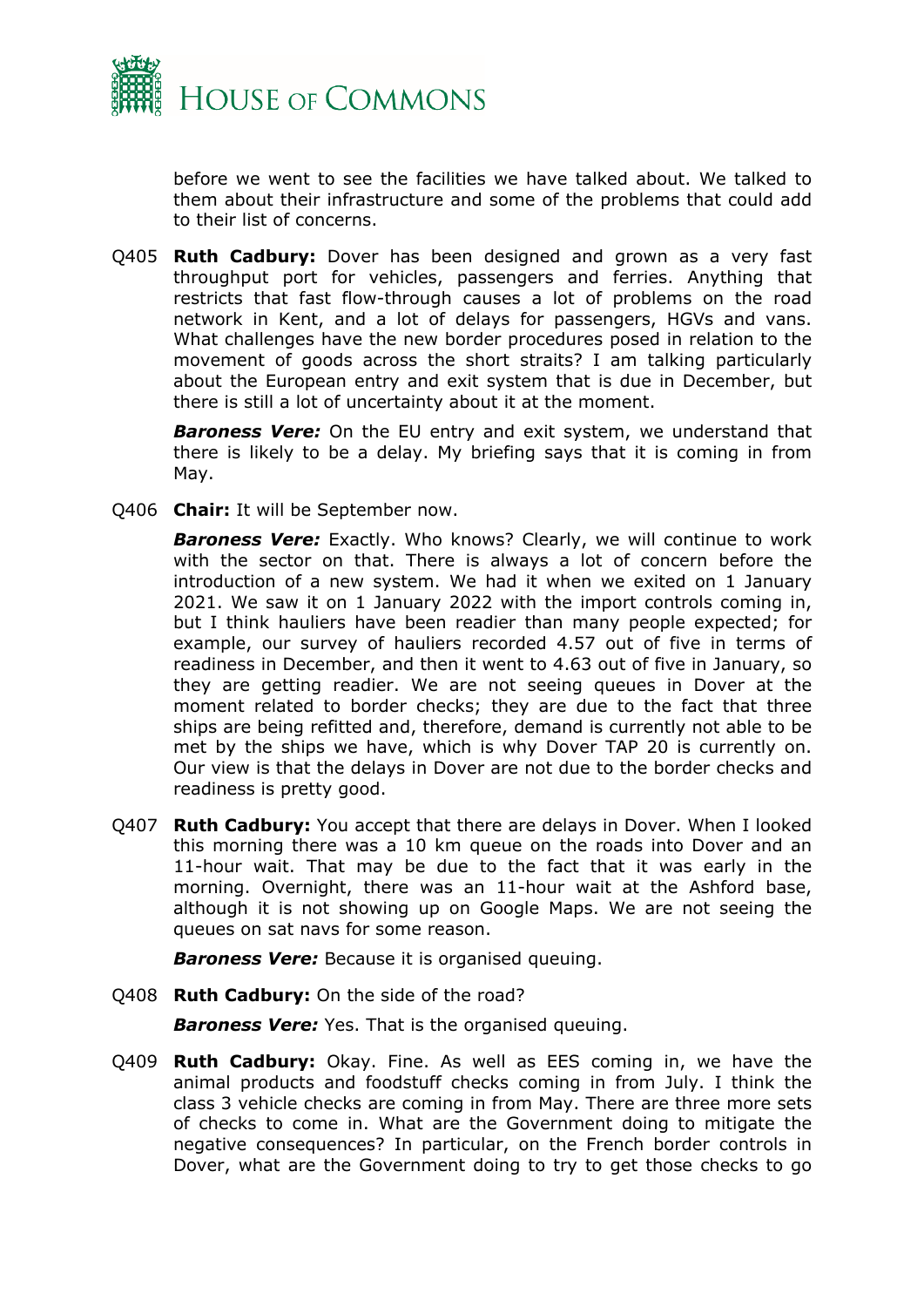

through as quickly as possible? The ESS is, we are told, a system designed for airline passengers coming into an airport, because we understand that everybody will have to get out of their vehicle. Do the Government have any leverage over that?

*Baroness Vere:* It is not our system; it is the European Union's system, but we are working very closely with them, because I believe it is in everybody's interests to ensure that particularly the short straits, where we have such a high volume of people coming through at all times, remain free flowing. All I can say is that we continue to have discussions with them and will work with them, but from our perspective there is now quite a well-worn path leading up to getting people ready for certain checks coming in. We continue our haulier outreach programme; we have our information and advice sites domestically, and some internationally. We have just opened three, maybe four, in Spain. We believe we now know how to make sure we get hauliers ready and get the right information to them. We cannot control the French, but we can work with them to make sure that the Dover straits—

Q410 **Ruth Cadbury:** Do you mean the French or the EU?

*Baroness Vere:* In terms of the juxtaposed borders, essentially it is the French, isn't it? It is making sure that the PAF are ready to go and how they are going to implement it. I do not think we know at the moment, and maybe they don't either.

Q411 **Chair:** Can I pick up on a bit of that? To start with the current delay system in Dover—we will talk about how things may become more difficult if the European Union regulations come into force—yesterday I was shown video footage of queues going back 12 miles from Dover. Effectively, the A20 has been turned into a lorry park. I know you said they are orderly queues, but our inquiry is all about the supply chain and just in time. You mentioned that was because a couple of ships were being retrofitted in Dover. That was not something Dover pointed out to us. In fact, they proudly showed us the new Irish ships that had come in. Obviously, the Irish use Dover a lot as well. We were given the impression that they had increased ship capacity.

*Baroness Vere:* My understanding is that three ships are being retrofitted and this is not a case of border checks holding things up. To reassure you, the Kent resilience forum is in charge of traffic management in Kent. It has a very close working relationship with National Highways, local authorities, police and so on. We have very established routes for queuing, and having Dover TAP 20 on is not unusual if you have a squeeze on the supply and capacity of ships.

Q412 **Chair:** I think the concern is about the number of times TAP is being used. It certainly has been used throughout this month. We cannot get to the bottom of whether there is just one issue. Normally, when you have queues there you can put it down to a strike or weather. Now, lots of people are giving different reasons. Some are saying it is just because we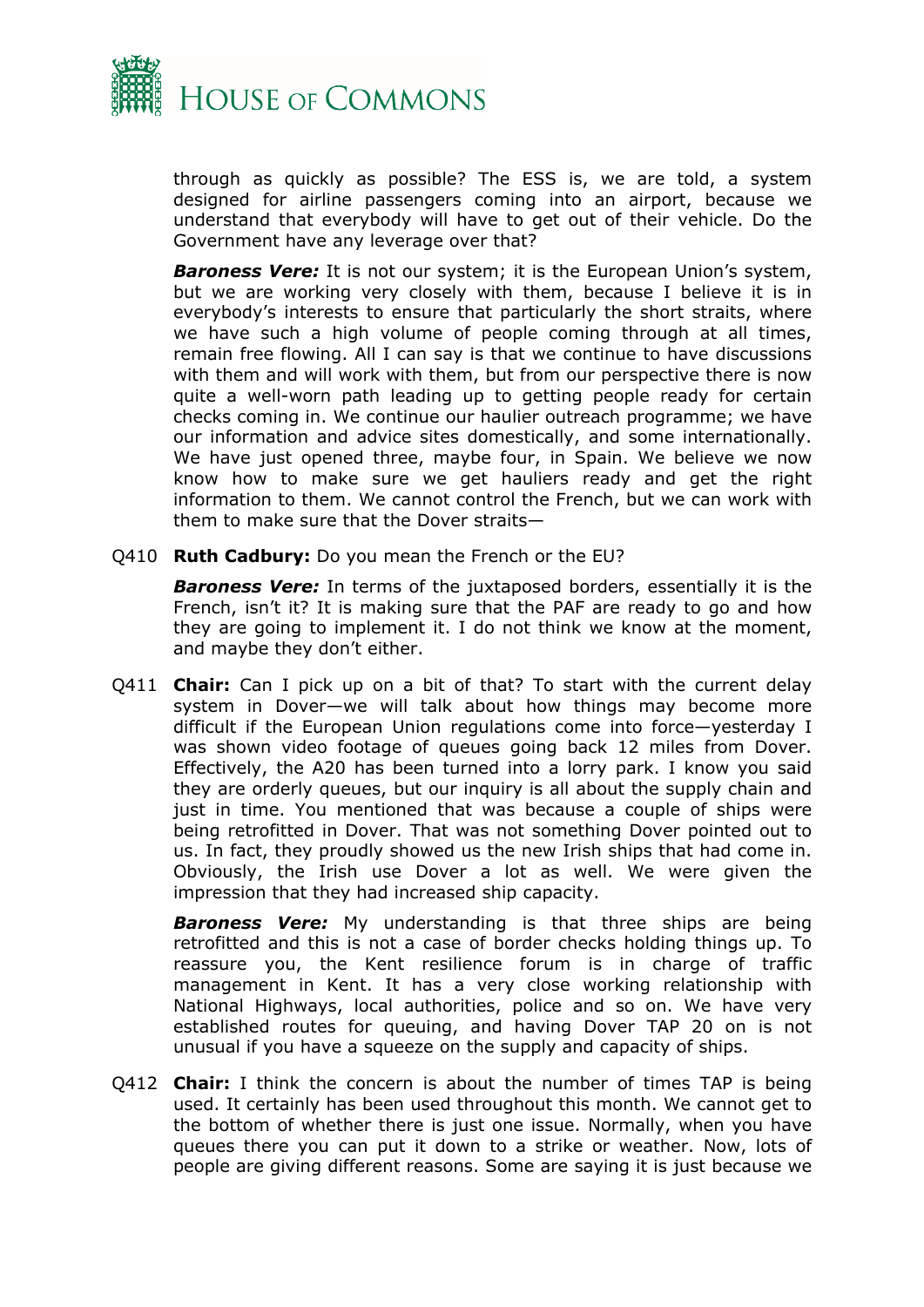

are coming out of the Covid restrictions and business is increasing.

*Baroness Vere:* That is true.

Q413 **Chair:** Others are saying that it is because post Brexit we went into Covid, so this is the start of what the new normal is going to be like, having left the European Union and having come out of Covid. Others are saying that there is work at the port of Dover. I was hoping you would help us because we cannot work it out.

*Baroness Vere:* It is probably a bit of everything, but I also know that freight demand is higher than we would expect at this time of year.

Q414 **Chair:** That brings us to the proposed EU regs. As you say, they are for the European Union, but they will have a huge impact on the just-in-time supply chain. We took evidence from Logistics UK. When we went to Dover we found that it took about a minute and a half to get each HGV through. If you add another two minutes, which is reasonable if somebody has to get out of their cab, do biometric testing and then get back in, that would lead to a 17-mile queue into Kent, which is Operation Stack all over again. Have you had discussions with other Government Ministers? Which Government Minister is responsible for liaising with the European Union to point out the madness that could unfold?

*Baroness Vere:* Not me. It is a fairly complicated picture. Our role is very much dealing with the consequences. Remember that Stack is no longer; it is now Operation Brock where we put up movable barriers and that sort of stuff. Working with the Kent resilience forum, we will very much deal with the consequences. The Department for Transport is not responsible for engagement with the European Union over borders. That is for the border delivery group, which sits somewhere else in government. We work with them in understanding what discussions are happening, but it is not the role of the Department for Transport. We will brief and inform the hauliers about what has been agreed, but the actual negotiation is not our role.

Q415 **Chair:** Assume it is the role of the Home Office, which I would have thought it would be if it is to do with borders, have you—

*Baroness Vere:* And Trade. It might be Trade's role as well because it is about customs checks; it could be HMRC.

Q416 **Chair:** It could be the Foreign Office. I suppose that is my concern. As we often find in working with the Department for Transport, you are often at the face in having to deal with the consequences, but other people might be at the face when it comes to being able to deliver a solution. Are you looking to have meetings with those individuals, so that they go to the European Union, particularly the French, and indeed the Irish, who have the ability in the room, to try to explain? The Irish use the port of Dover as one of the entry and exit points for their own trade. Is somebody from the UK Government having those conversations and trying to get the European Union to change what is effectively a working system through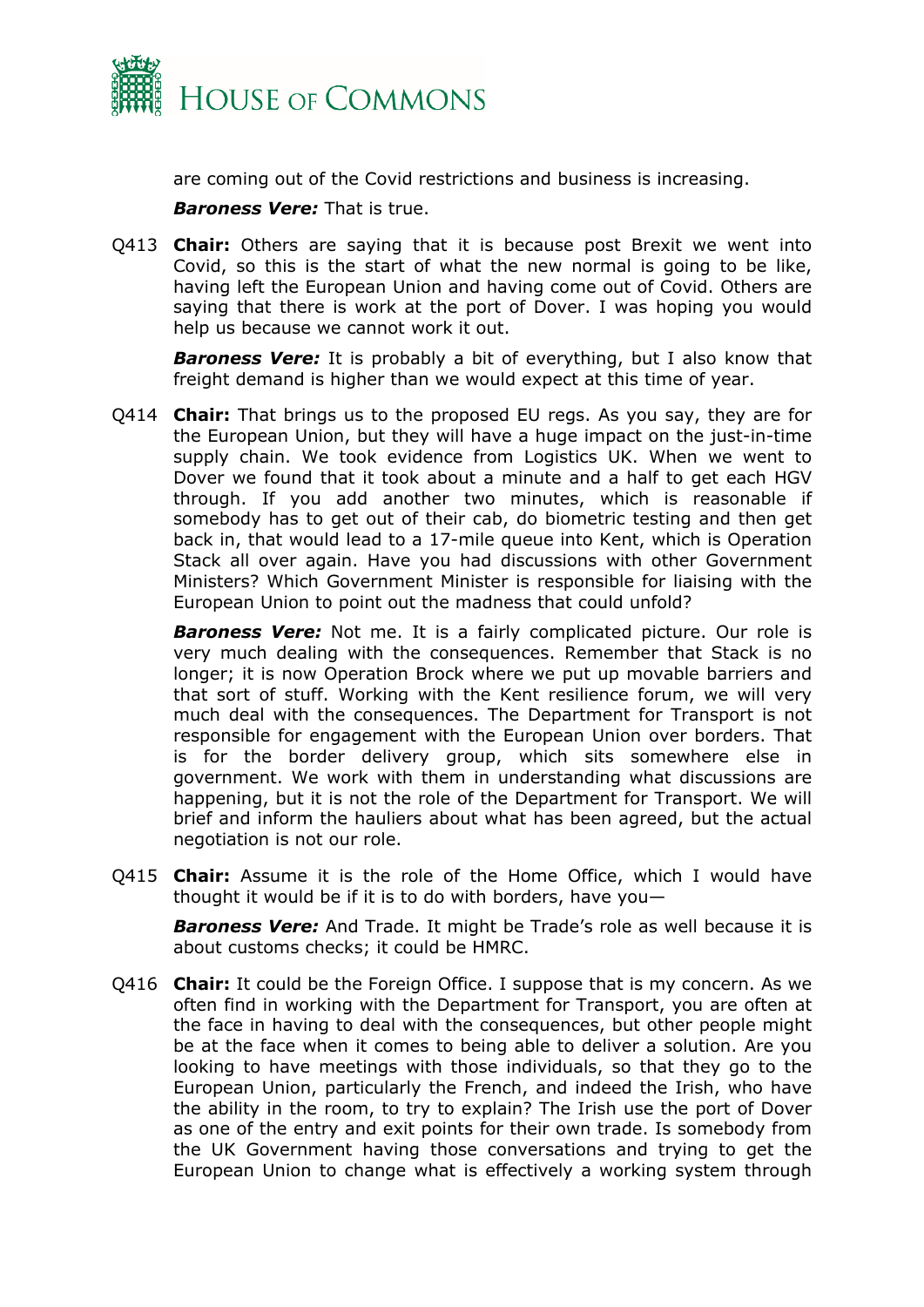

airports but does not work when you are dealing with a port?

**Baroness Vere:** We have cross-Whitehall meetings on topics such as this to make sure that everybody is on the same page. The border delivery group takes the lead on this and the Department for Transport is able to feed in at the Cabinet Committees that discuss the future of entry and exit checks.

Q417 **Chair:** It would be ideal if you could write to us to set out what you propose to do to ensure that the rest of Government is delivering so that the roads are not chock-a-block, which then becomes very much part of your in-tray.

I should perhaps have picked this up earlier. Our predecessor Committee some years back looked at the huge motorway lorry park facility proposed at Stanton. National Highways dealt with that, but the planning did not make it through due to errors. I think £200 million was set aside for a huge lorry park. Is that still an option, or was the whole thing dropped? We are going back to the time when George Osborne as Chancellor promised this when Operation Stack was at its worst. Is that still there? Obviously, the planning did not go through; it was rejected, but normally you just fix the planning issues and reapply.

**Baroness Vere:** I do not know. I will have a little dig around. We have asked National Highways to look at any and all land holdings they may have to see whether we can find any new places. They have one, I think, just north of the Dartford crossing—I can't remember—that they are thinking of developing. I will certainly go away and shake that tree and see whether there is anything still there that might be useful.

**Chair:** As I recall, our Committee supported that particular site because it seemed like the only site available at that scale, so it would be great to hear back from you on that front.

Q418 **Ruth Cadbury:** The new border restrictions and the various checks that freight lorries need to cross the short straits require a lot of infrastructure to be invested in by the ports. The Government provided a fund for ports, but our busiest port, Dover, got a fraction of what they had applied for. Obviously, there was not enough money available for the various needs of all the different ports, but why did our busiest port get such a small allocation for this essential investment, which in general you have acknowledged is needed? You made some very general points about us needing to do more and doing more, but when it comes down to specifics, it does not look like the priority is there for our busiest goods and passenger port.

*Baroness Vere:* That is a very good point. Unfortunately, I cannot remember the reason why Dover was unsuccessful in their bid. Clearly, lots of other ports all around the country got quite a significant amount of investment for their infrastructure. I will have to include that in my letter, if you don't mind. For the life of me, why did Dover not achieve that? It has gone.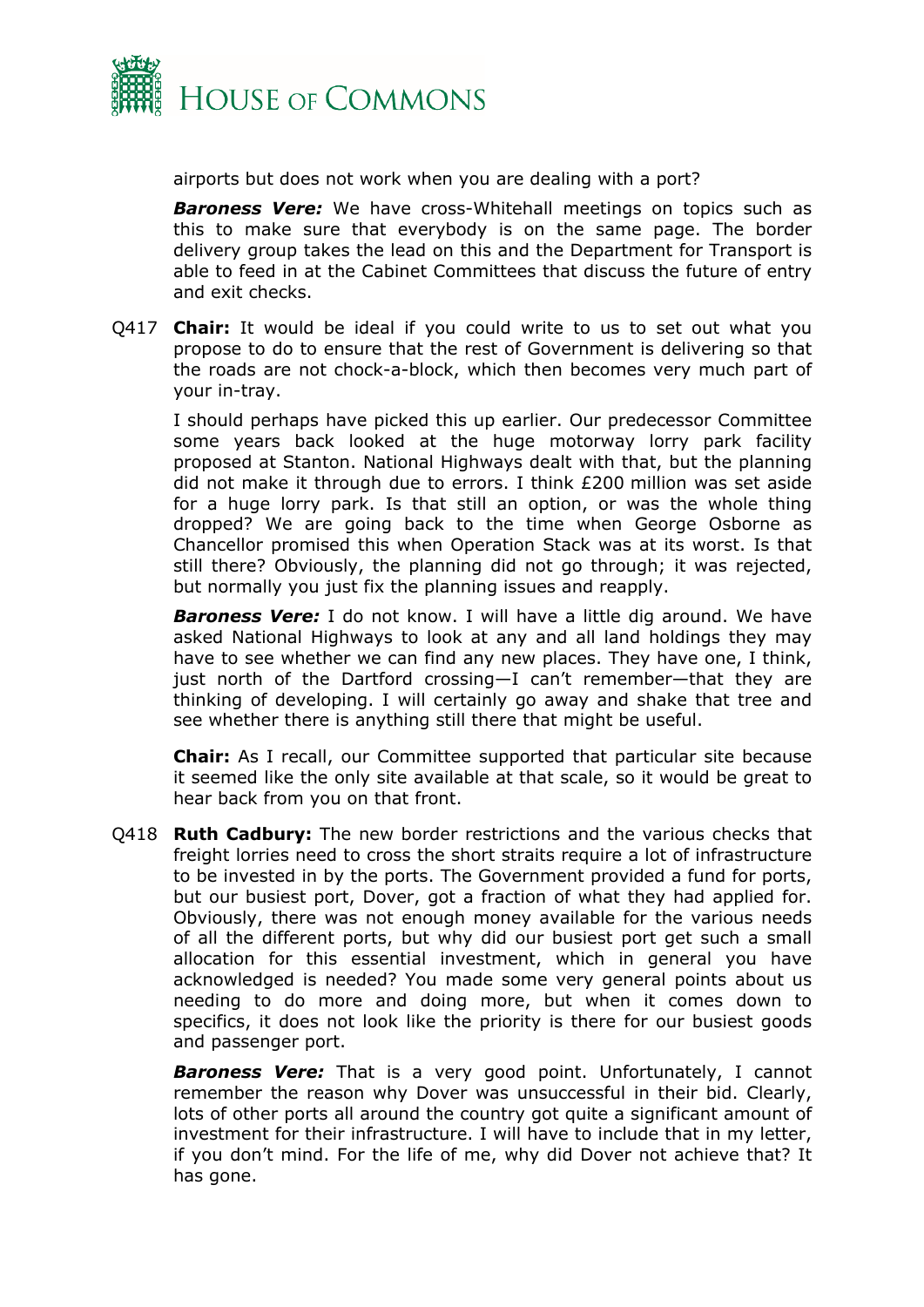

**Chair:** They may even be taking legal action. You might want to let us know the status of that. That might affect your response. I think they applied for £33 million and got £33,000, and they then said there was no point in taking it because it would cost them more to take the money and report back than to deliver. It goes back to the concern that the port of Dover is such a strategic asset that, if it does not have the infrastructure, just in time does not work.

Q419 **Karl McCartney:** On the strategic view of National Highways and your Department with respect to potential new strategic placements for lorry parks and facilities for lorries, some of the drivers and operators we spoke to told us that quite a lot of lorry drivers now do not take a trailer from A to B, the place of delivery; they drop it off at a service area where it is picked up by another driver. Has that been taken into account? As we see an increase in road freight—I do not think any of us believe it will decrease—that will probably become more prevalent than it currently is. Therefore, the Government and actually the private operators will need some areas where that can take place easily and safely.

*Baroness Vere:* Yes; I am aware of that. It is a very good point and one we will think about to make sure that we have all the different facilities we need, and whether it is appropriate for that to happen at a Medway service area—

**Karl McCartney:** Not really.

*Baroness Vere:* —and not in a distribution centre. Hopefully, it is not done there.

Q420 **Karl McCartney:** That was why I mentioned the word "safely". You can understand why some people do it.

*Baroness Vere:* Of course; you can get two or three hours free parking.

Q421 **Karl McCartney:** It is also the reason why buses do not now make a complete journey from Lincoln to Grimsby, for example; they meet halfway and the bus changes passengers and then goes back. It is all to do with where drivers need to be. People who work in management are looking at making best use of their assets. I do not think it will stop; the practice will become more prevalent.

*Baroness Vere:* Good point.

**Chair:** Our final section is on agency performance and the role that the DVLA and DVSA can play.

Q422 **Grahame Morris:** To begin with, Minister, are you satisfied with the current performance of both the DVLA and the DVSA?

*Baroness Vere:* I am never satisfied. There are always improvements to be made, and I have a list as long as my arm of things we are going to do in the future.

Q423 **Grahame Morris:** Can you elaborate on the list of things you are going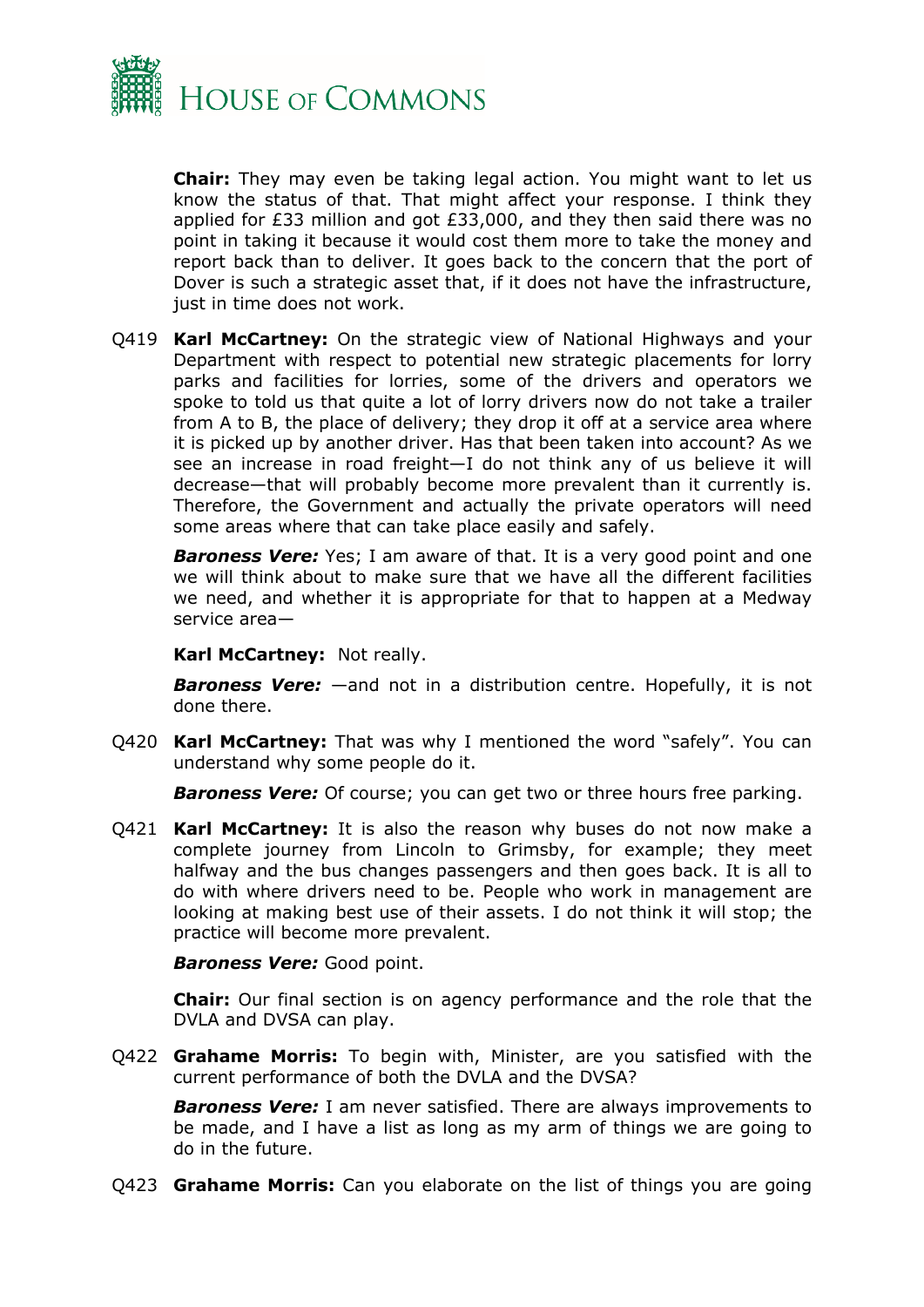

to do to improve performance?

*Baroness Vere:* Yes. Shall we talk about DVLA first? Would that be helpful?

**Grahame Morris:** Yes, please.

*Baroness Vere:* Currently, DVLA is still working under the Welsh Government restrictions. That had an impact on them over the Christmas period. I am pleased to say that they were doing very well with the backlog and it was decreasing at quite a rate. We are back to normal on vehicles. On the driver side, we still need to reduce the backlog. They put a rota system in place when Covid cases increased after Christmas. That obviously had an impact on capacity. That rota system is now off, so hopefully we will be back to reducing the backlog, which is an absolute priority. All being well, we should be clear within the next two to three months.

The biggest challenge for DVLA is drivers' medicals. They have opened a new supercell in Birmingham where 150 people will focus solely on drivers' medicals. They have made changes in being able to apply online for very specific medical conditions. We have been impacted recently by the decision by DHSC to stop drivers' medical assessments by GPs in order to focus on the booster roll-out, so we lost a few weeks during and just after Christmas in getting responses from doctors, which is one of the biggest challenges. However, that has now stopped as well. Drivers' medicals will last a lot longer. Longer term, there is a massive IT transformation programme for getting off the legacy mainframe. It will take about five years. It is called Evolve and will cost tens of millions of pounds, but we will finally be able to get everything into the cloud.

Q424 **Grahame Morris:** The Chair does not want me to go over old ground in relation to the dispute and the efforts the trade union was trying to make in negotiating a Covid-safe workplace with management.

*Baroness Vere:* It is already a Covid-safe workplace.

Q425 **Grahame Morris:** You mentioned that there was quite a big spike just after Christmas and there were concerns about that. I will not pursue that at the moment.

Can I ask about another aspect of the agency's work? I do not know whether you see them, Minister, but there are a number of EDMs in the House of Commons, including EDM 886, about the closure of local DVSA test centres. That particular one serves part of South Shields in my region of the north-east. The complaint is that there has been a lack of consultation. Other test centres across the country are closing. Is it part of a strategy or central plan by the Department to rationalise the number of test centres?

#### *Baroness Vere:* Yes.

Q426 **Grahame Morris:** What about consultation on that?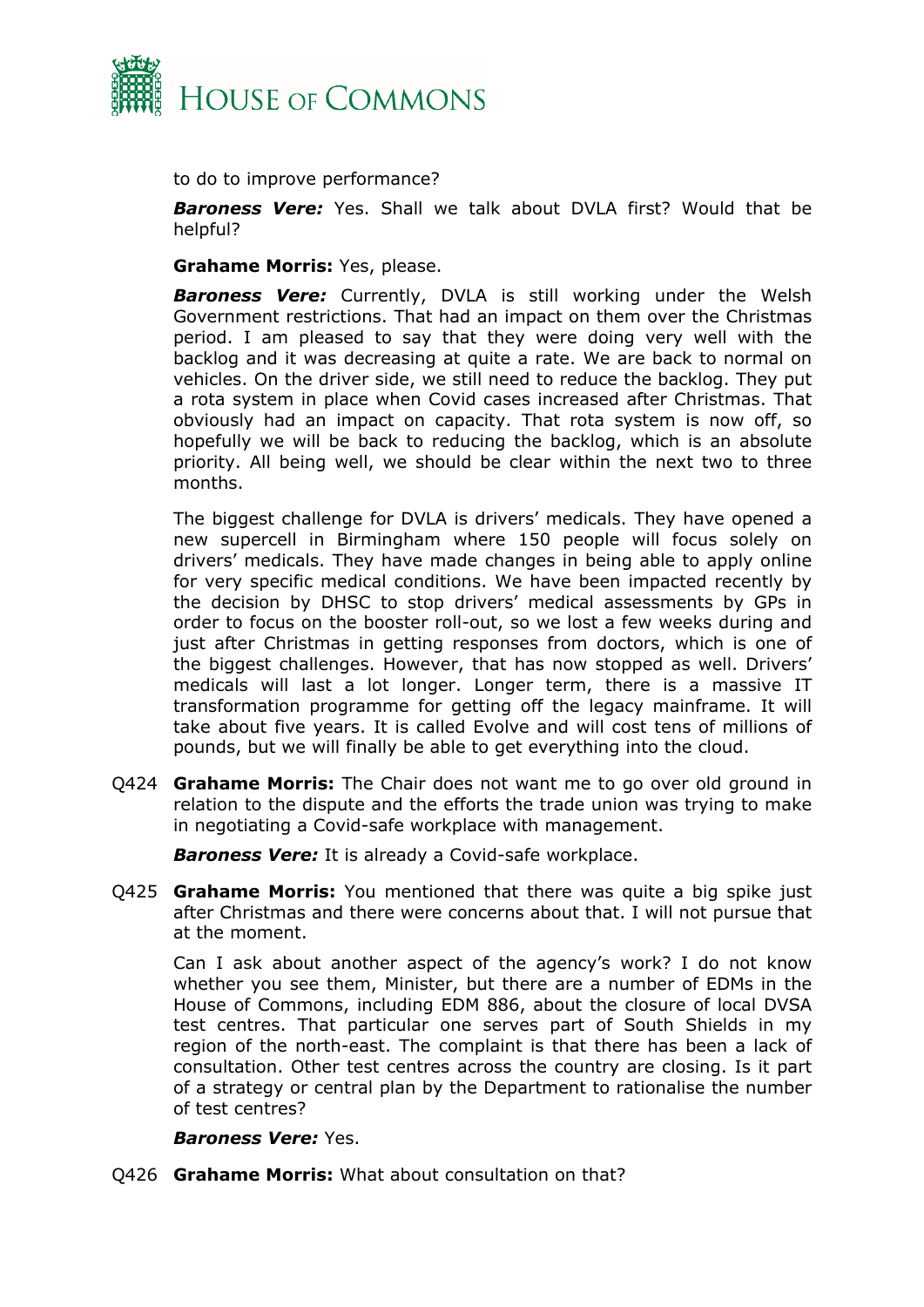

*Baroness Vere:* To be honest with you, I do not look at EDMs. I am not sure what an EDM is.

**Grahame Morris:** It is because you are not elected. That's why.

Q427 **Chair:** It is an early-day motion which Members table and others sign up to.

*Baroness Vere:* I am afraid that it does not cross my mind.

Q428 **Chair:** Some MPs will not sign them because they cost money; others are prolific.

*Baroness Vere:* Excellent. May I reassure you that others have written to me on the issue of the closure of driving test centres? This results from an appreciation that some of the DVSA estate is no longer needed. We are not reducing the number of tests at all; we are increasing the number of tests, but this is driving. You need to be able to get to a driving test centre once, or maybe twice, in your life. We make sure that everybody is within 40 minutes or 40 miles of a driving test centre. It is absolutely right from the taxpayer's perspective to get good value for money from an ageing estate. It is true; we are closing a few, not a huge number, of test centres.

Q429 **Grahame Morris:** Is it part of a closure programme? Have you identified the areas where offices are closing, and are you entering into consultations, or is it a decision you have made ministerially or within the agency and you are simply implementing it?

*Baroness Vere:* The decision was obviously made after a huge amount of consideration of where the population lives, where people need to be able to take their test, which driving test centres we need and which are the ones where applicants can access another driving test centre.

Q430 **Grahame Morris:** Is there a list of closures apart from the ones we know about?

*Baroness Vere:* There may well be more closures. Potentially, I can write to you about that. I cannot remember where we are in the process, but it is all about delivering high-quality service at good cost to the taxpayer.

Q431 **Grahame Morris:** Minister, maybe I can reciprocate and write to you with the EDMs identifying the test centres that have already closed so that you are aware of that.

*Baroness Vere:* Excellent.

Q432 **Simon Jupp:** On DVLA, I did a bit of number crunching this morning. My office has dealt with 160 cases of driving licence applications that have been subject to horrendous delays. It has now reached the point where my local district council is struggling to maintain recycling standards, given the number of drivers available to drive recycling trucks, because of delays in DVLA. Do you have a timeframe when hopefully we can return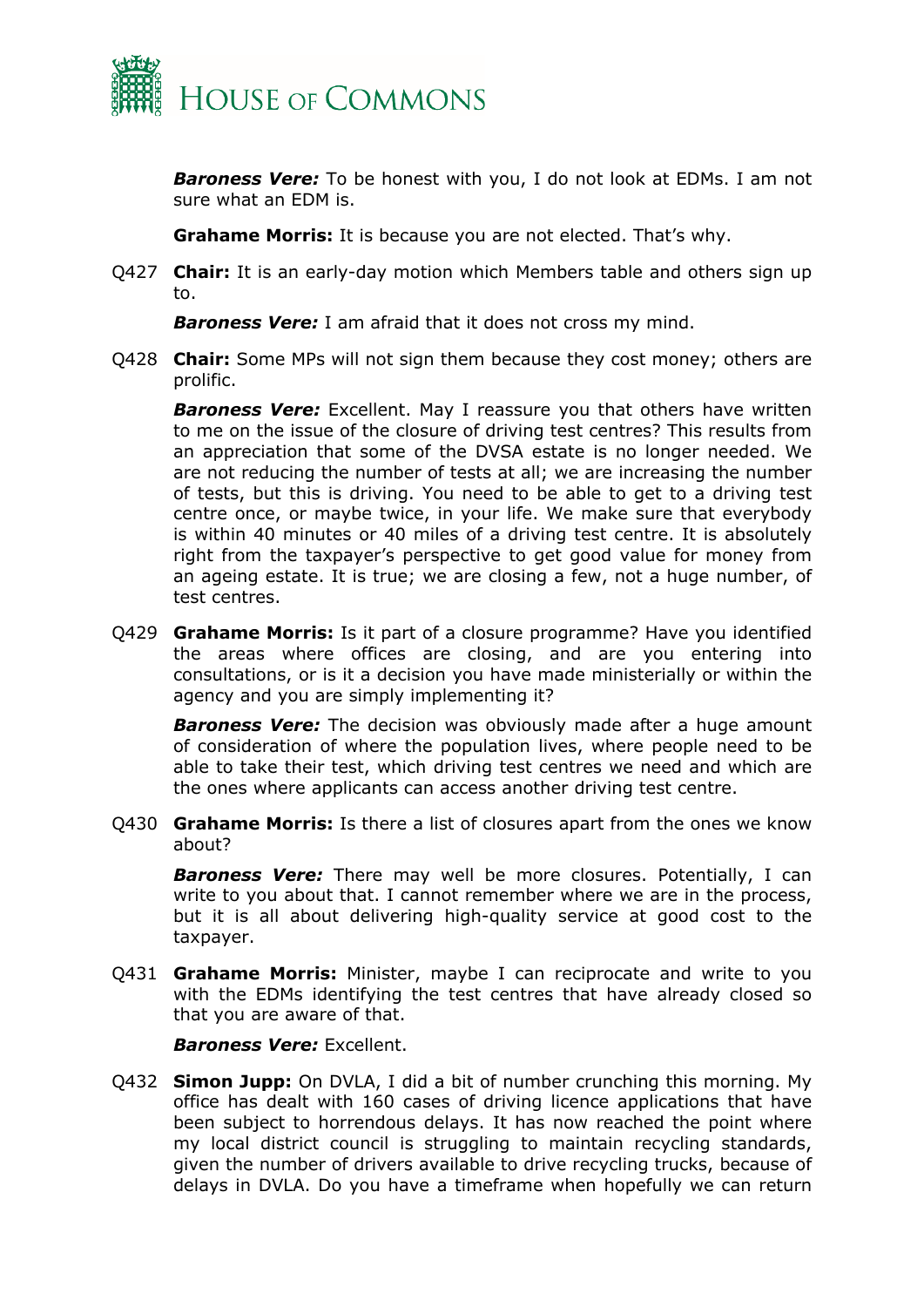

to normal so that things can go back to how they were? The DVLA was usually quite quick pre-pandemic and was running rather well. When do we hope to return to that?

*Baroness Vere:* There is no delay on HGV drivers. There is a five working-day turnaround. That is exactly the same.

Q433 **Simon Jupp:** It depends on where you are in the district. In some places they are smaller vehicles, so maybe they are not HGV drivers. Either way, the DVLA delays are causing a problem for my district council in delivering and collecting recycling.

*Baroness Vere:* For which I absolutely take full responsibility. I am very concerned about that, but for the vast majority of people there is no delay. If you apply online there is literally no delay, and for the vast majority of services you can apply online. Don't ever get tempted to whip out a piece of paper because you think it will be safer. Even if you have to whip out a piece of paper and as an individual you take that piece of paper down to the post office, it then becomes an online application and there is no delay. That is the key thing to say to you.

Q434 **Simon Jupp:** Why would I have 160 cases where there was a delay? They are not all using paper.

*Baroness Vere:* Yes, they are. There will be two reasons why you have a delay: you used a piece of paper or your driver's medical. If it is a driver's medical, there is a delay because the whole healthcare system is backed up and we have to get medical records for drivers in certain circumstances. As soon as we get the application, we write to the GP to say, "Please can we have this?", and we will then be waiting for the response.

Q435 **Simon Jupp:** I am delighted by your confidence, but I am not sure it is backed up by reality. I am really sorry, Minister.

*Baroness Vere:* Send me any example you like.

Q436 **Simon Jupp:** I will happily do so. I am not sure either that my constituents use paper or that there is some medical issue in relation to their applications, but there have been loads of delays. This is more than anything else in the past two years; people approach me in the street to ask about delays.

*Baroness Vere:* I write more ministerial correspondence on this than anything else. Probably 99% are driver's medicals. I cannot do anything about that until GPs can get the medical records through quicker. That is the biggest one I get, and the second biggest is probably appointments at Specsavers when people have to have an eye test. I do not have a huge number of people—in fact, nobody—saying, "I applied online and I haven't got my licence back."

Q437 **Simon Jupp:** I take your point. I am willing to provide you with further information, obviously within GDPR. How do you explain the fact that,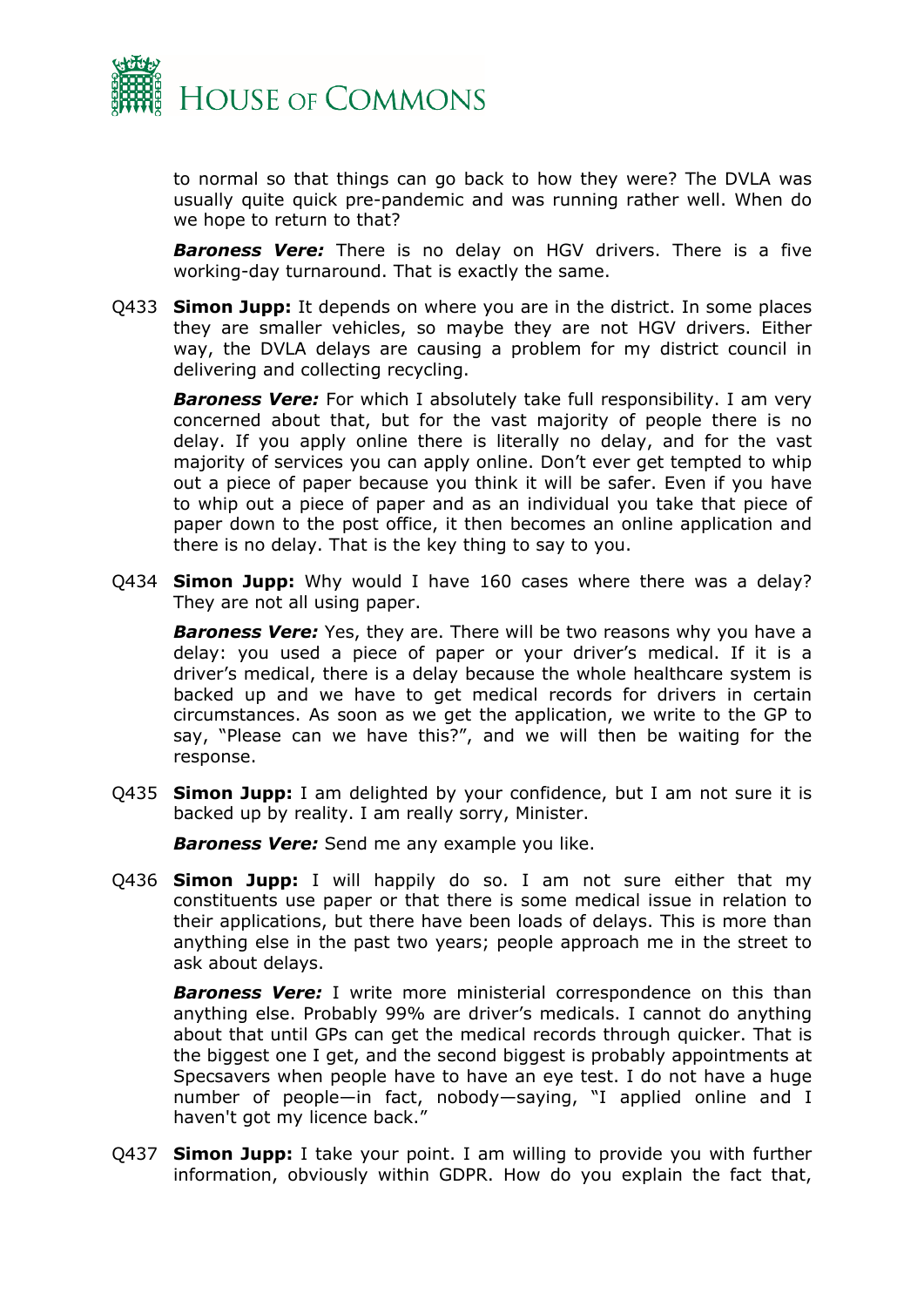

when MPs' offices get involved in these cases, the licence miraculously appears the next week?

*Baroness Vere:* I know, and that is the sad thing. It is because—

Q438 **Simon Jupp:** That does not back up what you have just said about doctors and everything else.

*Baroness Vere:* Can I explain? It is because I have asked them.

Q439 **Simon Jupp:** To bypass the normal procedure?

*Baroness Vere:* In my view, if somebody is so desperate for their licence that they have written to their MP, I want to be able to help them. Therefore, I have asked them. We are utilising resources to ensure that people who write to their MP will end up getting through. I do not want it to be like that; I do not want anybody to be prioritised over another, but it is the case that we can provide a very good explanation for what has happened. As I said, the vast majority are driver's medical. Sometimes, what happens—

Q440 **Simon Jupp:** It is an extraordinary state of affairs, isn't it? When do we anticipate that things will get back to normal?

*Baroness Vere:* All being well with the Welsh Government, two to three months.

Q441 **Simon Jupp:** Two to three months?

*Baroness Vere:* All being well, and no more strikes, and the Welsh Government allowing people to go back to the office.

**Simon Jupp:** Thank you.

Q442 **Chris Loder:** Baroness Vere, given the clear situation that the Welsh Government have generated for the DVLA, have the Government considered whether or not DVLA should be moved to England to avoid these sorts of issues going forward?

*Baroness Vere:* The Government have not considered that. We are hugely grateful for the work of all DVLA staff. They have worked incredibly hard. DVLA is a really important employer in Swansea. One would not want to take all those jobs away from Swansea. Indeed, there is no reason to do so because to a vast extent DVLA staff do a very good job. Therefore, we want to keep them there.

It will not surprise you to learn that we recognise that occasionally, if we need extra resource, it may be that Swansea can no longer provide extra jobs, which is why we have opened in Birmingham. We could not find an office in Swansea, so we opened in Birmingham. That gives us extra resilience, but those are not replacement people for Swansea; they are additional people to focus on drivers' medicals because we are getting older and we need more drivers' medical people.

Q443 **Chris Loder:** I am sure we would welcome any additional offices in the